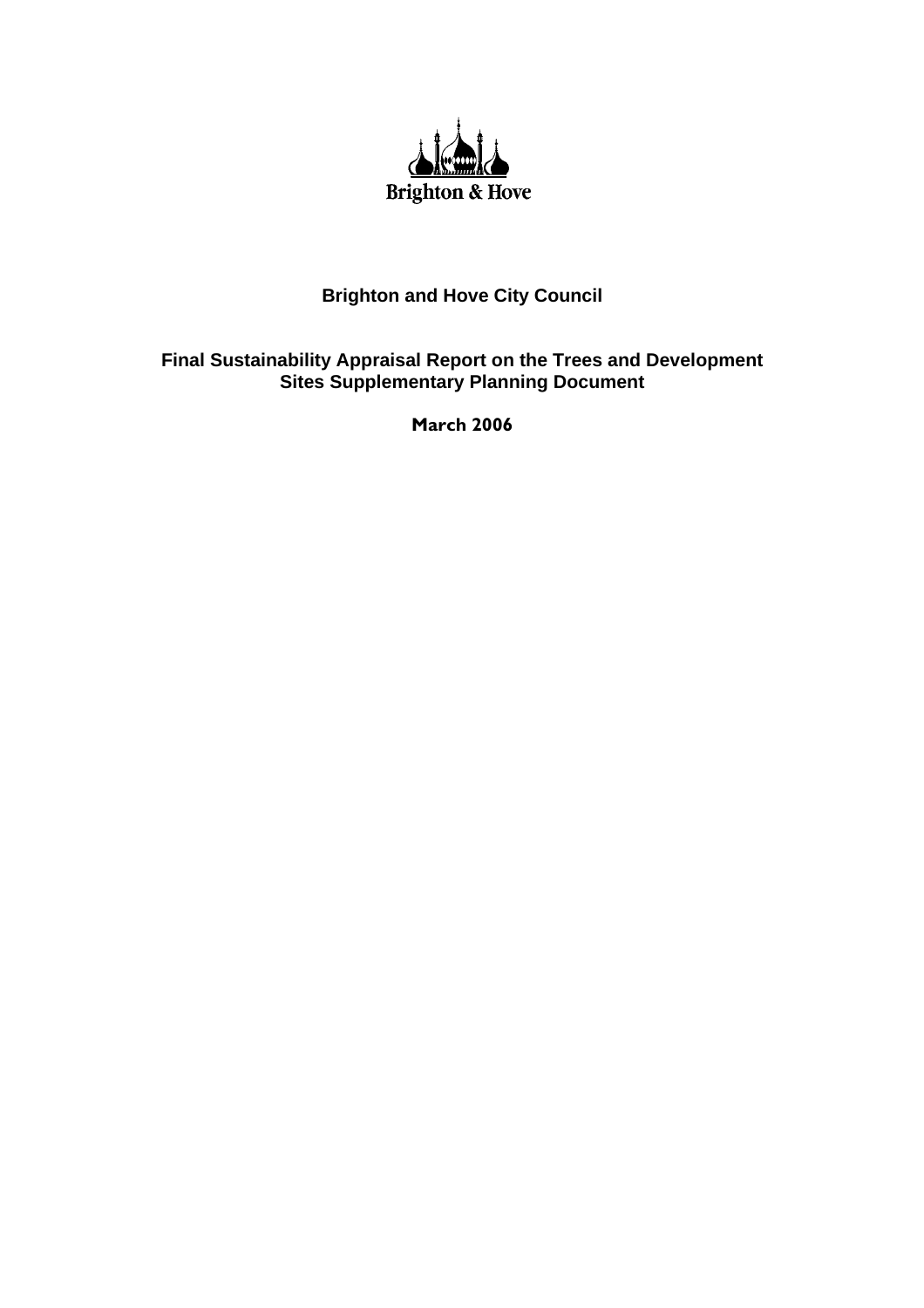# **Table of Contents**

|                                                                               | Page 3          |
|-------------------------------------------------------------------------------|-----------------|
|                                                                               | $\lbrack$ Page4 |
| <b>3. Sustainable Development - A Definition Fage 5</b>                       |                 |
| <b>4. Methodology</b> Page 9                                                  |                 |
| Background to The Sustainability Appraisal &<br><b>Consultation Response:</b> |                 |
| 5. Sustainability Objectives, Baseline and Context ____Page 13                |                 |
| <b>6. Appraisal of SPD options</b> Page 30                                    |                 |
|                                                                               |                 |
|                                                                               |                 |
| A Plan and strategies Reviewed                                                |                 |
| <b>B</b> Review of other relevant plans, policies and strategies              |                 |

 **Bibliography**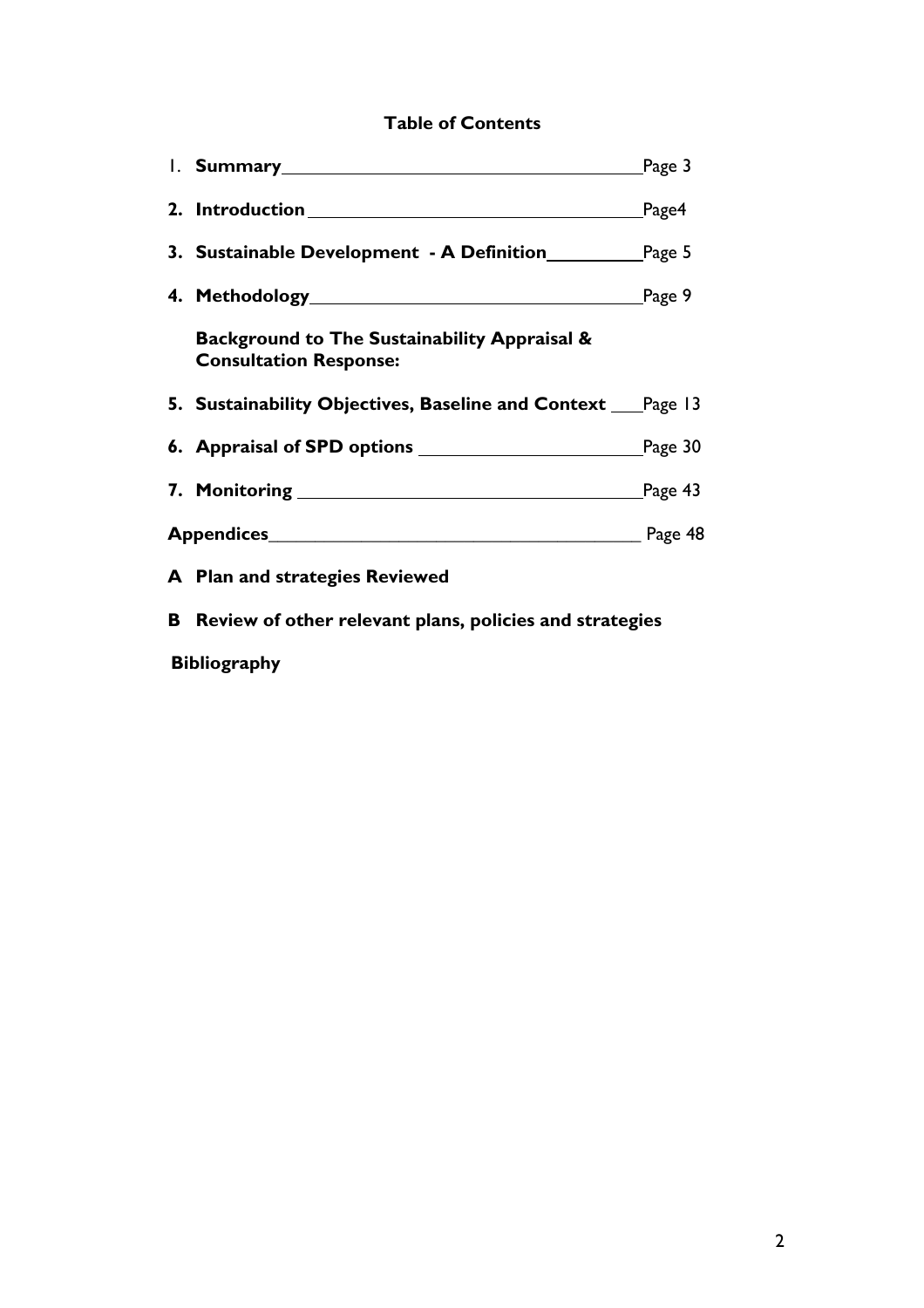## **1. Summary**

Supplementary Planning Documents (SPD's) form part of the Local Development Framework for Brighton & Hove and cover a range of issues both thematic and area specific. The purpose of SPD's are to provide further detail and guidance relating to policies contained in the Council's Development Plan Documents (DPD), which includes the Council's Second Deposit Local Plan 2002.

The Planning and Compulsory Purchase Act 2004 (clause 38) requires that a Sustainability Appraisal be undertaken for each Supplementary Planning Document (SPD) that the City Council produces.

The City Council has prepared a Scoping Report, that sets out the current baseline of the City with regards to environmental, economic, social factors and current sustainability issues relevant to Trees and Development sites. The report also identifies the sustainability framework that has been used to assess the SPD and sets out the sustainability objectives that may have a bearing on the document. The Sustainability Appraisal is an iterative process - findings of this appraisal and responses received during the consultation period will be used to improve the Trees and Development Sites SPD prior to adoption in 2005.

If you wish to make comments on this Sustainability Appraisal please

Email : saconsultation@brighton-hove.gov.uk

Or write to:

Planning Strategy & Projects Team Brighton & Hove City Council Room 407-410 Hove Town Hall Norton Road Hove BN3 3BQ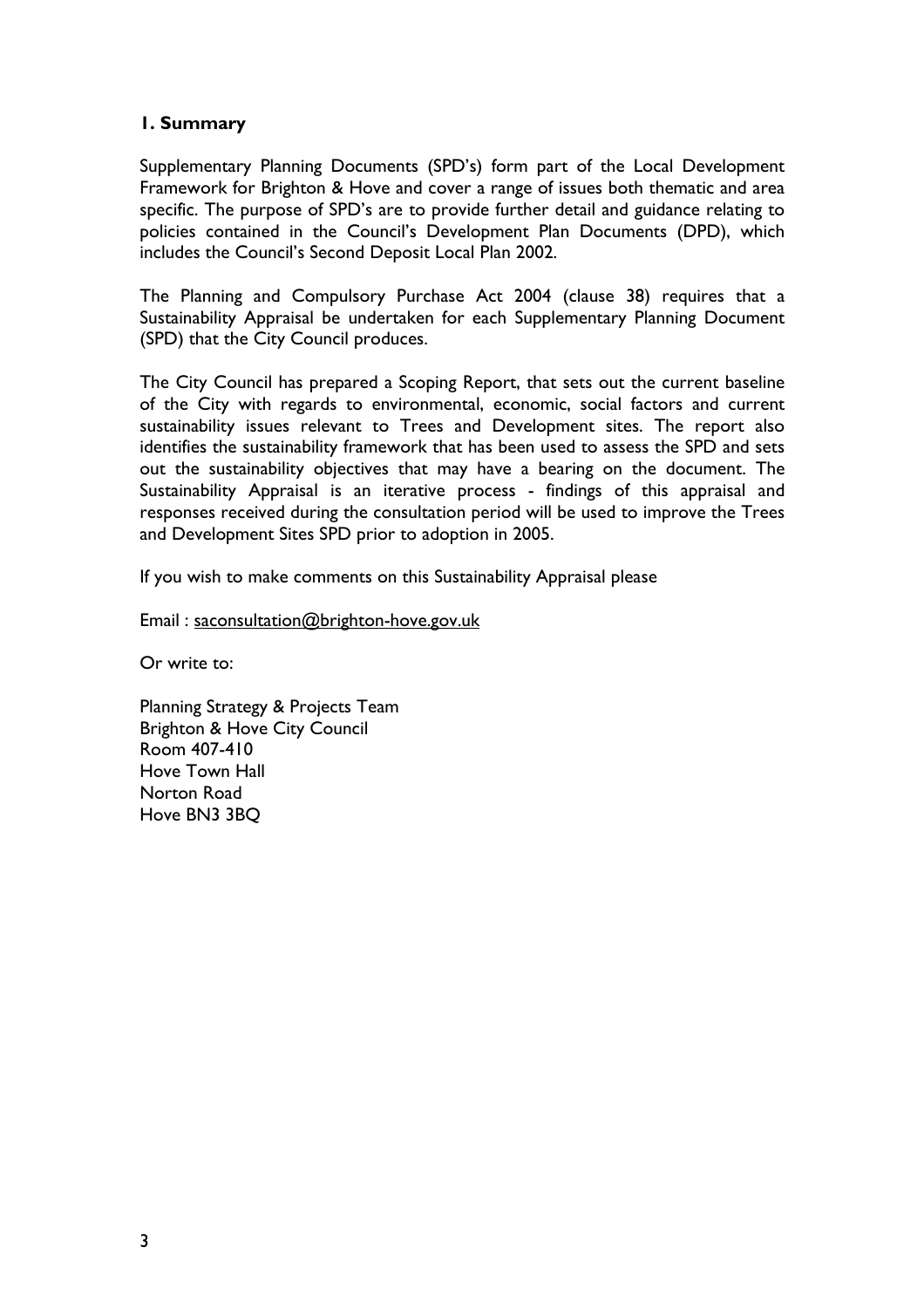## **2. Introduction**

In accordance with European and National legislation, Local Development Framework (LDF) documents that the City Council produces must be subject to a Sustainability Appraisal. This involves an appraisal of the economic, environmental and social effects of a plan from the outset of the preparation process to allow decisions to be made that accord with sustainable development.

Supplementary Planning Documents (SPD's) form part of the planning framework for the City providing details and guidance on policies contained in the Development Plan Documents (DPD), which includes the Council's Second Deposit Local Plan 2002.

The Planning and Compulsory Purchase Act 2004 (clause 38) requires that a Sustainability Appraisal be undertaken for each Supplementary Planning Document (SPD) that the City Council produces.

Sustainable development embraces economic, environmental and social concerns, and covers a range of issues from local to global. Sustainability Appraisal is a process that identifies and reports on the likely significant effects of a plan and the extent to which the implementation of the plan will contribute to achieving sustainable development. This appraisal seeks to assess the Trees and Development Sites SPD in terms of its effects on sustainability.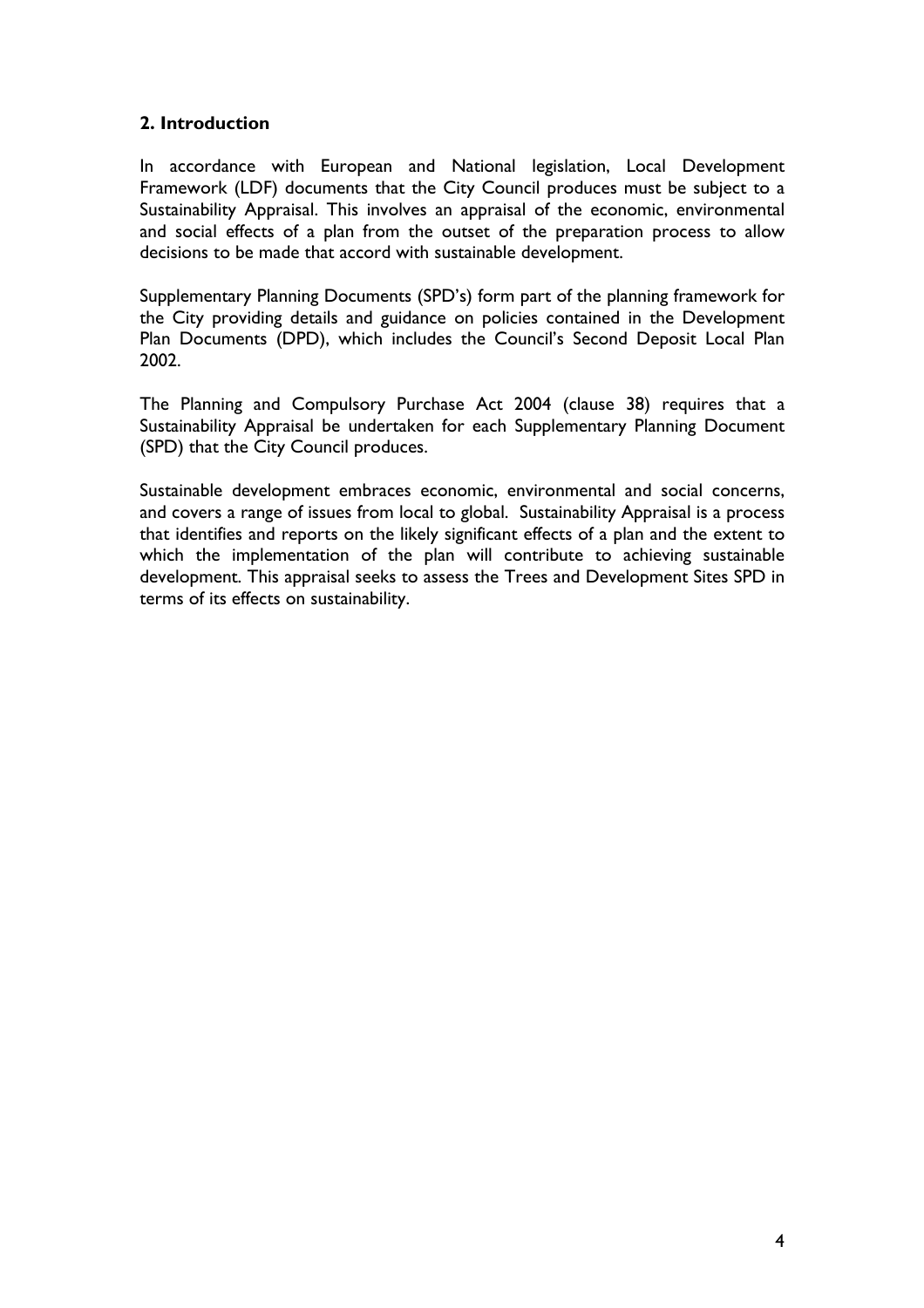## **Section 3: Background**

#### **What is Sustainable Development?**

#### **International**

In 1987 the World Commission on Environment and Development (WECD) published 'Our Common Future', which is commonly referred to as the Bruntland Report. The report defined sustainable development as:

'*Development that meets the needs of the present without compromising the ability of future generations to meet their own needs'*

In addition, a number of policy statements were agreed to progress sustainable development. These included The Climate Convention, The Biodiversity Convention and Agenda 21.

The World Summit on Sustainable Development in Johannesburg 2002 put sustainable development at the centre of the international agenda. World governments, major groups, civil societies and other stakeholders committed themselves to achieving the goal of achieving sustainable development. The conference reaffirmed sustainable development as a central element of the international agenda and gave new impetus to global action to reduce human impact on the earth.

#### **National**

In May 1999 the UK government published ' *A Better Quality of Life*, a strategy for sustainable development in the UK'. Sustainable development is a simple idea of ensuring a better quality of life for everyone, now and for generations to come. This is summarised by meeting four objectives

- Social progress which recognises the needs of everyone;
- Effective protection of the environment;
- Prudent use of natural resources; and
- Maintenance of high and stable levels of economic growth and employment.

In March 2005 the Government published 'Securing the Future, delivering the 'UK sustainable development strategy.' The Strategy takes account of developments since the 1999 Strategy, both domestically and internationally; places greater emphasis on delivery at regional level and the new relationship between government and local authorities. It also takes account of new policies since 1999, and it highlights the renewed international push for sustainable development from the World Summit on Sustainable Development in Johannesburg in 2002.

The Government established a new purpose and five guiding principles for sustainable development, which incorporate the aims of the 1999 strategy intended to evolve the sustainable development policy.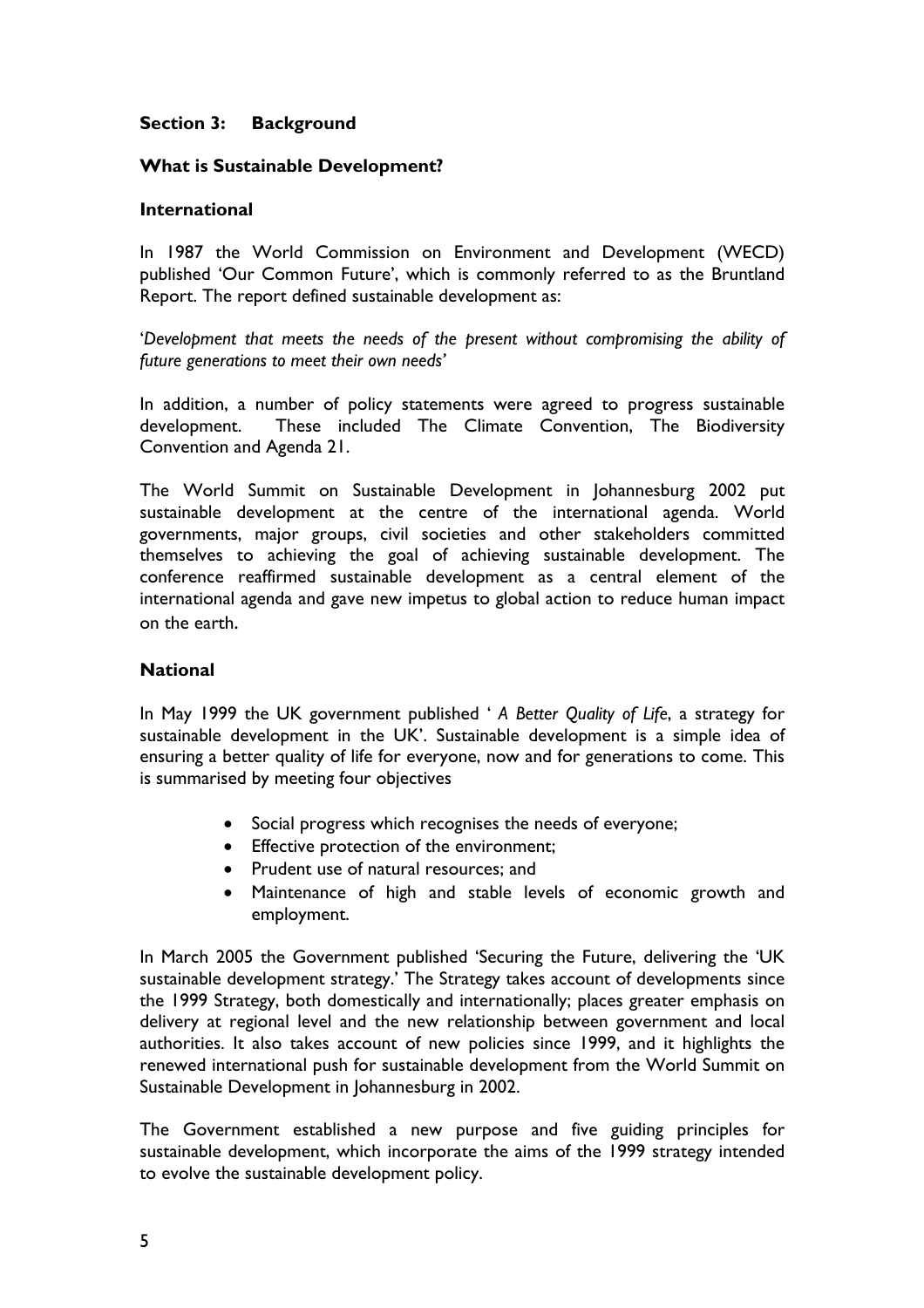The following 'purpose', has been agreed by the UK Government and the Devolved Administrations, and has been adopted as the new framework goal for sustainable development.

The goal of sustainable development is to enable all people throughout the world to satisfy their basic needs and enjoy a better quality of life, without compromising the quality of life of future generations.

For the UK Government and the Devolved Administrations, that goal will be pursued in an integrated way through a sustainable, innovative and productive economy that delivers high levels of employment; and a just society that promotes social inclusion, sustainable communities and personal wellbeing. This will be done in ways that protect and enhance the physical and natural environment, and use resources and energy as efficiently as possible.

Government must promote a clear understanding of, and commitment to, sustainable development so that all people can contribute to the overall goal through their individual decisions.

Similar objectives will inform all our international endeavors, with the UK actively promoting multilateral and sustainable solutions to today's most pressing environmental, economic and social problems. There is a clear obligation on more prosperous nations both to put their own house in order, and to support other countries in the transition towards a more equitable and sustainable world.

The following are the set of shared UK principles, which have been agreed by the UK Government, Scottish Executive, Welsh Assembly Government and the Northern Ireland Administration that will be used to help achieve sustainable development. These principles bring together and build on previously existing UK principles to set out an overarching approach, which the four separate strategies can share.

- 1. Living Within Environmental Limits
- 2. Ensuring a Strong, Healthy and Just Society
- 3. Achieving a Sustainable Economy
- 4. Using Sound Science Responsibly
- 5. Promoting Good Governance

#### **Regional**

In February 2003 the Government produced a *'Sustainable Communities Plan*,' one of the key principles behind the plan is that different parts of the country face different problems.

The Plan explains what needs to be done to achieve sustainable communities in the South East: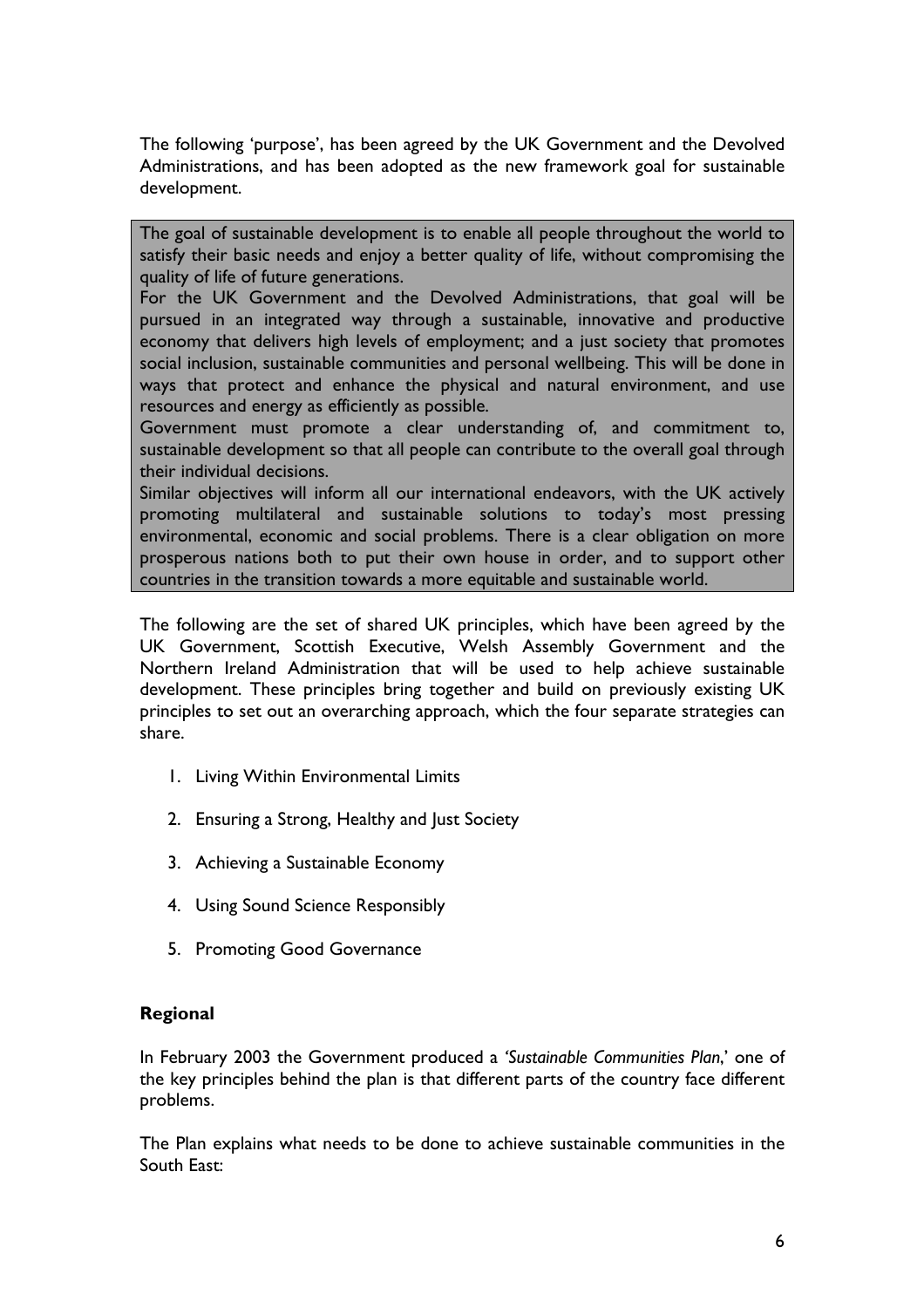- Delivering better balance between housing supply and demand;
- Ensuring people have decent places to live;
- Tackling disadvantage;
- Delivering better services through strong effective local government;
- Promoting better development of the region.

The '*Integrated Regional framework'* 2004 replaced the Regional Sustainable Development Framework (RSDF) and sets out a vision for sustainable development in the South East.

These include:

- Social progress that recognises the need of everyone;
- Maintain high and stable levels of economic growth;
- Effective protection of the environment; and
- Prudent use of natural resources

#### **Local**

The aim of the Brighton and Hove *'Community Strategy 2020*' is to develop a 'city of opportunities' founded on building a sense of community, social justice, rights, responsibilities and sustainable development eight priority areas have been identified:

- 1. An enterprising city;
- 2. A safer city;
- 3. A healthy city;
- 4. An inclusive city;
- 5. An affordable city;
- 6. An attractive city;
- 7. A mobile city;
- 8. A customer focused city.

The Council's '*Sustainability Strategy'* is in line with government policy and identifies twelve key objectives, which provide the basis for preparing a series of action plans. These objectives are set out below:

- 1. Improve everyone's access to 'basic elements of life' such as good quality local food;
- 2. Reduce air pollutants and improve long-term air quality;
- 3. Improve quality of life through leisure, culture and recreational opportunities;
- 4. Improve the availability of jobs which improve sustainability and encourage local business to operate more sustainable business practices;
- 5. Improve opportunities for people to develop educational and life skills;
- 6. Reduce non-renewable energy use in Brighton and Hove, through supporting the use of alternative fuels, and at the same time reduce local fuel poverty;
- 7. Improve the overall level of health for all communities in Brighton and Hove and to improve levels of health and safety at work and community safety;
- 8. To ensure that everyone has access to decent, affordable housing that meets their needs;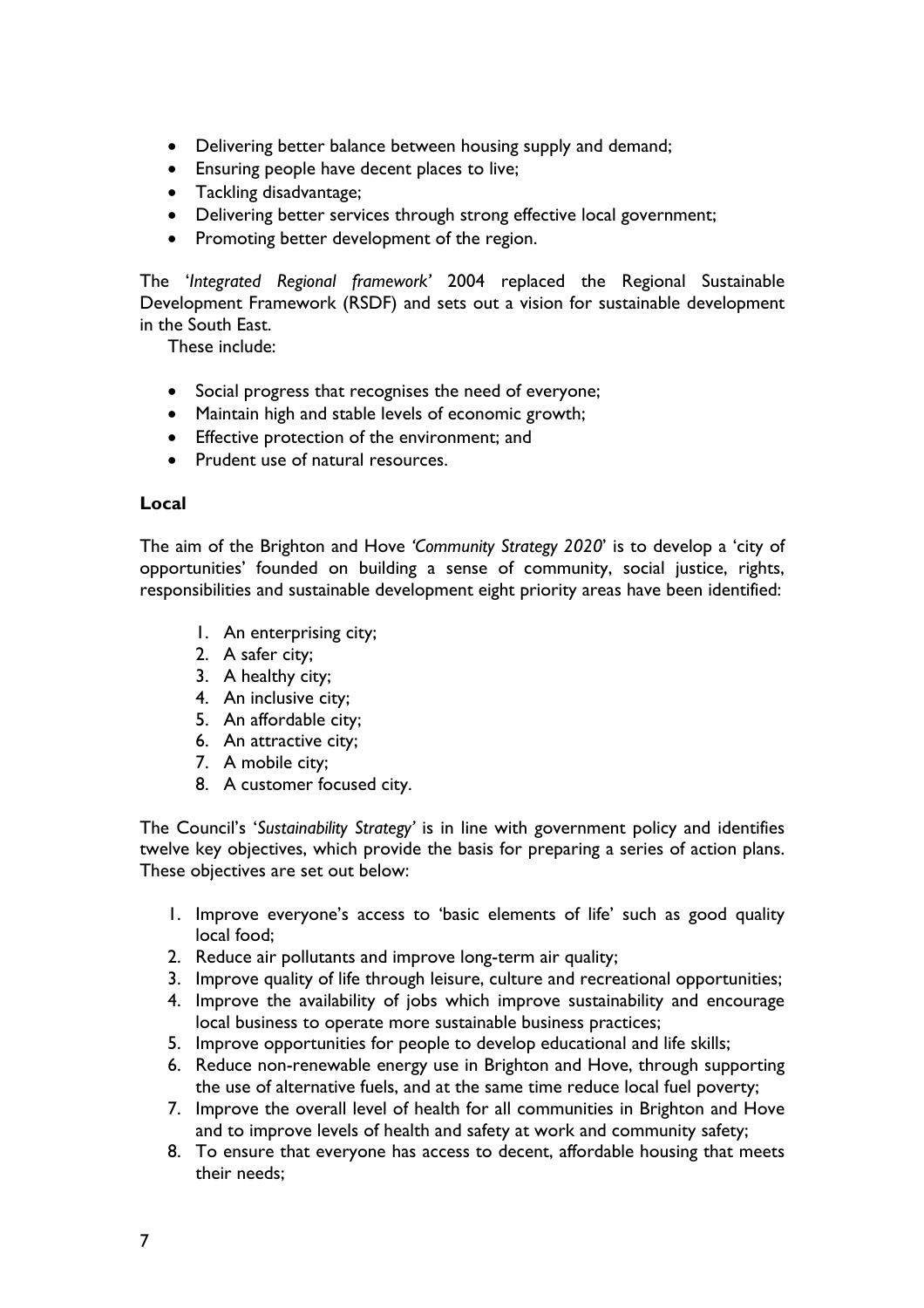- 9. To make the most effective and efficient use of previously developed land (brownfield sites) and promote best sustainable practice in new development;
- 10. Maintain and improve the natural environment, habitats and species at Brighton and Hove and to ensure that everyone has access to green space of biodiversity value;
- 11. Achieve a reduction in road traffic and progress towards a 'people friendly' city with and integrated transport system; and
- 12. Reduce, re-use and recycle more of our waste.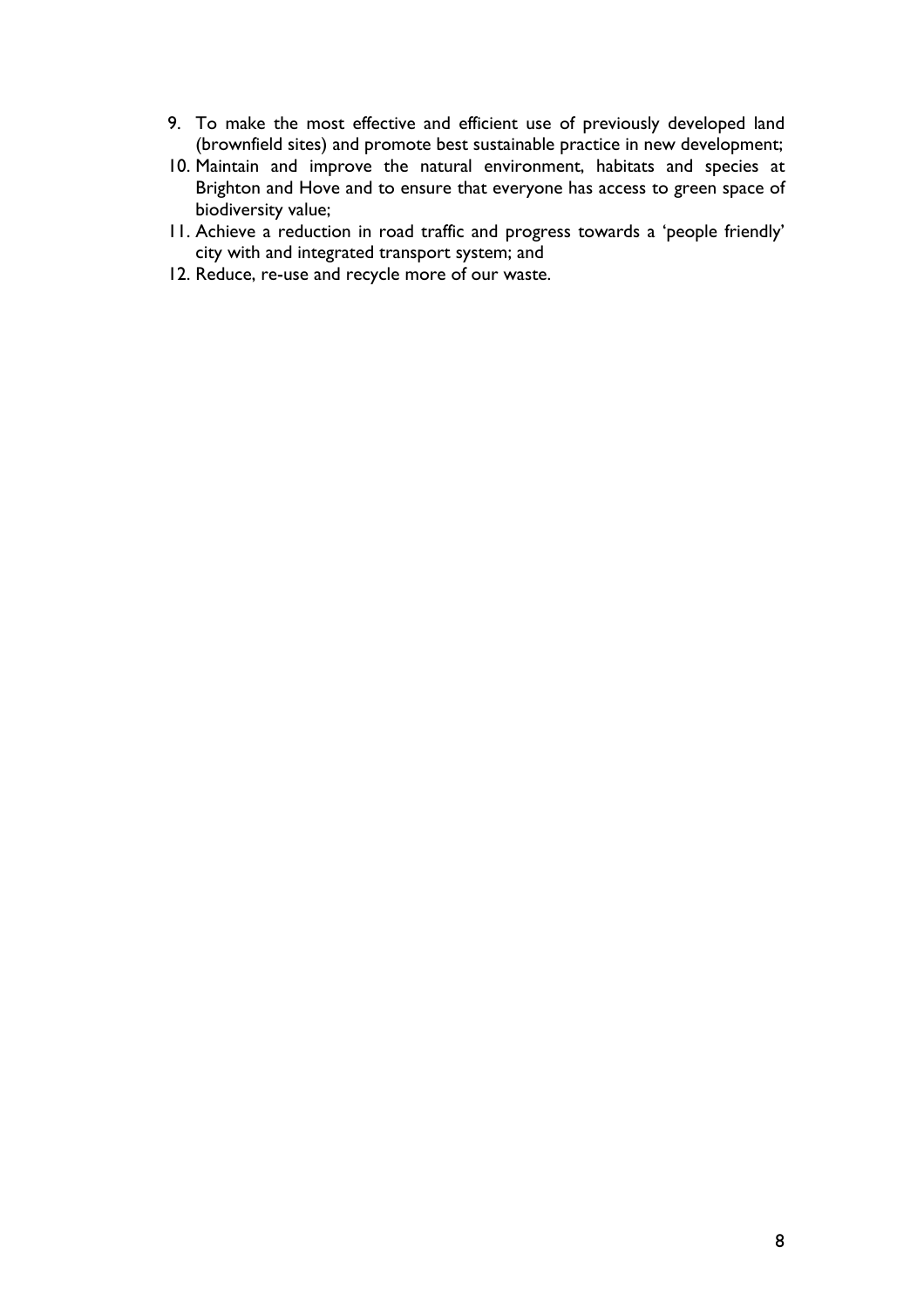## **4. Appraisal Methodology**

This Scoping Report has been prepared by planning officers, from the Council's Planning Strategy and Projects Team. The approach adopted for this Sustainability Appraisal Report follows the Government guidance – '*Sustainability Appraisal of Regional Spatial Strategies and Local Development Frameworks (Consultation Paper September 2004).'*

The key stages and timetabling of the preparation of the Trees and Development Sites SPD and the Sustainability Appraisal are set out in Table 1 below. This follows SA guidance from ODPM (2004) and comprises six main stages. The SA process works in parallel with the preparation of the SPD and links across at all stages.



Table 1: SA & SPD Stages

www.odpm.gov.uk - A Companion guide to PPS12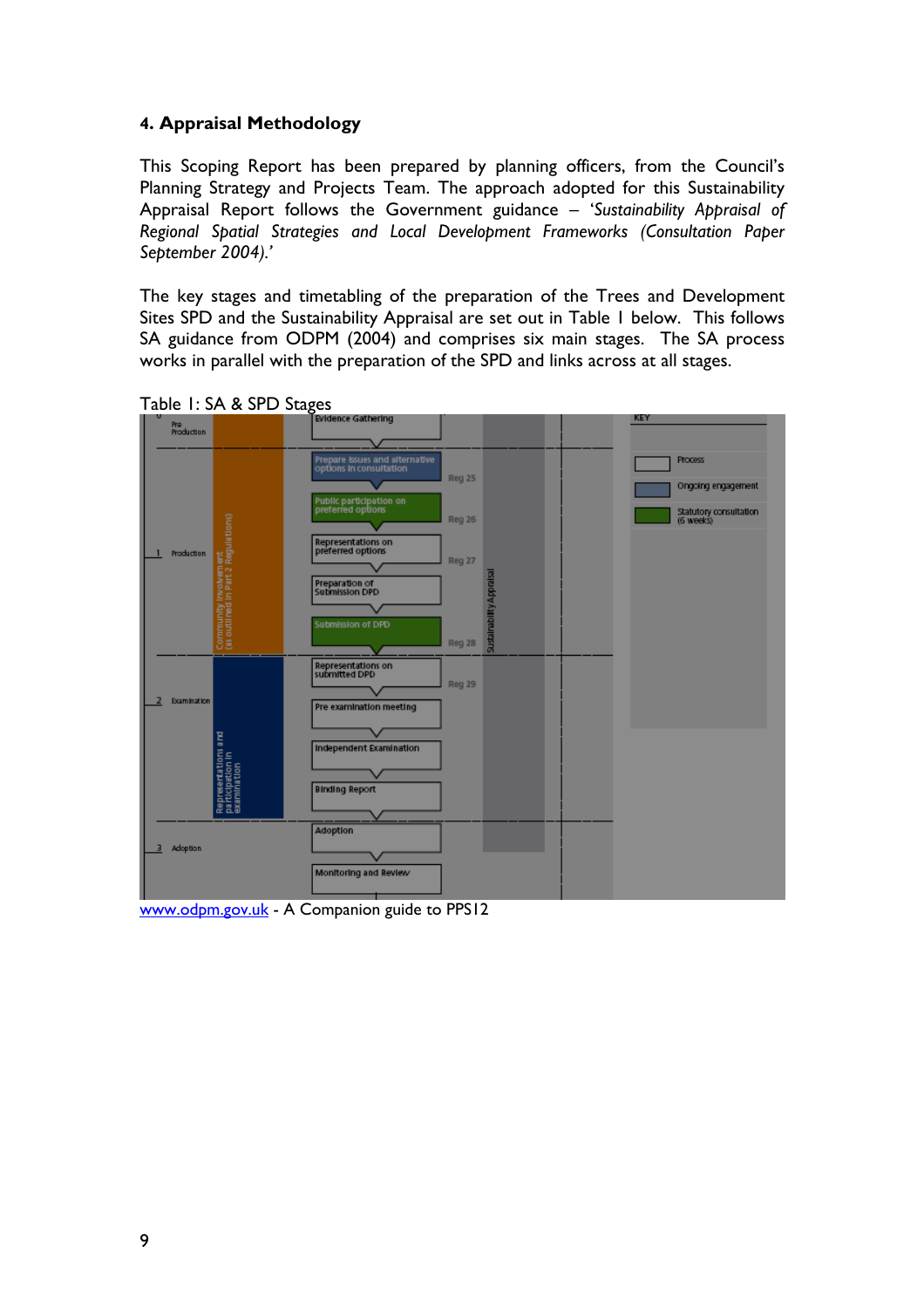| Table 2        | Phase         | <b>Stage</b>   |                                                                                                                                                                                                                                                                                               |
|----------------|---------------|----------------|-----------------------------------------------------------------------------------------------------------------------------------------------------------------------------------------------------------------------------------------------------------------------------------------------|
|                |               |                | Detail                                                                                                                                                                                                                                                                                        |
|                | A             | $1-8$          | The project began in April 2005 A scoping report was<br>issued for consultation on 02/06/05- see table I above.                                                                                                                                                                               |
|                | B             |                | SPD stakeholder workshops were carried out in<br>07/04/05 - which included representatives from<br>amenity and traders groups.                                                                                                                                                                |
|                |               | $\overline{2}$ | Identifying and reviewing policies, plans, strategies and<br>programmes, and sustainability objectives that will<br>affect or influence Trees and Development Sites.                                                                                                                          |
|                |               | 3              | Collect relevant social, environmental and economic<br>baseline information drawing extensively from the DPD<br>SA.                                                                                                                                                                           |
|                |               | 4              | Identify the key sustainability issues for the SA to<br>address.                                                                                                                                                                                                                              |
|                |               | 5              | Developing and refining sustainability objectives,<br>indicators and targets.                                                                                                                                                                                                                 |
| Work Completed |               | 6              | Test SPD objectives against each other and the SPD<br>objectives against the Key spatial Objectives of the<br>Local Plan.                                                                                                                                                                     |
|                |               | 7              | Production of the scoping Report for the Sustainability<br>Appraisal of the Trees and Development Sites SPD.                                                                                                                                                                                  |
|                |               | 8              | The Sustainability Appraisal Scoping Report was sent to<br>the Statutory Environmental Bodies (Countryside<br>Agency, English Heritage, English Nature, and<br>Environment Agency). The scoping report was also<br>sent to members of the council's Sustainability<br>Commission for comment. |
|                |               |                | Developing and Refining Options.                                                                                                                                                                                                                                                              |
|                | $\mathcal{C}$ |                | Comparison of the social, environmental and economic<br>effects of the options.                                                                                                                                                                                                               |
|                |               |                | Summary of Options.                                                                                                                                                                                                                                                                           |
|                | D             |                | Assessing the effects of the plan.                                                                                                                                                                                                                                                            |
|                | E             |                | Consultation on the draft plan and the Sustainability<br>Appraisal Report.                                                                                                                                                                                                                    |
| Next<br>Steps  | F             |                | Monitoring Implementation of the Strategy or Plan.                                                                                                                                                                                                                                            |

The '*Strategic Environmental Appraisal (SEA) Directive 2001/42*' is designed to provide high level protection of the environment and to contribute to the integration of environmental considerations into the preparation and adoption of plans and programmes with a view to promoting sustainable development. As stated earlier Sustainability Appraisal is mandatory for Regional Spatial Strategies (RSS), Local Development Framework (LDF) and Supplementary Planning Documents.

The main purpose of the SA and the SA Report is to promote sustainable development through better integration of sustainability considerations into the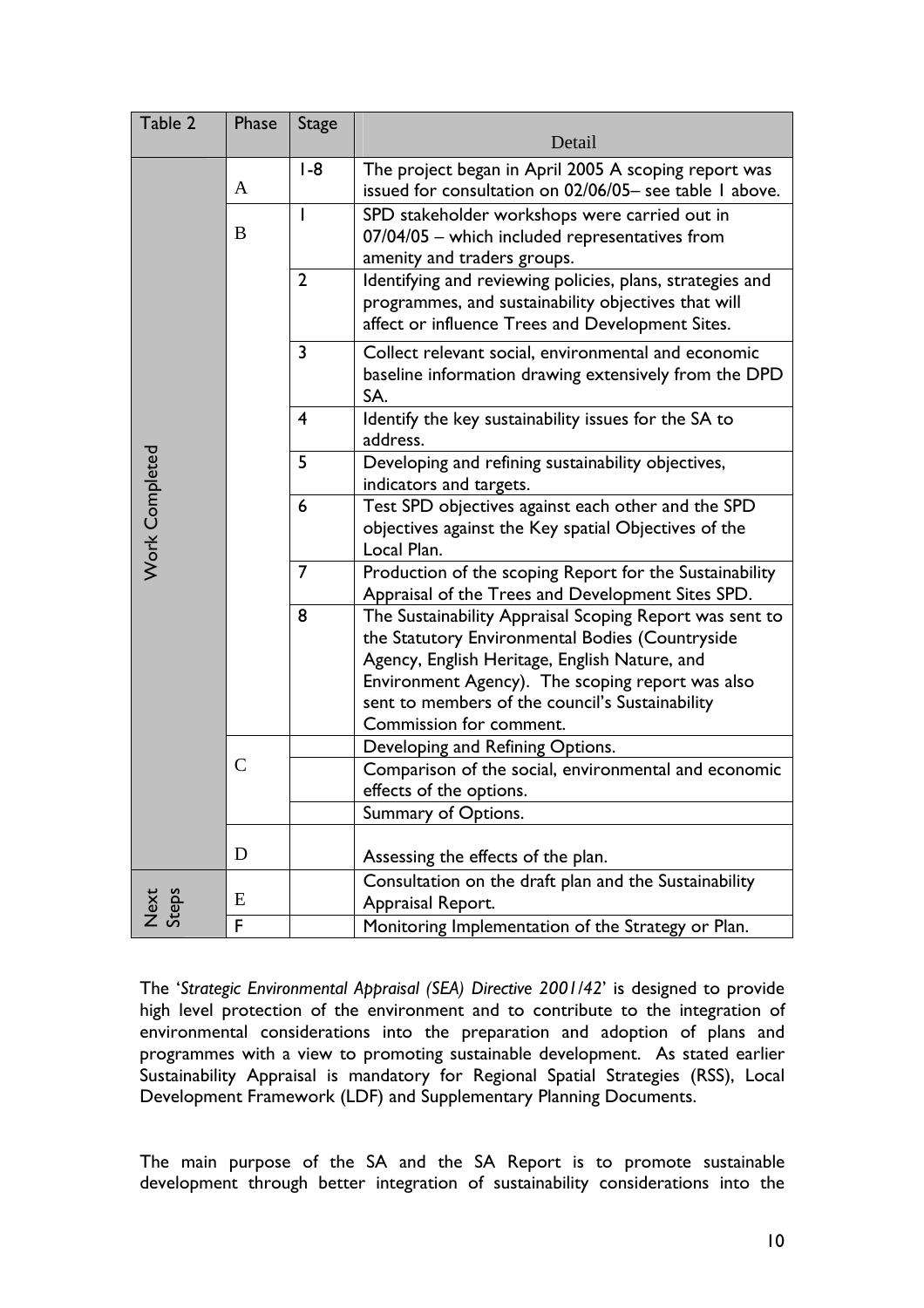preparation and adoption of plans. Sustainability appraisal is an iterative process, with the results being used to help improve the sustainability performance of the SPD being appraised.

This SA report measures the policies set out in the (Draft) Trees and Development Sites SPD against a number of sustainability objectives to establish whether there are any significant economic, social or environmental effects. This report therefore sets out how the sustainability appraisal was undertaken, the results of the appraisal and the recommendations for amendment to the SPD.

Table 3. Below sets out how the report complies with the requirements of the SEA Directive.

| <b>SEA Directive Requirement</b>                                                                                                                                                                                                                                                                                                                       | Where covered in SA process                                                                                                                                       |
|--------------------------------------------------------------------------------------------------------------------------------------------------------------------------------------------------------------------------------------------------------------------------------------------------------------------------------------------------------|-------------------------------------------------------------------------------------------------------------------------------------------------------------------|
| Preparation of an environmental Report, detailed below<br>(Article 5).                                                                                                                                                                                                                                                                                 | This Sustainability Appriasal incorportating the<br>environmental report was published alongfside the draft<br>Trees and Development SPD for public consultation. |
| (a) an outline of the contents, main objectives of the plan<br>and relationship with other relevant plans and<br>programmes;                                                                                                                                                                                                                           | Section, 5                                                                                                                                                        |
| (b) the relevant aspects of the current state of the<br>environment and the likely evolution thereof without<br>implementation of the plan;                                                                                                                                                                                                            | Section, 5 & 6                                                                                                                                                    |
| (c) the environmental characteristics of areas likely to be<br>significantly affected;                                                                                                                                                                                                                                                                 | Section, 5                                                                                                                                                        |
| (d) any existing environmental problems which are<br>relevant to the plan including, in particular, those relating<br>to any areas of a particular environmental importance,<br>such as areas designated pursuant to Directives<br>79/409/EEC and 92/43/EEC:                                                                                           | Section, 5                                                                                                                                                        |
| Section, 4<br>(e) the environmental protection objectives, established at<br>international, Community or Member State level, which<br>are relevant to the plan and the way those objectives and<br>any environmental considerations have been taken into<br>account during its preparation;                                                            | Section, 5                                                                                                                                                        |
| (f) the likely significant effects (1) on the environment,<br>including on issues such as biodiversity, population,<br>human health, fauna, flora, soil, water, air, climatic factors,<br>material assets, cultural heritage including architectural<br>and archaeological heritage, landscape and the<br>interrelationship between the above factors; | Section, 6                                                                                                                                                        |
| (g) the measures envisaged to prevent, reduce and as<br>fully as possible offset any significant adverse effects on<br>the environment of implementing the plan;                                                                                                                                                                                       | Section, 6                                                                                                                                                        |
| (h) an outline of the reasons for selecting the alternatives<br>dealt with, and a description of how the assessment was<br>undertaken including any difficulties (such as technical<br>deficiencies or lack of know how) encountered in<br>compiling the required information;                                                                         | Section, 6                                                                                                                                                        |
| (i) a description of the measures envisaged concerning<br>monitoring in accordance with Article 10;                                                                                                                                                                                                                                                    | Section, 7                                                                                                                                                        |
| Refer to paragraphs 36-37                                                                                                                                                                                                                                                                                                                              |                                                                                                                                                                   |
| (i) a non-technical summary of the information provided<br>under the above headings.                                                                                                                                                                                                                                                                   | Section. 1                                                                                                                                                        |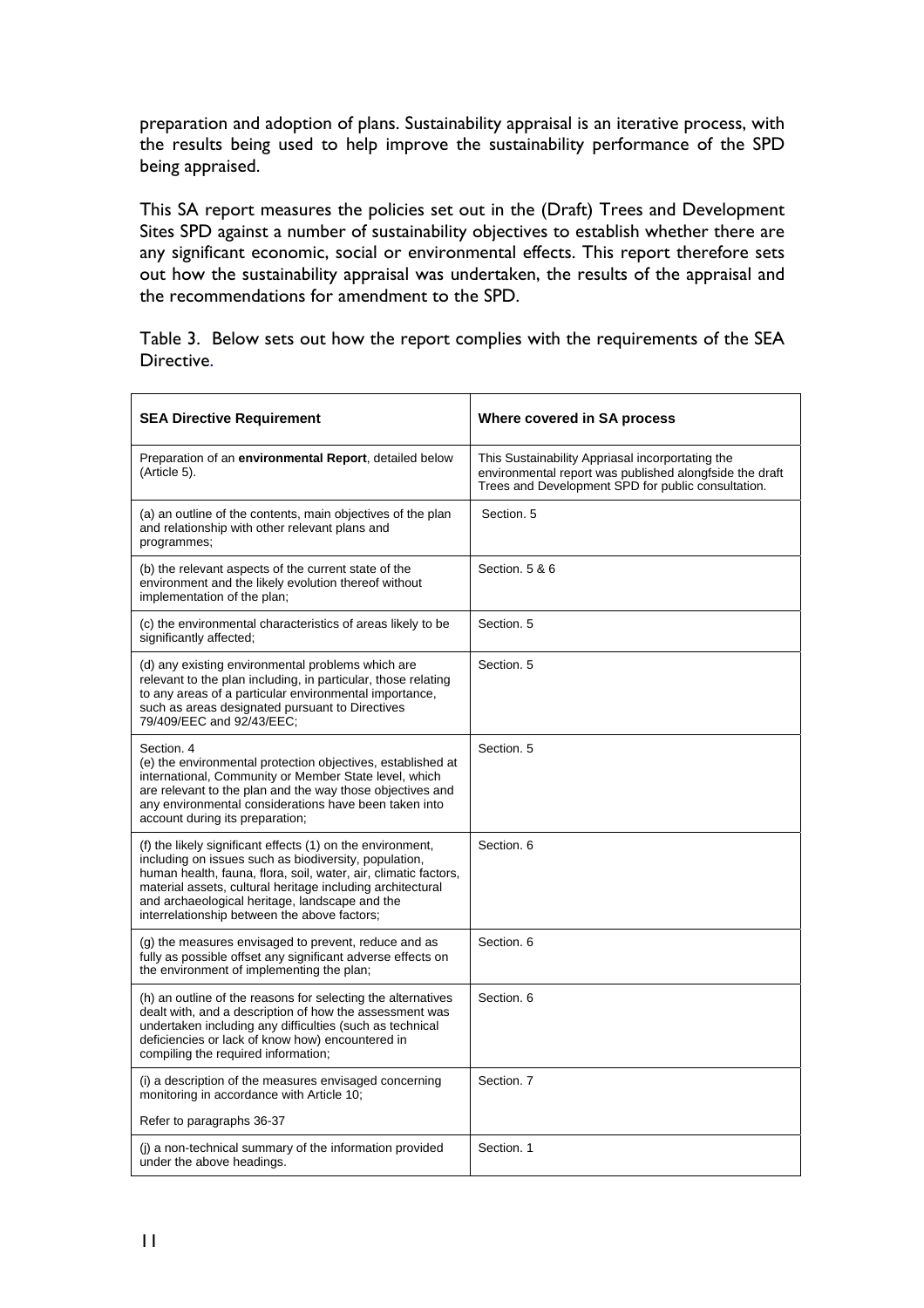| <b>Consult</b> responsible environmental authorities on the<br>scope and level of detail of the information which must be<br>included in the environmental report.                                                                             | This Sustainability Appriasal was published alongside<br>the draft Trees and Development Sites SPD for<br>consultation by the sustainbility commission and the<br>Brighton & Hove sustainability team.       |
|------------------------------------------------------------------------------------------------------------------------------------------------------------------------------------------------------------------------------------------------|--------------------------------------------------------------------------------------------------------------------------------------------------------------------------------------------------------------|
|                                                                                                                                                                                                                                                |                                                                                                                                                                                                              |
| Consult with responsible environmental bodies - the<br>Countryside Agency, Environment Agency, English<br>Heritage, English Nature - and the public on the draft plan<br>and the Environment Report before the plan is adopted<br>(Article 6). | This Sustainability Appriasal was published alongside<br>the draft Trees and Development Sites SPD for<br>consultation by the four statutory bodies.                                                         |
| Take into account the Environment Report and<br>consultation responses during the preparation of the<br>plan before it is adopted (Article 8).                                                                                                 | The sustainability report and consultation responses will<br>be taken into account before the Trees and<br>Development Sites SPD is adopted.                                                                 |
| When a plan is adopted Responsible environmental<br>bodies and the public and other relevant bodies will be<br>informed of (Article 9):<br>(a) The plan as adopted;                                                                            | Respnsible environmental bodies, the public and other<br>relevant bodies will be informed of the appropriate<br>documents contained within article 9 when the Trees<br>and Development Sites SPD is adopted. |
| (b) A statement summarizing how environmental<br>considerations have been integrated into the plan, how<br>any consultation responses have been taken into account<br>and the reasons for choosing the plan as adopted;                        |                                                                                                                                                                                                              |
| (c) The measures for monitoring.                                                                                                                                                                                                               |                                                                                                                                                                                                              |
| <b>Monitor</b> the significant environmental effects of the<br>implementation of plans to identify at an early stage<br>unforeseen adverse effects and so to take remedial action<br>(Article 10).                                             | Section, 7                                                                                                                                                                                                   |

## **4.1 Consultation Response**

#### **Recommendations for the Trees & Development Sites Scoping Report and Sustainability Appraisal Report: following consultation with Statutory Environmental Bodies and other key stakeholders.**

## English Nature's response to the Scoping Report.

We agree with the sustainability issues and objectives as far as they go but we think mention should be made of Bats in this context. All Bat species and their roost are fully protected in Britain under the Wildlife and Countryside Act 1981 and the Conservation Regulation 1994 – Bats very often roost in trees therefore a specific SA objective for Bats could be included in Table B.

#### How this is incorporated in the Sustainability Appraisal Report:

Sustainability objective 4: Protect all bat species and their roosts, has been incorporated into Table B. The following indicator: How many TPO'S are imposed yearly on trees that contain bat colonies? Will be used to monitor the performance of the Trees and Development Sites SPD. This has been incorporated in section 7 - Monitoring and Evaluation and summary.

#### The Countryside Agency's response to the Scoping Report.

The proposed development lies within the South Downs AONB. In order to ensure that detailed matters regarding this proposal take into account the various issues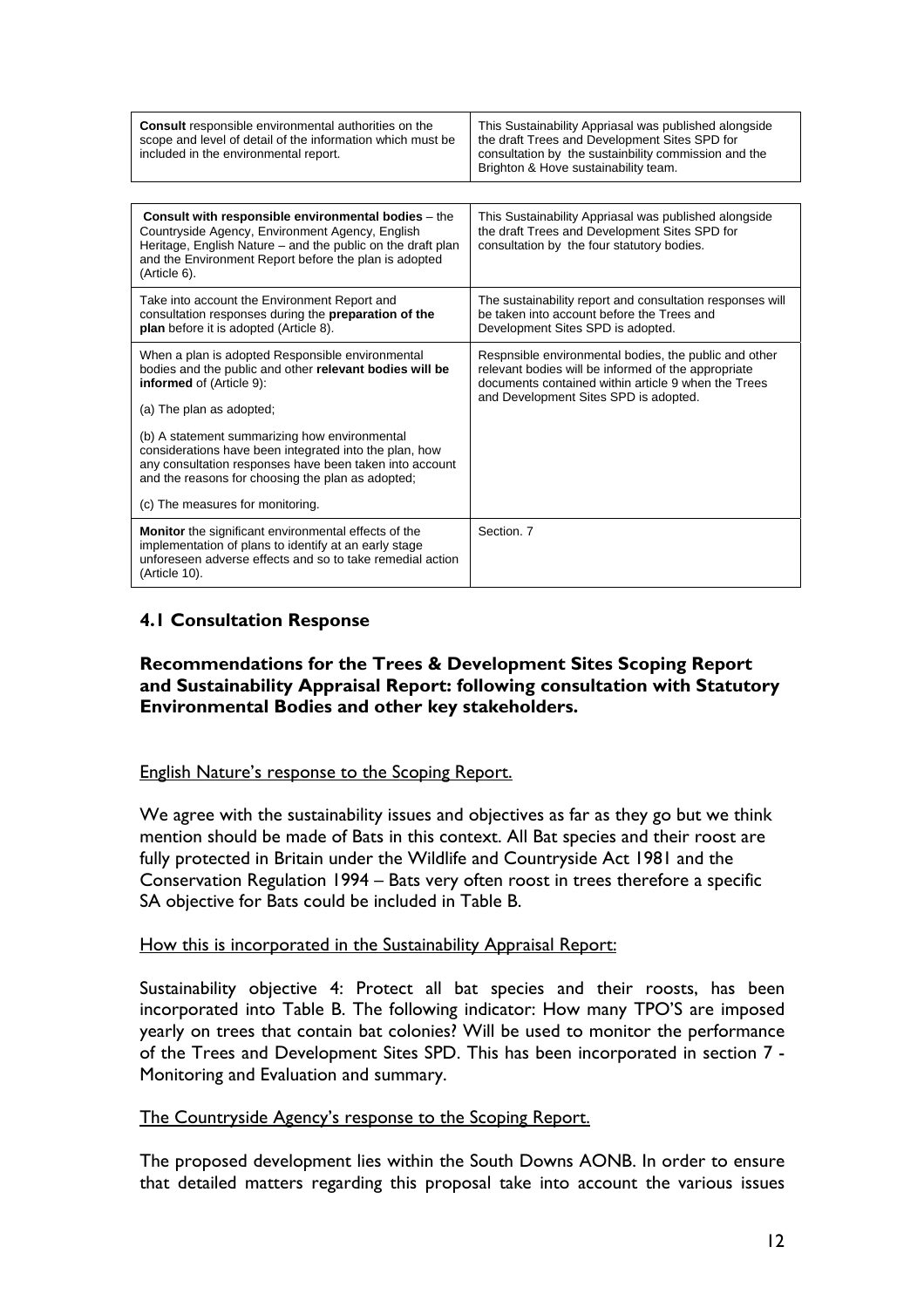that arise as a result of the ANOB designation, it is strongly recommended that consultation is undertaken with the ANOB officer. At the following address: South Downs Joint Committee, The Victorian Barn, Victoria Business Centre, Ford Lane, Ford, Arundel, West Sussex.

#### How this is incorporated in the Sustainability Appraisal Report:

The Sustainability Appraisal Report and the Draft Trees and Development Sites SPD was sent to the following address: South Downs Joint Committee, The Victorian Barn, Victoria Business Centre, Ford Lane, Ford, Arundel, West Sussex.

The following may have a bearing: Countryside Rights of Way Act 2000 – new access rights.

#### How this is incorporated in the Sustainability Appraisal Report:

This has not been incorporated into the Sustainability Appraisal as it not seen to be relevant to the Trees and Development Sites SPD.

In order to foster high quality development that respects, maintains, or enhances, local landscape character and distinctiveness, the Agency would encourage all new development to consider the character and distinctiveness of the area, with design and outlay of all elements of a proposed development reflecting local design characteristics and wherever possibly using local building materials.

#### How this is incorporated in the Sustainability Appraisal Report:

We believe that the following proposed Sustainability Objectives- Section 4: of the Trees and Development Sites Scoping Report already incorporate the above.

Objective 5: To ensure that all new development integrates biodiversity objectives. Objective 7: Using local labour source when carrying out works.

Objective 8: Promote good design in new housing developments in order to create attractive, high-quality living environments in which people will choose to live.

Objective 17: Support excellence of design in architecture and the built environment, conservation, and of spaces between buildings.

The Agency encourages all new planned developments to contribute towards a strategically planned greenspace network and that greenways should be promoted.

#### How this is incorporated in the Sustainability Appraisal Report:

This is already incorporated in the Trees and Development Sites Scoping Report - Objective 14 Promote greenways - linking up green spaces to provide attractive, safe and well-designed pedestrian routes.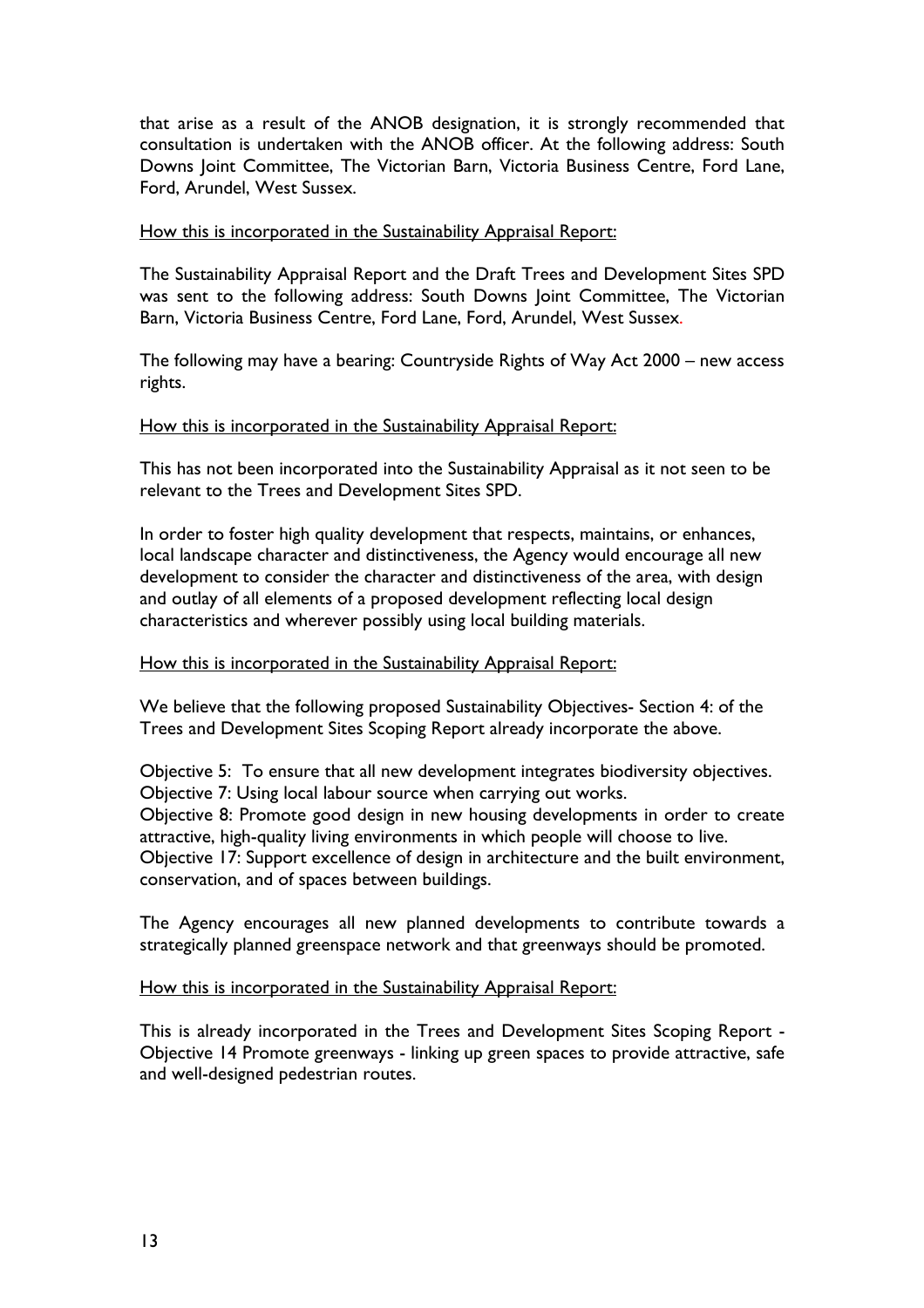## Environmental Agency response to consultation of the Sustainability Appraisal **Report**

1. Are there any relevant plans and programmes that we have not identified (that would allow the identification of sustainability issues)?

The following documents are to be included:

- The Sustainability Appraisal report should be revised to take into account the recently published ODPM document 'A Practical Guide to the Strategic Environmental Assessment Directive' (September 2005) which supersedes the October 2003 version.
- Sustainability Appraisal of Regional Spatial Strategies and Local Development Documents (November 2005).
- The Environment Agency's State of the Environment South East Report

#### How this is incorporated in the Sustainability Appraisal Report:

These documents have been added to Appendix. A: Relevant Plans, Programmes, Policies & Strategies and Appendix. B: Sustainability, Objectives of Relevant Plans, Programmes, Policies & Strategies.

- 2. Are there additional sources of data that would assist us with either the assessment or monitoring stages?
	- Same as above
- 3. Do you agree with the sustainability issues that have been identified in this report?
	- Suggestions made have been discussed and resolved with the Environment Agency over the telephone. The scoping report incorporates all the comments made and a copy has been sent for their records.
- 4. Do you agree with the proposed sustainability objectives and indicators?
	- We support the sentiment of Sustainability Objective 3. We also support the sentiment of objective 7 but suggest it is reworded to seek the enhancement of wildlife and natural features and seek mitigation and compensatory measures where appropriate.

How this is incorporated in the Sustainability Appraisal Report.

Objective 7 has been reworded as suggested see section 5 Table B.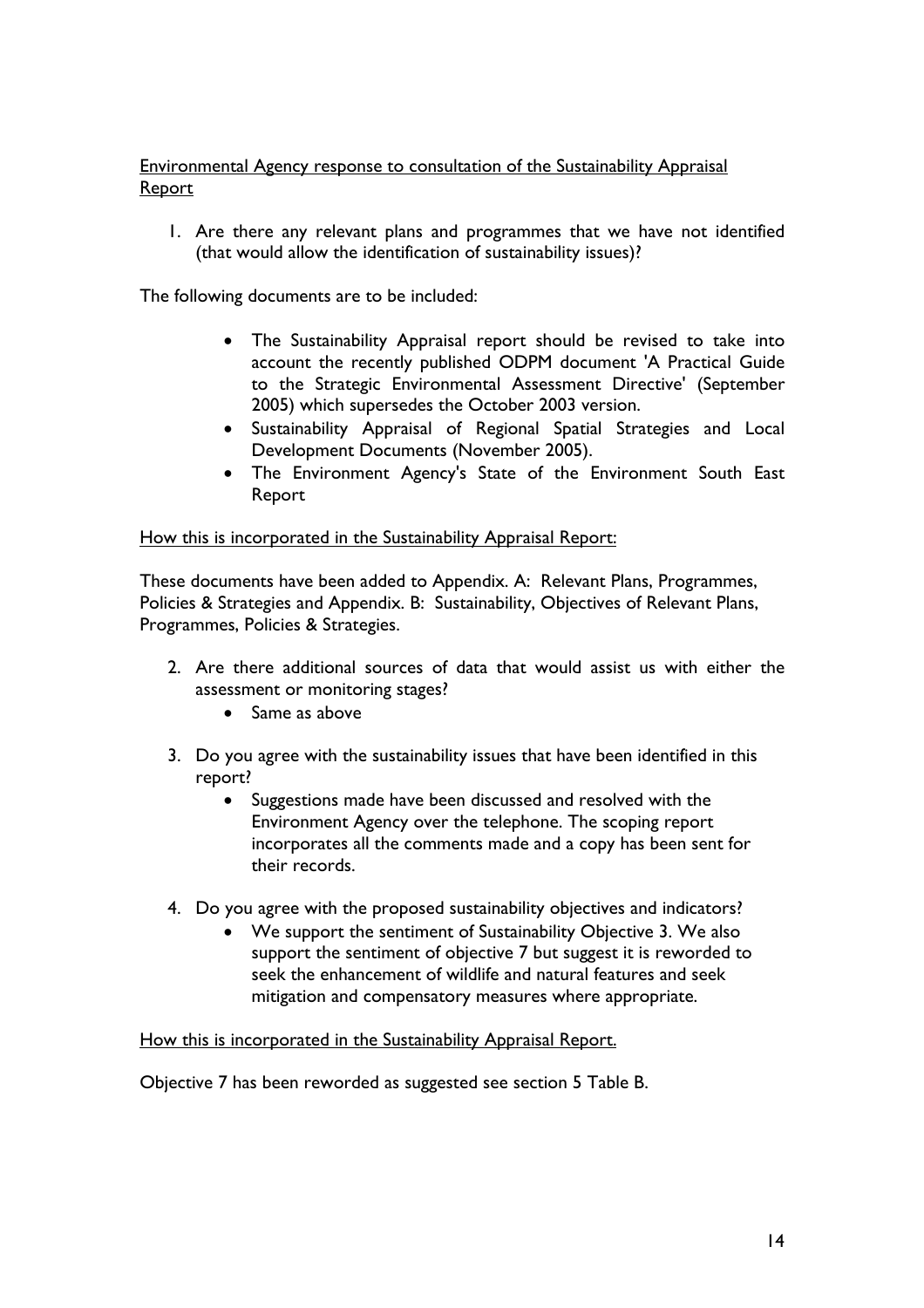## **5. Sustainability Objectives, Baseline Data and Context**

#### **Introduction**

In establishing a clear scope of the Sustainability Appraisal of the Trees and Development Sites SPD, and in compliance with statutory requirements, it is first necessary to review and develop an understanding of:

- **Possible appraisal objectives;**
- Other plans, policies and strategies of relevance to the plan;
- **Baseline information on environmental, social and economic conditions in** Brighton and Hove; and
- Key sustainability issues facing Brighton and Hove.

The object of the sustainability appraisal is to understand the economic, social and environmental implications of the SPD, so that the SPD can be developed to promote, rather that prevent the achievement of sustainable development. A clear understanding of sustainable development is essential to ensure that the appraisal scope covers the right issues and asks the right questions, and therefore the appraisal needs to be based on an agreed definition of what sustainable development means.

The Brighton and Hove Local Plan establishes a vision for sustainable development and a set of indicators and targets that map out how the local area should achieve the sustainable development aims set out by the UK government - ' *A Better Quality of Life*, a strategy for sustainable development in May 1999 they are:

- Social progress that recognises the need of everyone;
- Maintain high and stable levels of economic growth;
- Effective protection of the environment; and
- Prudent use of natural resources.

The objectives used in the appraisal of the Brighton & Hove Local Plan are set out below:

- 1. To enable people all to have similar and sufficient levels of access to services, facilities and opportunities;
- 2. To provide the opportunity for people to meet their housing needs;
- 3. To improve overall levels of health, security and safety, and reduce the disparities between different groups and areas;
- 4. To maintain and enhance the distinctive culture and character of communities;
- 5. To enable the skills of all individuals and the capacity of the community to grow;
- 6. To Improve quality of life through leisure, cultural and recreational;
- 7. To maintain and enhance the diversity and abundance of species;
- 8. To maintain and enhance the quality, character and distinctiveness of the landscape and coast;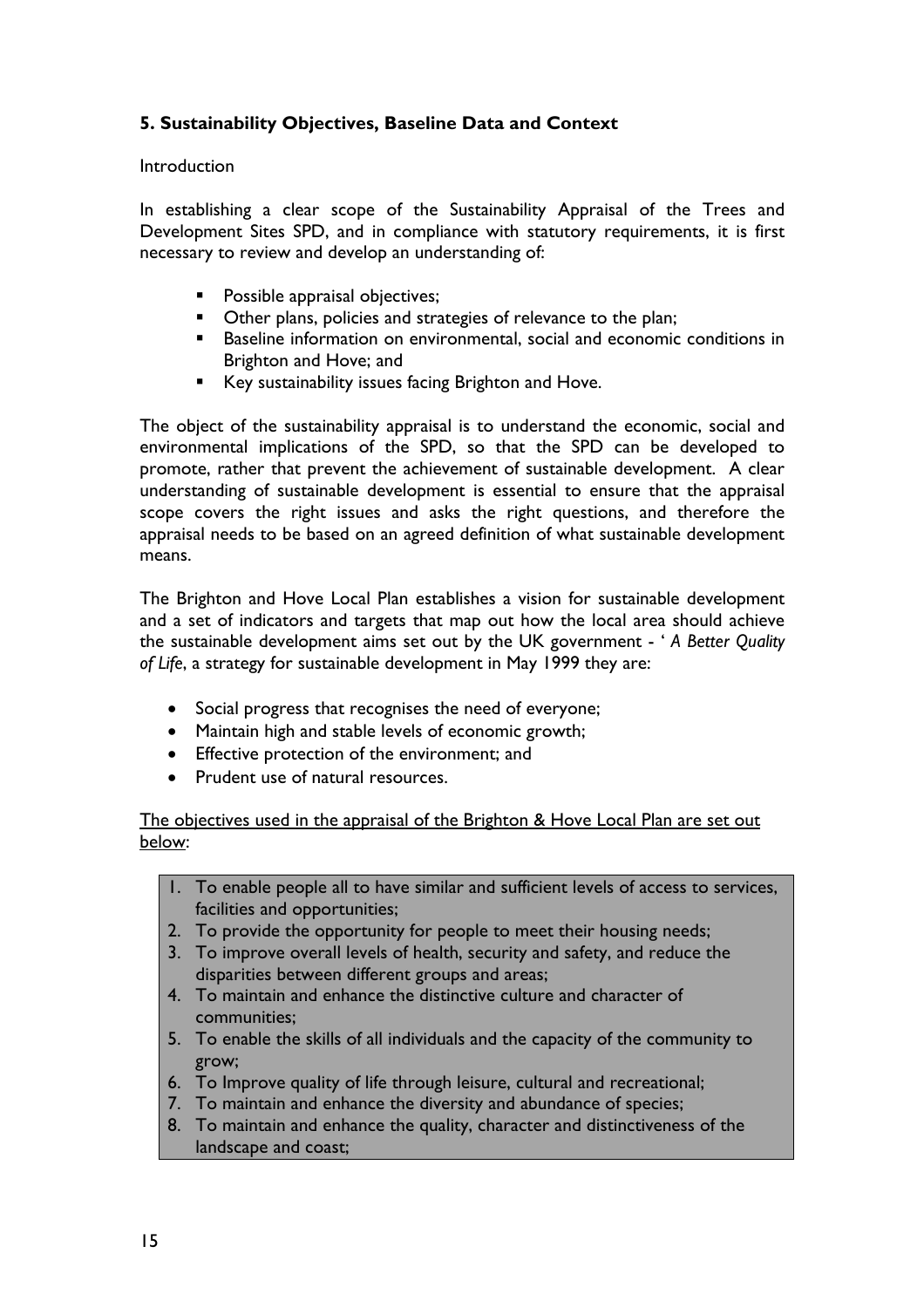- 9. To maintain and enhance the quality and distinctiveness of the built environment, including the cultural heritage;
- 10. To reduce all forms of air pollution in the interests of local air quality and the integrity of the atmosphere;
- 11. To maintain and improve the quality of ground, river and sea waters;
- 12. To achieve a reduction in road traffic and progress toward a ' people friendly' city with an integrated transport system providing a genuine choice of safe, quick and sustainable transport;
- 13. To retain undeveloped land;
- 14. To maintain the resource of productive soil;
- 15. To maintain the stock of minerals;
- 16. To maintain the stock of non renewable energy sources;
- 17. To make the best use of the materials, energy and effort embodied in the product of previous activity;
- 18. To maintain and enhance employment opportunities, and to reduce the disparities arising from unequal access to jobs; and
- 19. To retain and enhance the factors which are conducive to wealth creation and attractiveness to investors.

#### **Links to other strategies, plans and programmes and sustainability objectives.**

A review was carried out on a wide range of plans, policies, strategies and guidance, which influence and are of relevance to the Supplementary Planning Document (SPD). A review of these policies and plans has been conducted which will inform the development of the SPD by:

- **If Identifying additional objectives and indicators arsing from the SPD;**
- **Enable an understanding of the relationship and interdependencies** between the SPD and other documents and identify any potential conflicts, constraints and challenges; and
- **Understand the influence of plans, policies, and strategies on the SPD.**

Appendix B sets out the plans, policies, and strategies that will inform and affect the SPD. The implications arising from the plans, policies, and strategies have been used to inform the key sustainability issues to be considered.

Plans and strategies covered by the review are listed below –

#### **National**

England Forestry Strategy Securing the Future, delivering the 'UK sustainable development strategy A Better Quality of Life London Tree and Woodland Strategy PPS1: Delivering Sustainable Development. Town and Country Planning Act 1990 Planning and Compensation Act 1991 The Town and Country Planning (trees) regulations 1999 PPG 1: General Policy and Principles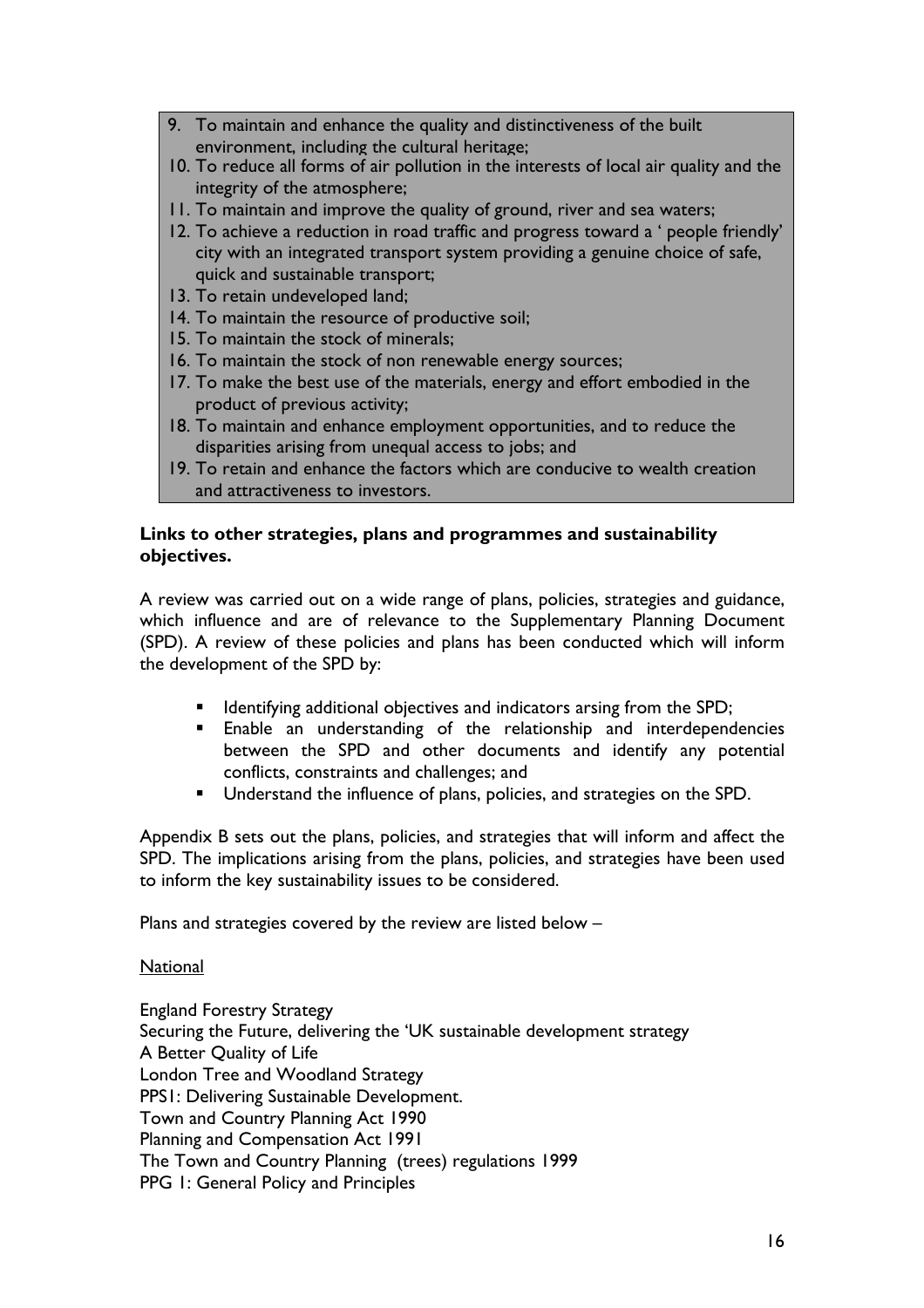PPG 3: Housing PPG 9: Nature Conservation PPG 12: Development Plans PPG 13: Transport British Standards: BS3998, Recommendations for tree work British Standards: BS5837, Guide for trees in relation to construction UK Biodiversity Action Plan England Biodiversity Strategy Tree Preservation Orders: A Guide to the Law and Good Practice.

Regional

Regional Spatial Strategy: The South East Plan (Draft) East Sussex Trees and Woodland Strategy

Local

Brighton & Hove Sustainability Strategy A Community strategy for Brighton & Hove 2020 SPG Note 16: Renewable Energy & Energy Efficiency in Developments SPG Note 21: Sustainability Checklist

The review of plans, policies and strategies in Appendix B has identified a large number of objectives and targets that are relevant to and could be delivered or influenced by the Trees and Development Sites SPD. The key environmental, social and economic sustainability issues identified, along with indicators on baseline conditions that are relevant to the Trees and Development Sites SPD are presented in the Table 3 below.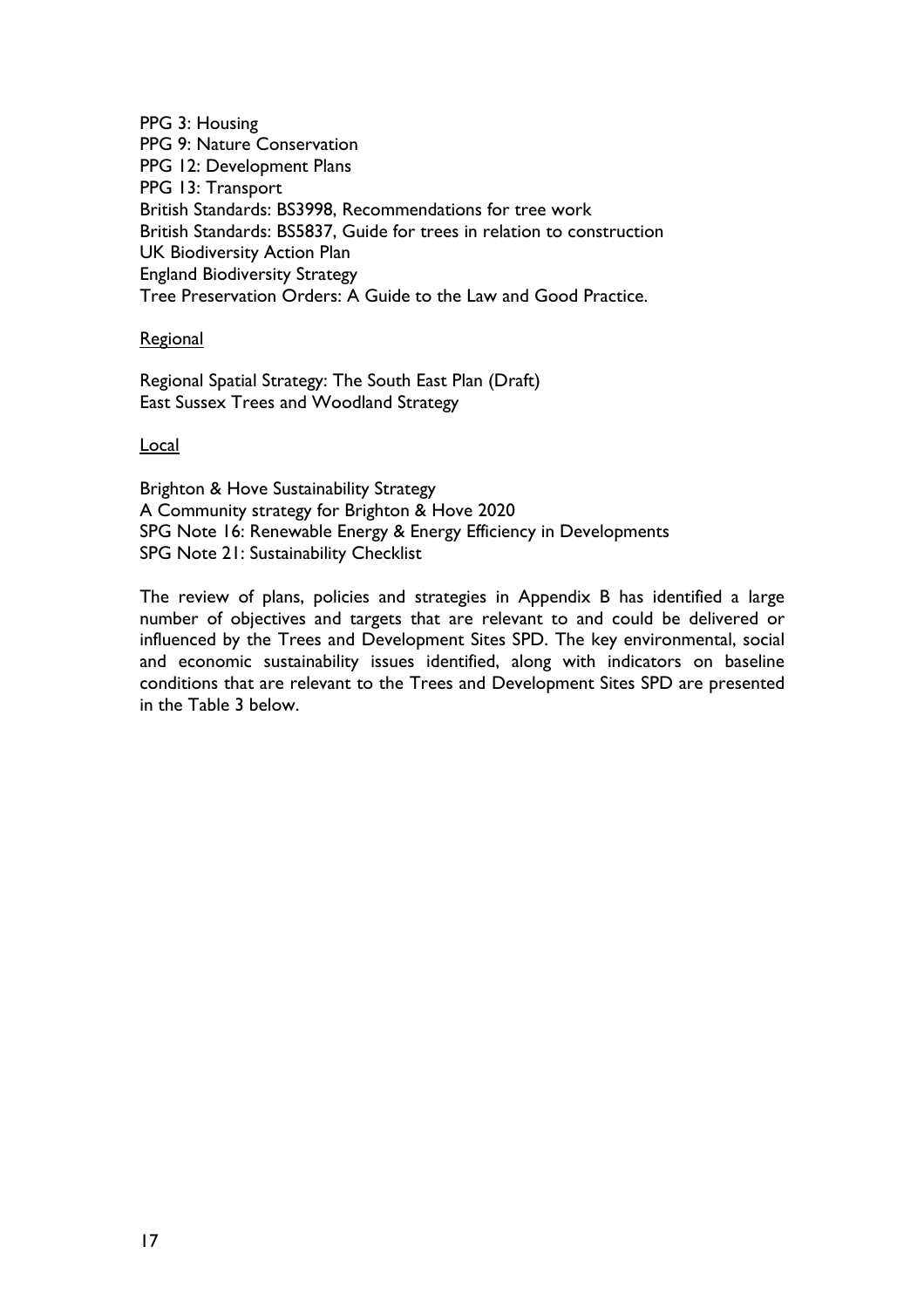# **Proposed Sustainability Objectives**

Table B below, sets out the proposed SA objectives for the SPD.

| Table B                                                    |    |                                                                                                                                                                                                                                    |                                                                                          |
|------------------------------------------------------------|----|------------------------------------------------------------------------------------------------------------------------------------------------------------------------------------------------------------------------------------|------------------------------------------------------------------------------------------|
| <b>SA Topic</b>                                            |    | <b>SA Objective</b>                                                                                                                                                                                                                | <b>Indicators</b>                                                                        |
|                                                            |    |                                                                                                                                                                                                                                    |                                                                                          |
|                                                            |    | 1. Protect registered parks and<br>gardens.                                                                                                                                                                                        | How many registered parks<br>and gardens are there in<br>Brighton & Hove?                |
|                                                            |    | 2. All Operations should be<br>carefully planned and carried<br>out so as to avoid damage to<br>the tree being treated or to                                                                                                       | How many Tree<br><b>Preservation Orders are</b><br>imposed yearly?                       |
|                                                            |    | neighbouring trees.                                                                                                                                                                                                                | How many applications to<br>fell trees are received each<br>yr?                          |
| <b>Living Within</b><br><b>Environmental</b>               | 3. | To contribute to the<br>conservation of biodiversity on<br>a global scale and local scale.                                                                                                                                         | How many nature<br>conservation areas are<br>there in Brighton & Hove?                   |
| <b>Limits</b>                                              |    | 4. Protect all bat species and<br>their roosts.                                                                                                                                                                                    | How many TPO'S are<br>imposed yearly on trees<br>that contain bat colonies?              |
|                                                            | 5. | Replace and plant more trees<br>(particularly Elms) and use<br>native plant and tree species                                                                                                                                       | How many Elm trees in<br>Brighton & Hove?                                                |
|                                                            |    | wherever possible in planting<br>schemes                                                                                                                                                                                           | How many trees are there<br>in Brighton & Hove and<br>what condition are these<br>trees? |
|                                                            |    | 6. To ensure that all new<br>development integrates<br>biodiversity objectives.                                                                                                                                                    | Is there a B.A.P<br>(Biodiversity Action Plan) in<br>place?                              |
|                                                            |    |                                                                                                                                                                                                                                    |                                                                                          |
| <b>Achieving a</b><br><b>Sustainable</b><br><b>Economy</b> |    | 7. To make adequate provision<br>for development and economic<br>growth whilst ensuring<br>effective conservation of<br>wildlife and natural features as<br>an important element of a<br>clean and healthy natural<br>environment. | How many new<br>developments incorporate<br>nature conservation into<br>their schemes?   |
|                                                            | 8. | Using local labour source<br>when carrying out works.                                                                                                                                                                              | Is local labour source used<br>for Tree works?                                           |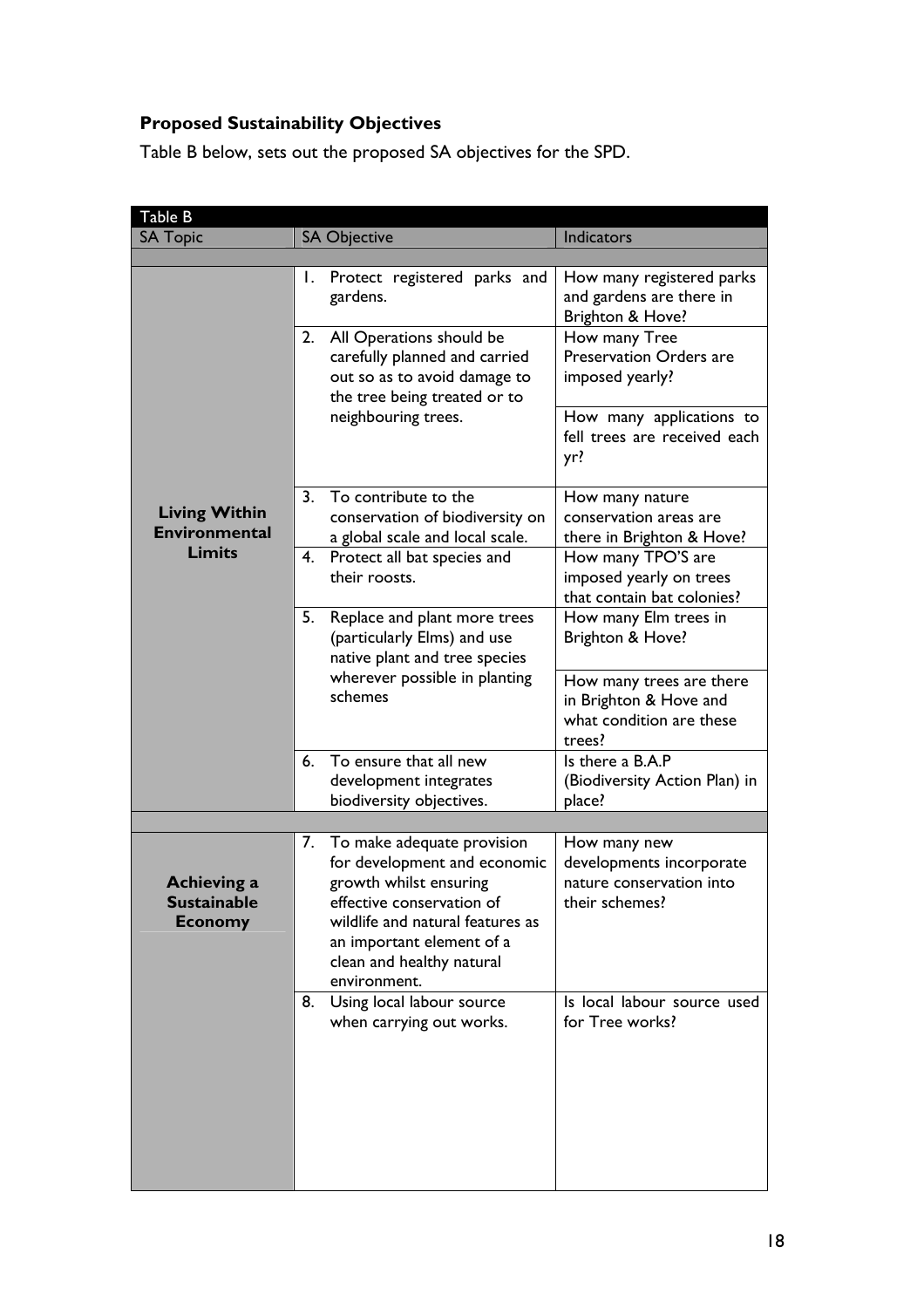| <b>Ensuring a Strong</b><br><b>Healthy and Just</b><br><b>Society</b> | 9. Promote good design in new<br>housing developments in order<br>to create attractive, high-<br>quality living environments in<br>which people will choose to<br>live.<br>10. Designing healthy<br>environments | What is good design?<br>What are healthy<br>environments?                              |
|-----------------------------------------------------------------------|------------------------------------------------------------------------------------------------------------------------------------------------------------------------------------------------------------------|----------------------------------------------------------------------------------------|
|                                                                       | 11. Provide access to open space<br>or recreational opportunities<br>at an early stage in new<br>development.                                                                                                    | How much open space is<br>available in Brighton &<br>Hove?                             |
|                                                                       | 12. Safe access for all members of<br>the community to woodland,<br>and open spaces should be<br>available with easy reach,<br>ideally easy walking distance.                                                    | Do all members of the<br>community have access to<br>open space?                       |
|                                                                       |                                                                                                                                                                                                                  |                                                                                        |
|                                                                       | 13. Biodiversity should be included<br>in the City Council's plans and<br>strategies.                                                                                                                            | Is Biodiversity included in<br>the Brighton & Hove local<br>plan and other strategies? |
| <b>Promoting Good</b>                                                 | 14. To increase people's<br>awareness, understanding and<br>active involvement in<br>biodiversity.                                                                                                               | How are communities being<br>involved in biodiversity<br>issues?                       |
| <b>Governance</b>                                                     | 15. Promote greenways - linking<br>up green spaces to provide                                                                                                                                                    | What are greenways?                                                                    |
|                                                                       | attractive, safe and well-<br>designed pedestrian routes                                                                                                                                                         | What are well designed<br>pedestrian routes & can<br>trees help with this?             |
|                                                                       |                                                                                                                                                                                                                  | How many greenways does<br>Brighton & Hove have?                                       |
|                                                                       |                                                                                                                                                                                                                  |                                                                                        |
|                                                                       | 16. Integrate high standards of<br>energy efficiency & renewable<br>energy technologies to meet<br>targets.                                                                                                      | How can trees help with<br>energy efficiency?                                          |
| <b>Using Sound</b>                                                    | 17. Promote sustainable building<br>design.                                                                                                                                                                      | Can trees help with<br>sustainable building design?                                    |
| <b>Science</b><br><b>Responsibly</b>                                  | 18. Support excellence of design in<br>architecture and the built<br>environment, conservation,<br>and of spaces between                                                                                         | Is the planting of trees<br>encouraged in spaces<br>between buildings?                 |
|                                                                       | buildings.                                                                                                                                                                                                       | Are living roofs<br>encouraged?                                                        |
|                                                                       | 19. The reduction of running costs<br>of buildings.                                                                                                                                                              | How can trees help with<br>the reduction of running<br>costs of buildings?             |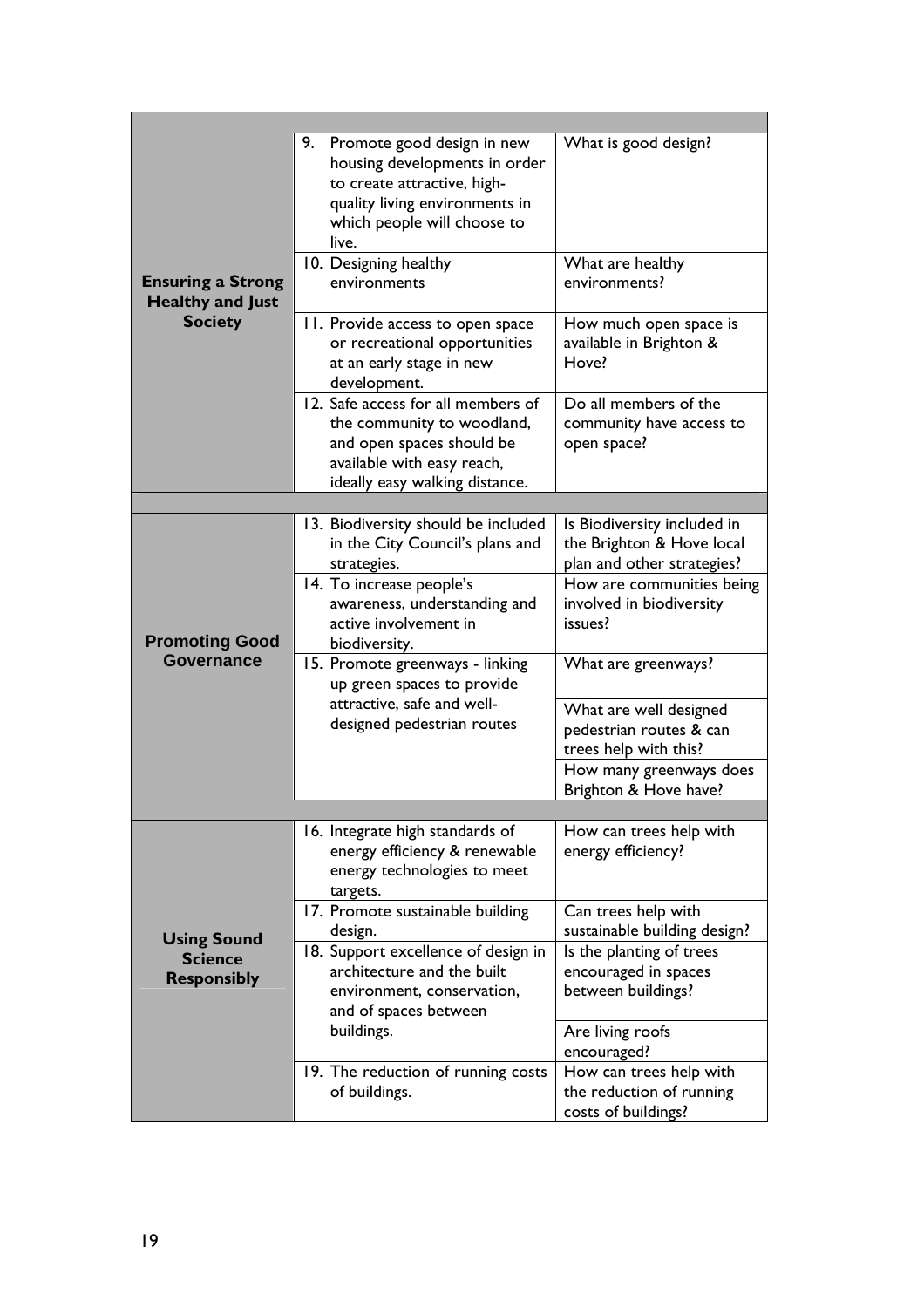## **Baseline Information**

A detailed review of data on baseline environmental, social and economic conditions within Brighton & Hove was also undertaken, so that key sustainability issues within the area could be identified.

Table 4 presents a summary of data obtained on environmental, social and economic conditions in Brighton and Hove.

| <b>Table 4</b><br><b>Sustainability Indicators and Sources of Indicators</b>                  |                                                                       |                                                                                                             |                                                                                                                                                                                                                 |  |  |
|-----------------------------------------------------------------------------------------------|-----------------------------------------------------------------------|-------------------------------------------------------------------------------------------------------------|-----------------------------------------------------------------------------------------------------------------------------------------------------------------------------------------------------------------|--|--|
| <b>Sustainability</b><br><b>Objectives</b>                                                    | <b>Indicators</b>                                                     | <b>Source of Indicators</b>                                                                                 | Data/Target                                                                                                                                                                                                     |  |  |
|                                                                                               | I. Living Within Environmental Limits                                 |                                                                                                             |                                                                                                                                                                                                                 |  |  |
| To contribute to<br>the conservation of<br>biodiversity on a<br>European and global<br>scale. | How can species be<br>conserved?                                      | www.citywildlife.org.uk                                                                                     | Information on<br>conserving a variety<br>of species.                                                                                                                                                           |  |  |
| Continued<br>protection of<br>important wildlife<br>assets.                                   | What are wildlife<br>assets?                                          | Regional Spatial<br>Strategy: (Draft) The<br>South East Plan:<br>Sustainable Natural<br>Resource management | Rich diversity of<br>wildlife habitats and<br>$species - trees$<br>included                                                                                                                                     |  |  |
| To preserve or<br>enhance the<br>character or<br>appearance of any<br>conservation area.      | How many<br>conservation areas<br>in Brighton & Hove?                 | Conservation areas in<br>Brighton and Hove -<br>street directory (PDF<br>76Kb)                              | 33 conservation<br>areas in Brighton &<br>Hove                                                                                                                                                                  |  |  |
| Protect registered<br>parks and gardens                                                       | How many parks<br>and gardens are<br>protected in<br>Brighton & Hove? | www.english-<br>heritage.org.uk                                                                             | The Royal Pavilion                                                                                                                                                                                              |  |  |
| TPO is to protect<br>trees and<br>woodlands.                                                  | What is a Tree<br>Preservation Order?                                 | <b>DETR</b> - Protected<br>Trees - A Guide to<br><b>TPO Procedures.</b>                                     | It is an order by a<br>local planning<br>authority, which in<br>general makes it an<br>offence to cut<br>down, top, uproot<br>wilfully damage or<br>wilfully destroy a<br>tree, without<br>planning permission. |  |  |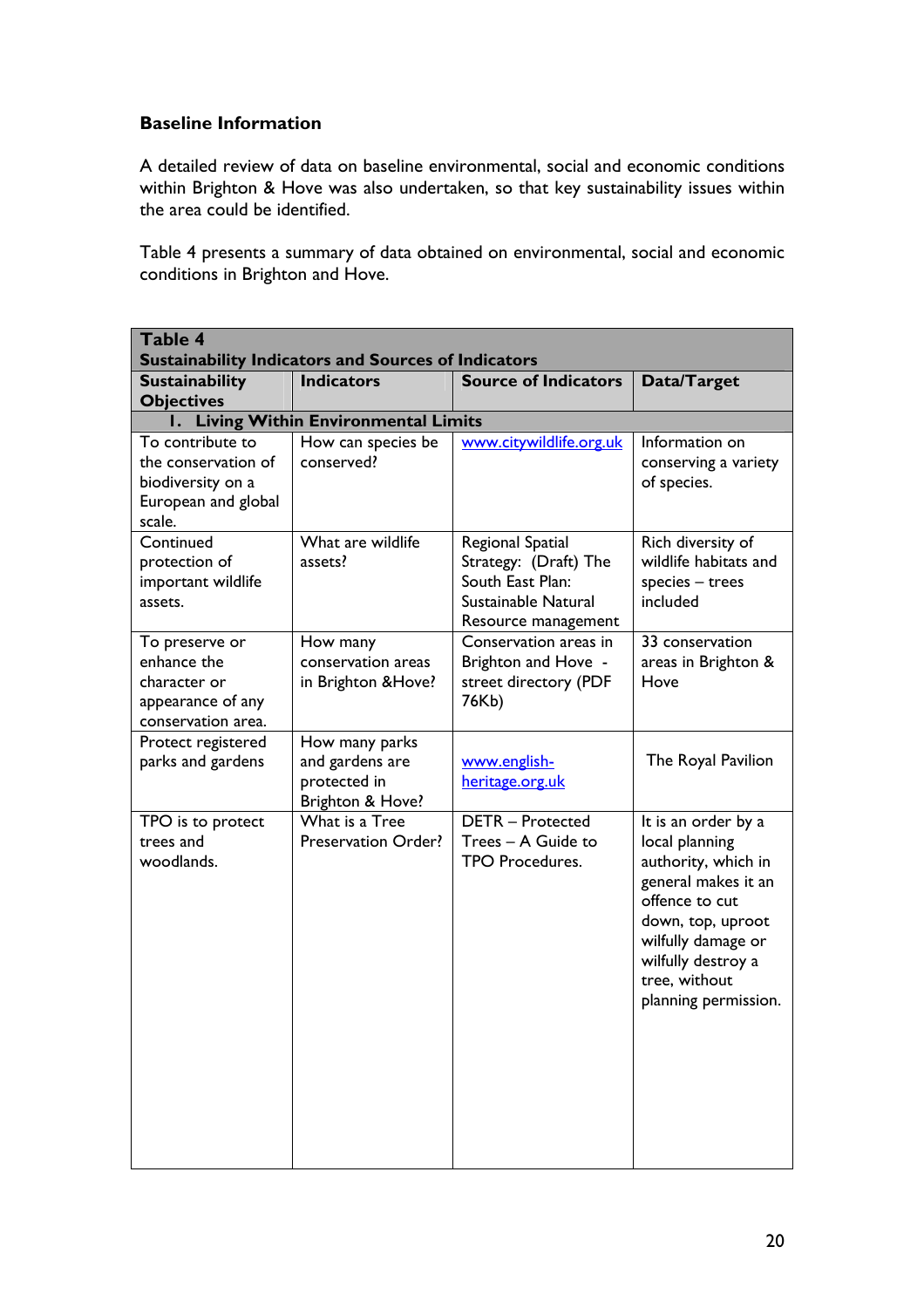| Table 4<br><b>Sustainability Indicators and Sources of Indicators</b>                                                                                                                                    |                                                                                                               |                                                                                                 |                                                                                                           |  |  |
|----------------------------------------------------------------------------------------------------------------------------------------------------------------------------------------------------------|---------------------------------------------------------------------------------------------------------------|-------------------------------------------------------------------------------------------------|-----------------------------------------------------------------------------------------------------------|--|--|
| <b>Sustainability</b><br><b>Objectives</b>                                                                                                                                                               | <b>Indicators</b>                                                                                             | <b>Source of Indicators</b>                                                                     | Data/Target                                                                                               |  |  |
| To enhance species,<br>habitats and natural<br>and managed<br>ecosystems that are<br>characteristics of<br>local areas.                                                                                  | What species,<br>habitats, natural and<br>managed<br>ecosystems are<br>characteristics to<br>Brighton & Hove? | www.citywildlife.org.uk                                                                         | The variety of<br>plants, animals and<br>special places for<br>wildlife in Brighton<br>& Hove are listed. |  |  |
|                                                                                                                                                                                                          | Living Within Environmental Limits - continued                                                                |                                                                                                 |                                                                                                           |  |  |
| To enhance the<br>biodiversity of<br>natural and semi-<br>natural habitats<br>where this has been<br>diminished over<br>recent past decades                                                              | How can diminished<br>habitats be<br>enhanced?                                                                | <b>UK Biodiversity Action</b><br>Plan                                                           | The plan contains<br>performance<br>indicators for<br>various species and<br>habitats.<br>(Section 3)     |  |  |
| Where biodiversity<br>needs to become a<br>part of the<br>development of<br>policy on sustainable<br>communities and<br>urban green space<br>and the built<br>environment.                               | What is<br>biodiversity?                                                                                      | <b>UK Biodiversity Action</b><br>Plan                                                           | Biodiversity is the<br>variety of life forms<br>we see around us.<br><b>Full definition</b><br>included.  |  |  |
| The conservation<br>and protection of<br>the region's Area of<br><b>Outstanding Natural</b><br>Beauty should be<br>given priority, and<br>proposals for<br>development<br>considered in that<br>context. | How much of the<br>area in Brighton &<br>Hove is an Area of<br><b>Outstanding Natural</b><br>Beauty?          | Regional Spatial<br>Strategy: The South<br>East Plan: Countryside<br>and management.<br>(Draft) | <b>NO DATA</b>                                                                                            |  |  |
| To increase the<br>nature conservation<br>value of public green<br>space in the urban<br>area.                                                                                                           | What is nature<br>conservation value?                                                                         | <b>UK Biodiversity Action</b><br>Plan                                                           | Enhancement and<br>expansion of<br>biodiversity.                                                          |  |  |
| To ensure that all<br>new development<br>integrates<br>biodiversity<br>objectives.                                                                                                                       | What are<br>biodiversity<br>objectives?                                                                       | <b>UK Biodiversity Action</b><br>Plan                                                           | All targets listed in<br>detail within the UK<br><b>Biodiversity Action</b><br>Plan.                      |  |  |
|                                                                                                                                                                                                          | Number achieving<br>fully met in Natural<br>Environmental<br>questions.                                       | <b>Sustainability Checklist</b><br>SPD.                                                         | Data currently being<br>collected.                                                                        |  |  |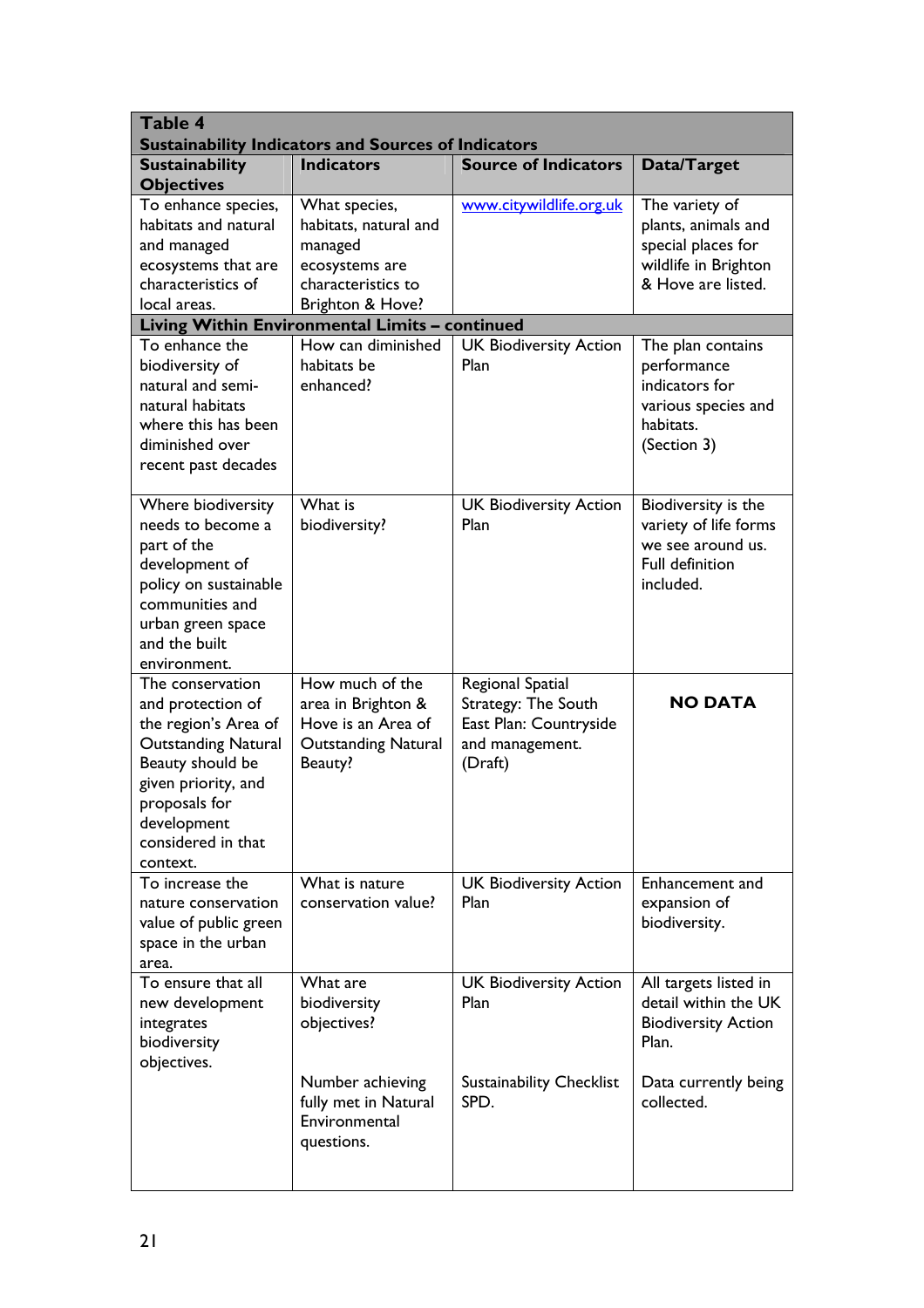| <b>Table 4</b><br><b>Sustainability Indicators and Sources of Indicators</b>                                                                                      |                                                                                         |                                                                                        |                                                                                                                                                                                                     |  |  |
|-------------------------------------------------------------------------------------------------------------------------------------------------------------------|-----------------------------------------------------------------------------------------|----------------------------------------------------------------------------------------|-----------------------------------------------------------------------------------------------------------------------------------------------------------------------------------------------------|--|--|
| <b>Sustainability</b><br><b>Objectives</b>                                                                                                                        | <b>Indicators</b>                                                                       | <b>Source of Indicators</b>                                                            | Data/Target                                                                                                                                                                                         |  |  |
| To conserve,<br>enhance and<br>increase the<br>specially protected<br>sites and species in<br>Brighton and Hove.                                                  | How many specially<br>protected sites and<br>species are there in<br>Brighton and Hove? | www.citywildlife.org.uk                                                                | 33 conservation<br>areas in Brighton<br>and Hove.<br>628.5 hectares<br>$(1,345 \text{ acres})$ of<br>LNR's<br>9 Special Species,<br>recorded.                                                       |  |  |
|                                                                                                                                                                   | Living Within Environmental Limits - continued                                          |                                                                                        |                                                                                                                                                                                                     |  |  |
| Replace and plant<br>more trees<br>(particularly elms)<br>and use native plant<br>and tree species<br>wherever possible in<br>planting schemes                    | What are native<br>tree species in<br>Brighton and Hove?                                | www.citywildlife.org.uk                                                                | Brighton & Hove<br>hosts the National<br>Elm Collection, with<br>21 species and 105<br>Elm cultivars at the<br>last count.<br>Other Tree species<br>listed.                                         |  |  |
|                                                                                                                                                                   | Do section 106<br>agreements include<br>tree planting?                                  | Yes - however most<br>trees are planted<br>under planning<br>conditions.               | <b>NO DATA</b>                                                                                                                                                                                      |  |  |
| Encourage the<br>planting of a greater<br>range of trees and<br>plants to encourage<br>wildlife across the<br>city (in parks,<br>gardens, streets and<br>schools) | How many trees are<br>planted each year in<br>Brighton & Hove?                          | A Community strategy<br>for Brighton & Hove<br>2020                                    | The Arboriculture<br>service keeps a<br>record of all trees<br>planted each year in<br>Brighton & Hove -<br>however no record<br>is kept of trees,<br>which are planted<br>on development<br>sites. |  |  |
| <b>All Operations</b><br>should be carefully<br>planned and carried<br>out so as to avoid<br>damage to the tree<br>being treated or to<br>neighbouring trees.     | What is mean by<br>operations?                                                          | <b>British Standards:</b><br>BS5837, Guide for<br>trees in relation to<br>construction | A full list of tree<br>operations included.                                                                                                                                                         |  |  |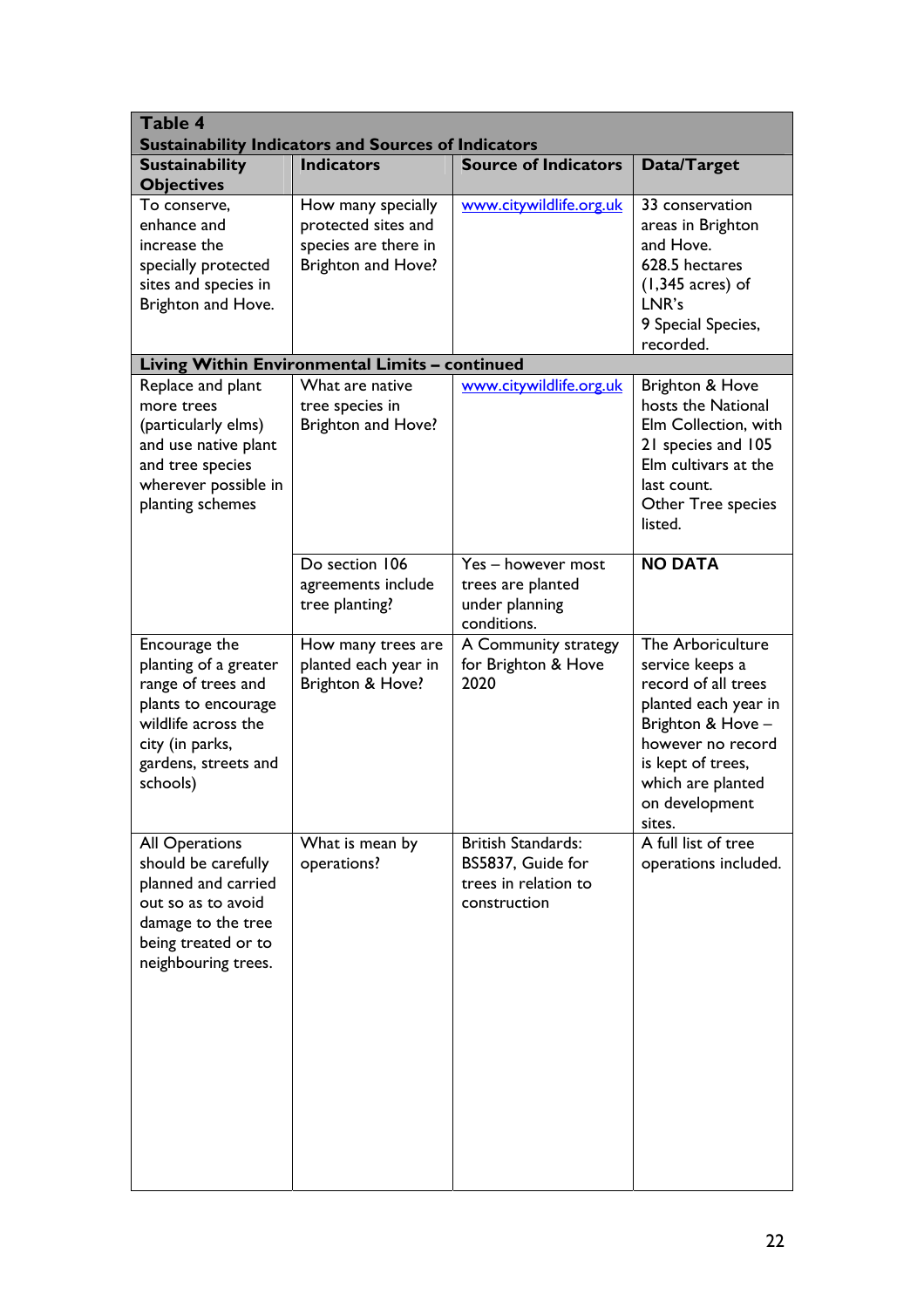| <b>Table 4</b><br><b>Sustainability Indicators and Sources of Indicators</b>                                                                                                                                                                  |                                                                     |                                                                                                                                                    |                                                                                                                                                                                                                      |  |  |
|-----------------------------------------------------------------------------------------------------------------------------------------------------------------------------------------------------------------------------------------------|---------------------------------------------------------------------|----------------------------------------------------------------------------------------------------------------------------------------------------|----------------------------------------------------------------------------------------------------------------------------------------------------------------------------------------------------------------------|--|--|
| <b>Sustainability</b><br><b>Objectives</b>                                                                                                                                                                                                    | <b>Indicators</b>                                                   | <b>Source of</b><br><b>Indicators</b>                                                                                                              | Data/Target                                                                                                                                                                                                          |  |  |
| 2.                                                                                                                                                                                                                                            | <b>Achieving a Sustainable Economy</b>                              |                                                                                                                                                    |                                                                                                                                                                                                                      |  |  |
| To make adequate<br>provision for<br>development and<br>economic growth<br>whilst ensuring<br>effective<br>conservation of<br>wildlife and natural<br>features as an<br>important element<br>of a clean and<br>healthy natural<br>environment | What is the new<br>business start up<br>rate in Brighton &<br>Hove? | A Community strategy<br>for Brighton & Hove<br>2020                                                                                                | To increase VAT<br>registered business<br>by 3% from 2001-<br>2005                                                                                                                                                   |  |  |
| Promote greenways<br>- linking up green<br>spaces to provide                                                                                                                                                                                  | What are<br>greenways?                                              | www.greenways.gov.uk                                                                                                                               | Definition of<br>greenways, including<br>examples.                                                                                                                                                                   |  |  |
| attractive, safe and<br>well-designed<br>pedestrian routes                                                                                                                                                                                    | How many<br>greenways within<br>Brighton & Hove?                    |                                                                                                                                                    | <b>NO DATA</b>                                                                                                                                                                                                       |  |  |
| Maintain high levels<br>of economic growth<br>and employment                                                                                                                                                                                  | What are the cities<br>employment<br>statistics?                    | Brighton & Hove 2001<br>census                                                                                                                     | 60.1% employed                                                                                                                                                                                                       |  |  |
|                                                                                                                                                                                                                                               | 3. Ensuring a Strong Healthy and Just Society                       |                                                                                                                                                    |                                                                                                                                                                                                                      |  |  |
| Ensure that<br>adequate levels of<br>housing provisions                                                                                                                                                                                       | What is high quality<br>housing?                                    | Regional Spatial<br>Strategy: The South<br>East Plan: Housing                                                                                      | <b>Affordable Housing</b>                                                                                                                                                                                            |  |  |
| are delivered in the<br>form of high quality<br>housing within<br>sustainable<br>communities.                                                                                                                                                 | What are adequate<br>levels of housing<br>provisions?               | (Draft)                                                                                                                                            | A range of housing<br>to meet the needs<br>of all sectors of the<br>community.                                                                                                                                       |  |  |
| Safe access for all<br>members of the<br>community to<br>woodland, and open<br>spaces should be<br>available with easy                                                                                                                        | How much open<br>space and woodland<br>is available?                | <b>East Sussex Trees and</b><br>woodland Strategy.                                                                                                 | 1,100 hectares of<br>parks and green<br>spaces, including<br>woodland.                                                                                                                                               |  |  |
| reach, ideally easy<br>walking distance                                                                                                                                                                                                       |                                                                     | 'Open Space' is survey<br>currently being<br>undertaken.<br>'Urban Capacity study'<br>& Characterisation'<br>Study' currently being<br>undertaken. | Data currently being<br>collected should<br>then be able to<br>identify areas of<br><b>B&amp;H</b> which are<br>'open space deserts'<br>with no recreational<br>open space within<br>walking distance<br>e.g.: 500m. |  |  |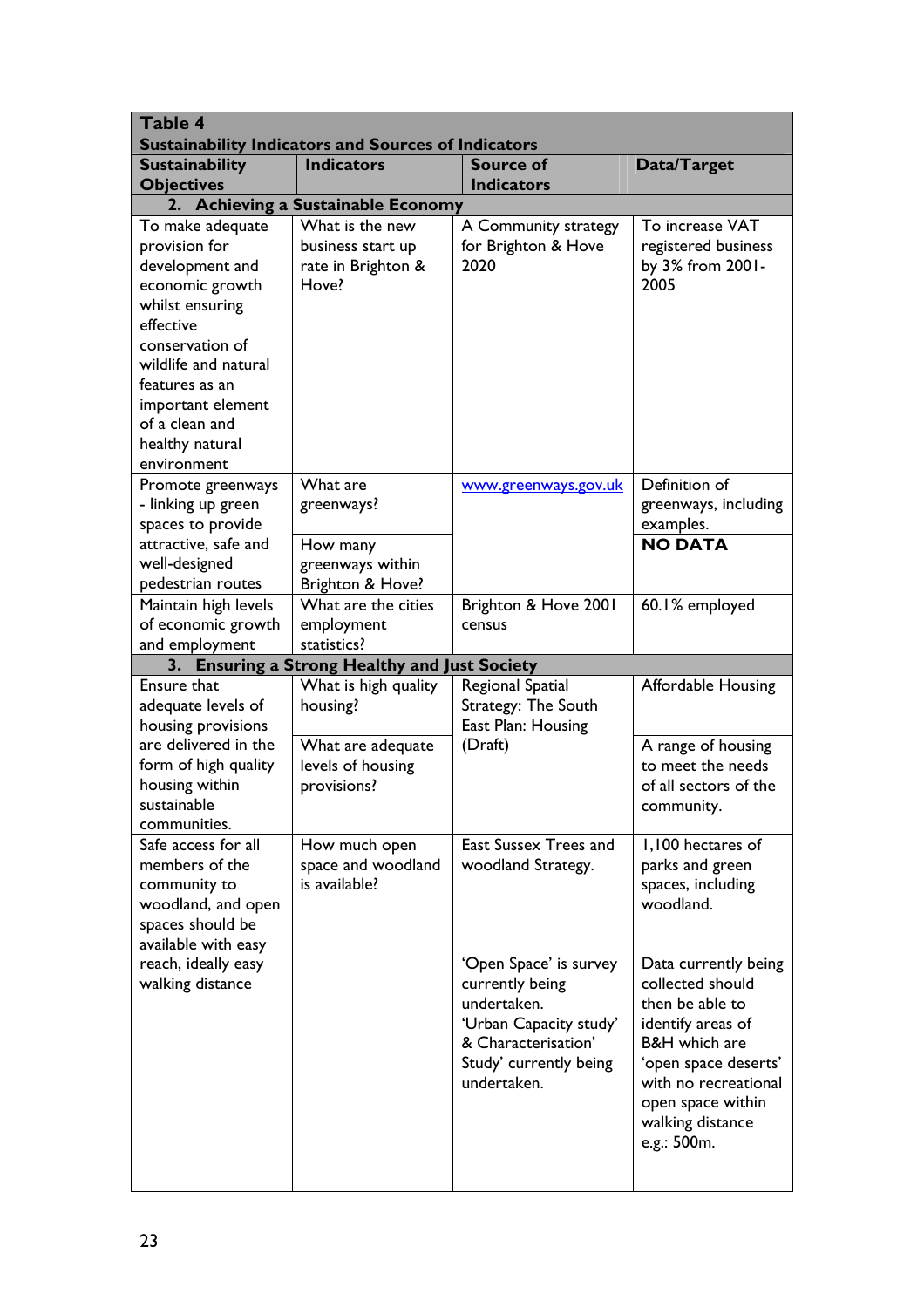|                         | 4. Promoting Good Governance       |                             |                        |
|-------------------------|------------------------------------|-----------------------------|------------------------|
| Promote                 | What is the state of               | Brighton & Hove City        | The Annual             |
| accessibility to jobs,  | the transport                      | Council's fourth Local      | Progress Report        |
| shopping, leisure       | system in Brighton                 | Transport Plan (LTP)        | outlines the           |
| facilities and services | & Hove?                            | <b>Annual Progress</b>      | advancement that       |
| by public transport,    |                                    | Report (APR                 | has been made in       |
| walking and cycling.    |                                    |                             | key areas of           |
|                         |                                    |                             | integrated transport   |
|                         |                                    |                             | over the last          |
|                         |                                    |                             | financial year,        |
|                         |                                    |                             |                        |
|                         |                                    |                             |                        |
|                         |                                    | Brighton & Hove City        | <b>Highlights</b>      |
|                         |                                    | <b>Council Retail Study</b> | accessibility of local |
|                         |                                    |                             | shopping centres.      |
| Provide sufficient      | How much                           | PPG 3: Housing              |                        |
| housing land but        | previously                         |                             | <b>NO DATA</b>         |
| give priority to re-    | developed land is                  |                             |                        |
| using previously-       | there in Brighton &                |                             |                        |
| developed land          | Hove?                              |                             |                        |
| within urban areas,     |                                    |                             |                        |
| bringing empty          |                                    |                             |                        |
| homes back into use     |                                    |                             |                        |
| and converting          |                                    |                             |                        |
| existing buildings, in  |                                    |                             |                        |
| preference to the       |                                    |                             |                        |
| development of          |                                    |                             |                        |
| green field sites.      |                                    |                             |                        |
|                         | 5. Using Sound Science Responsibly |                             |                        |
| Promote good            | What is good                       | PPG 3: Housing              | More opportunity,      |
| design in new           | design?                            |                             | choice and a better    |
| housing                 |                                    |                             | mix in the size, type  |
| developments in         |                                    |                             | and location.          |
| order to create         |                                    |                             | Sustainable patterns   |
| attractive, high-       |                                    |                             | of development -       |
| quality living          |                                    |                             | accessibility by       |
| environments in         |                                    |                             | public transport to    |
| which people will       |                                    |                             | jobs, education and    |
| choose to live.         |                                    |                             | health etc. More       |
|                         |                                    |                             | affordable homes.      |
| Integrate high          | What are renewable                 | www.carbontrust.co.uk       | Solar, insulation,     |
| standards of energy     | energy technologies?               |                             | wind, natural light,   |
| efficiency &            |                                    |                             | energy efficient       |
| renewable energy        |                                    |                             | lighting, carbon       |
| technologies to         |                                    |                             | footprint.             |
| meet targets.           |                                    |                             |                        |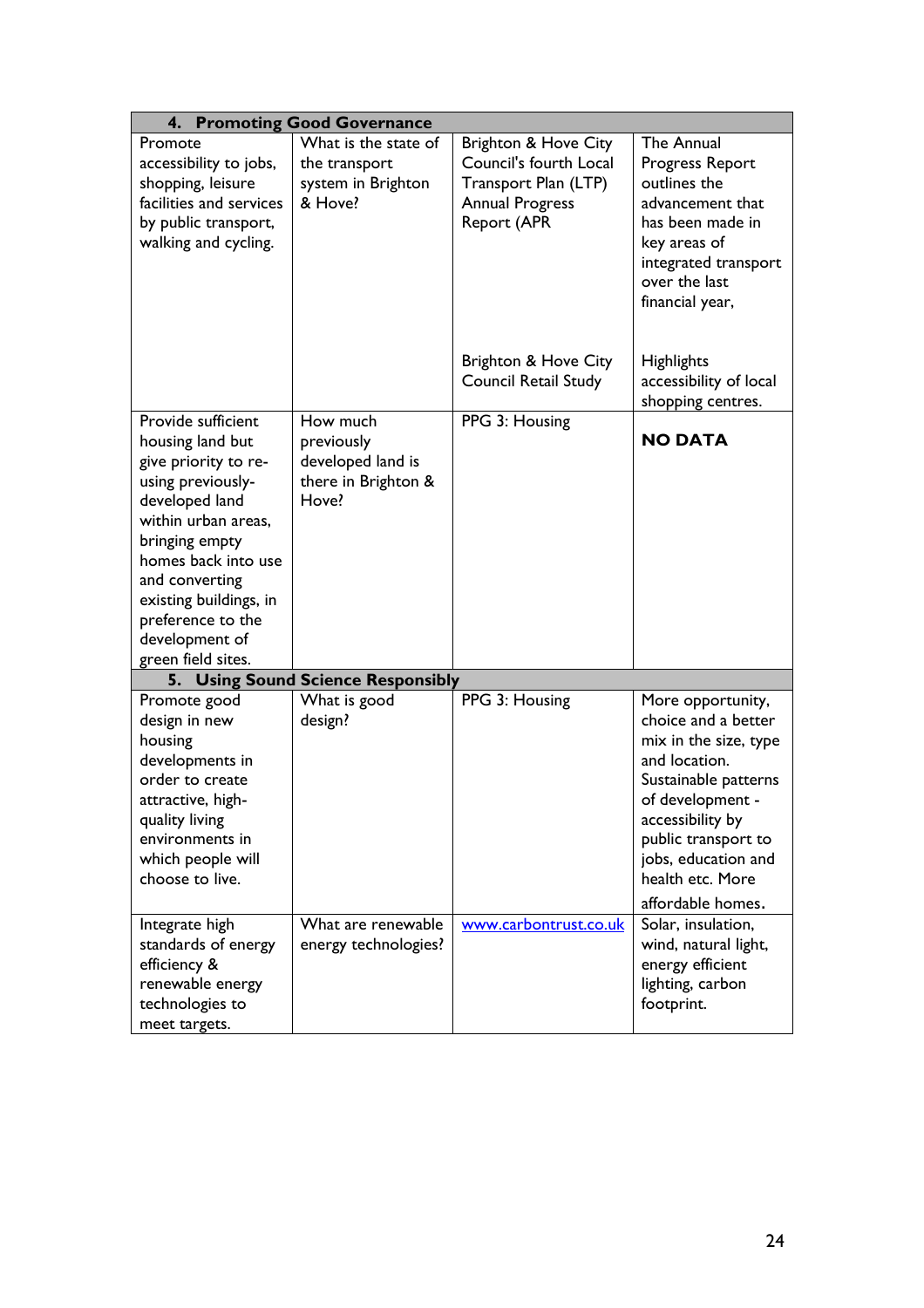|                                                                                                                                          | Can trees assist with<br>this?                                              | www.eere.energy.gov                                                   | Landscaping for<br>energy efficiency.<br>Trees can be used<br>as windbreaks and<br>reduce heating bills<br>by approx one third.<br>Trees can be used<br>to cool houses in<br>summer. |
|------------------------------------------------------------------------------------------------------------------------------------------|-----------------------------------------------------------------------------|-----------------------------------------------------------------------|--------------------------------------------------------------------------------------------------------------------------------------------------------------------------------------|
| Promote sustainable<br>building design.                                                                                                  | What is sustainable<br>design?                                              | <b>B&amp;H Sustainability</b><br>Checklist                            | Data currently being<br>collected                                                                                                                                                    |
|                                                                                                                                          |                                                                             | <b>BREEAM</b> (Bespoke,<br>Ecohomes, Retail,<br>Office) www.bre.co.uk | 2 developments in<br>Brighton & Hove<br>with a BREEAM<br>standard $-$ the<br>jubilee library and<br>Westgate Hse.                                                                    |
|                                                                                                                                          |                                                                             | Sustainable Buildings<br>Code                                         | Info on SBC to be<br>clarified by ODPM                                                                                                                                               |
|                                                                                                                                          | What happens to<br>tree waste if<br>removed for<br>development<br>purposes? | No Data                                                               | No Data                                                                                                                                                                              |
| The reduction of<br>running costs of<br>buildings.                                                                                       | How can designs<br>reduce energy use?                                       | Sustainable Buildings<br>Code                                         | Info on SBC to be<br>clarified by ODPM                                                                                                                                               |
|                                                                                                                                          |                                                                             | <b>BREAM</b> assessments                                              | 2 developments in<br>Brighton & Hove<br>with a BREEAM<br>standard – the<br>jubilee library and<br>Westgate Hse.                                                                      |
|                                                                                                                                          |                                                                             | <b>B&amp;H Sustainability</b><br><b>Checklist Energy</b><br>criteria  | Data currently being<br>collected                                                                                                                                                    |
| Support excellence<br>of design in<br>architecture and the<br>built environment,<br>conservation, and of<br>spaces between<br>buildings. | What is excellent<br>design?                                                | A Community strategy<br>for Brighton & Hove<br>2020                   | Sustainability.<br>Open spaces<br>Biodiversity<br>Transport system.<br>Access to services.<br>Living roofs                                                                           |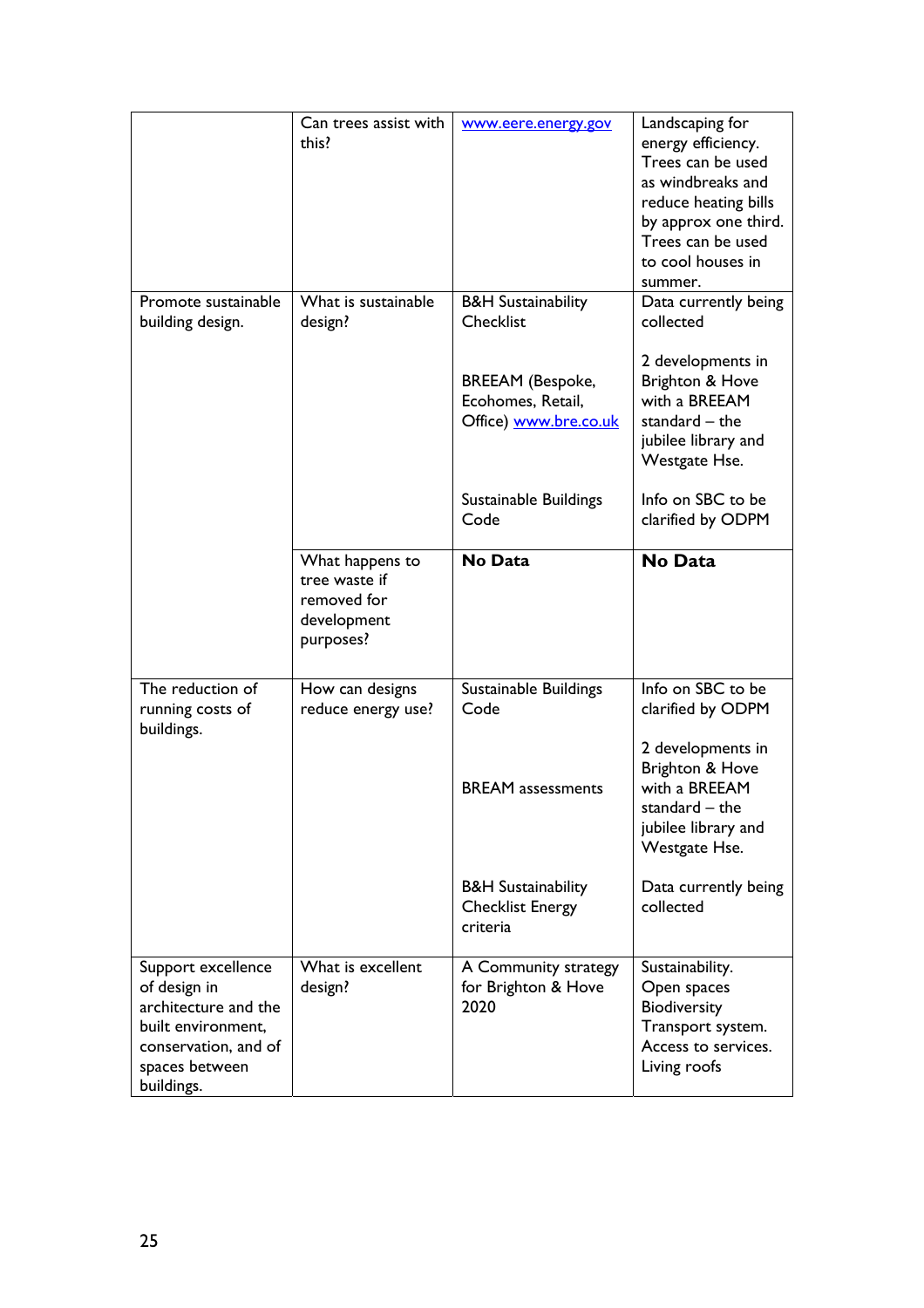#### **Difficulties in collecting data and limitations of the data.**

Since June 1992 the United Kingdom and over 270 other states have signed the Convention on Biological Diversity. The Convention commits each nation to taking action to reverse the decline in the variety of species (the 'biodiversity') found within its borders. A Brighton & Hove (Biodiversity Action Plan) B.A.P Steering Group was established in September 2002 to guide development of the 'City B.A.P'. This is of relevance to biodiversity, however it is important at this time to be aware that a separate SPD is being produced for nature conservation and protected species and therefore will not be used as an indicator in this S.A Report.

Data relating to UK biodiversity and conservation is readily available in the UK Biodiversity Action Plan along with performance indicators for various species and habitats. A variety of plants, animals and special places for wildlife in Brighton & Hove including trees is available at 'City Stats' website www.citywildlife.org.uk, including specially protected sites and species, although there are no specific numbers of tree species available.

British Standards: BS5837, Guide for Trees in Relation to Construction and DETR -A Guide for TPO Procedures, offer information regarding tree operations there are no data or targets set only procedures.

The Community Strategy for Brighton & Hove 2020 has various objectives, one of which is 'to encourage the planting of a range of trees and plants across the city'; however, there is no data available as to the range of tree's that already exist across the city. There is information available on Brighton & Hove's Elm tree collection on www.brighton-hove.gov.uk, however this data is based on historical data and no recent monitoring has been carried out across the city. The Arboricultural Team have mapped trees in Brighton & Hove in the past, however these records need to be updated but their records are extensive, there are also lists of trees under Tree Preservation Orders.

Development of new housing in Brighton & Hove maybe of specific relevance to trees, adequate levels of housing is to be provided using good design and integrating energy efficiency whilst supporting excellence of design architecture and the built environment, conservation and spaces between buildings. There are no data or targets relating to good design, the BREEAM assessment method: Ecohomes, Bespoke, Retail etc. & CABE may be a good source. www.bre.co.uk. Information on trees and energy efficiency can be found at :

htp://eetd.lbl.gov/heatisland/Vegetation/Planting.html and

http://www.advancedbuildings.org/main\_t\_lighting\_shading\_vegetation.htm. It is not known at present how many if any new developments within Brighton & Hove contain any of these sustainable designs.

Most work on energy impacts of trees relate to orientation and reduced cooling loads in summer temperatures produced by casting shading onto buildings. Deciduous varieties are preferable planted south of the building to provide shade from solar heat in summer, but losing leaves in winter to allow winter sun to heat the building. Particular trees with different shapes produce different effects. There is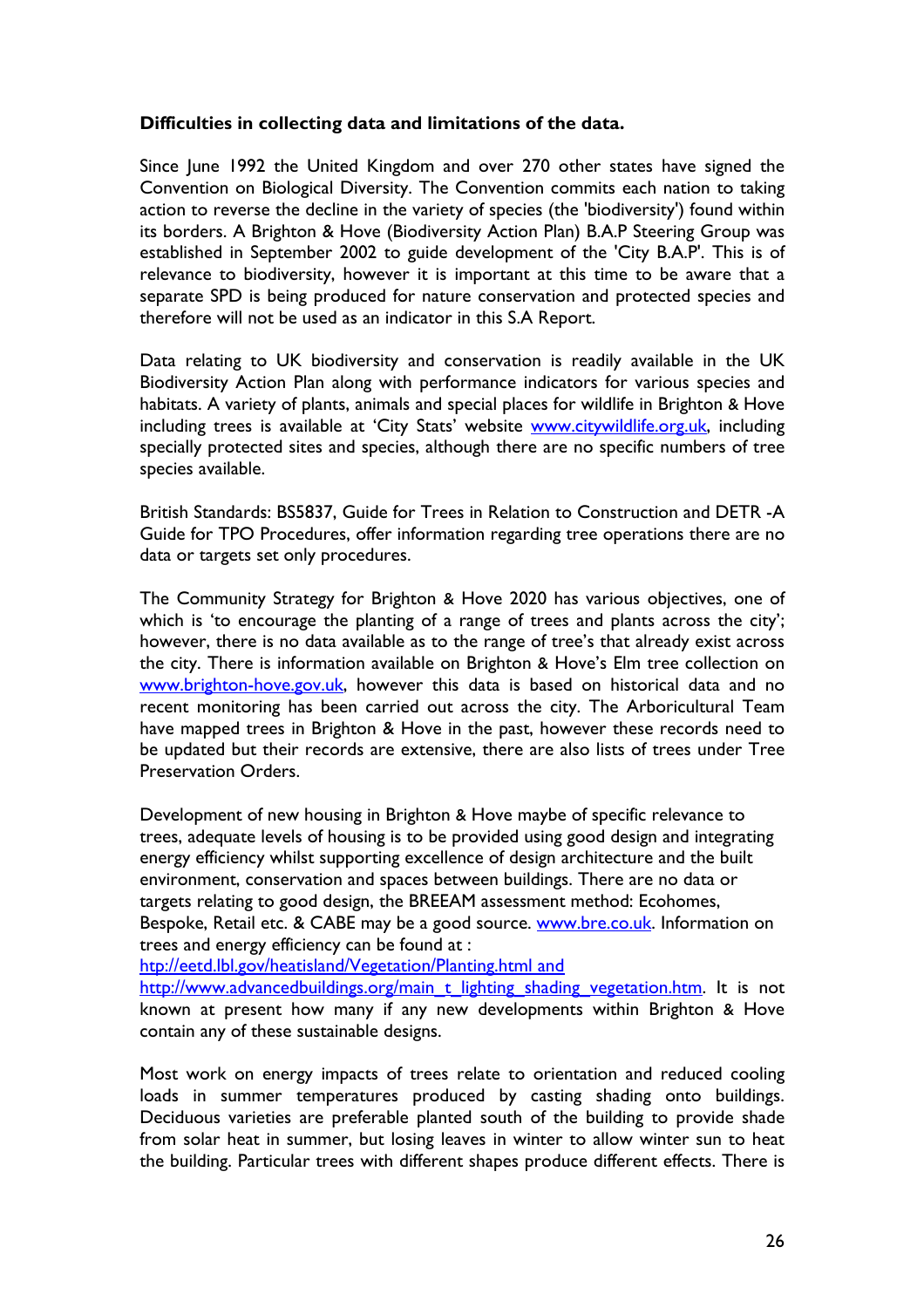little info available on UK websites. Information is being sort from Brighton University for information.

The Brighton & Hove Sustainability Checklist Supplementary Planning Guidance Note 21 will be monitored to establish if sustainable designs are being used across the city. It is recommended that the Trees and Development Sites SPD contain information on how trees can contribute to energy efficiency and sustainable designs.

Greenways have been defined by the Countryside Agency as 'largely car-free offroad routes connecting people to facilities and open spaces in and around towns, cities and to the countryside for shared use by people of all abilities on foot, bike or horseback, for commuting, play or leisure'. Information on greenways is contained within the Local Plan 2001 second deposit draft Chapter 3 policy QD19 Further information on greenways can be found at www.greenways.gov.uk. There is no exact data or targets relevant to greenways in Brighton & Hove.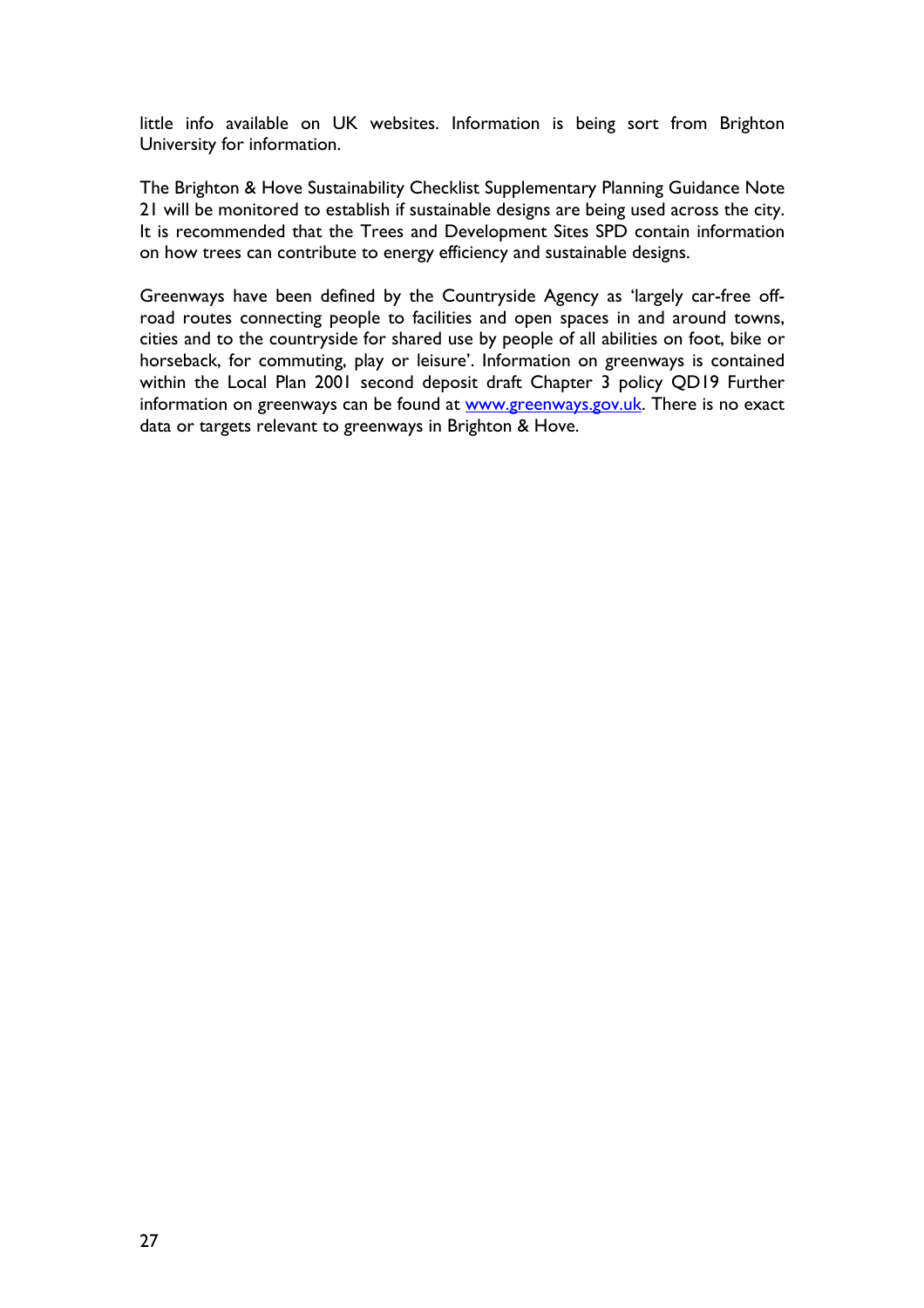The following table includes all sustainability objectives relevant to the Trees and Development Sites SPD, the available targets and the implications for the sustainability Appraisal.

| Table 5                                                                      |                                                  |                               |                            |                                   |  |  |
|------------------------------------------------------------------------------|--------------------------------------------------|-------------------------------|----------------------------|-----------------------------------|--|--|
| Requirements of other Plans, Policies and Programmes and Implications for SA |                                                  |                               |                            |                                   |  |  |
| Plans, Policies and                                                          | <b>Key Objectives</b>                            | <b>Key Targets</b>            | Implications               | <b>Implications</b>               |  |  |
| Programmes                                                                   | relevant to Tree's                               | and Indicators                | for SPD                    | for SA                            |  |  |
| Relevant to SPD                                                              | <b>SPD</b>                                       | Relevant to<br>SPD SA         |                            |                                   |  |  |
|                                                                              | I. Living Within Environmental Limits            |                               |                            |                                   |  |  |
|                                                                              | <b>National Policies, Plans &amp; Programmes</b> |                               |                            |                                   |  |  |
| PPG15: Planning                                                              | To preserve or                                   | No specific                   | Consider how               | Check that                        |  |  |
| and Historic<br>Environment                                                  | enhance the<br>character or                      | targets, but<br>baseline data | plan can<br>contribute to  | key policy<br>requirements        |  |  |
|                                                                              | appearance of any                                | available.                    | preserve                   | are reflected                     |  |  |
|                                                                              | conservation area.                               |                               | conservation               | in SA                             |  |  |
|                                                                              |                                                  |                               | areas.                     | Framework                         |  |  |
|                                                                              |                                                  |                               |                            | objectives and                    |  |  |
|                                                                              |                                                  |                               |                            | appraisal                         |  |  |
|                                                                              |                                                  |                               |                            | criteria.                         |  |  |
| PPG 9: Nature<br>Conservation                                                | To make adequate<br>provision for                | To increase<br><b>VAT</b>     | Consider how<br>plan could | Include                           |  |  |
|                                                                              | development and                                  | registered                    | contribute to              | sustainability<br>objectives that |  |  |
|                                                                              | economic growth                                  | businesses by                 | economic                   | can contribute                    |  |  |
|                                                                              | whilst ensuring                                  | 3% from 2001                  | growth                     | to the local                      |  |  |
|                                                                              | effective                                        | $-2005$                       |                            | economy                           |  |  |
|                                                                              | conservation of                                  |                               |                            |                                   |  |  |
|                                                                              | wildlife and natural<br>features as an           |                               |                            |                                   |  |  |
|                                                                              | important element                                |                               |                            |                                   |  |  |
|                                                                              | of a clean and                                   |                               |                            |                                   |  |  |
|                                                                              | healthy natural                                  |                               |                            |                                   |  |  |
|                                                                              | environment                                      |                               |                            |                                   |  |  |
| <b>British Standards:</b>                                                    | <b>All Operations</b>                            | No specific                   | Consider how               | Check that                        |  |  |
| BS3998,<br>Recommendations                                                   | should be carefully                              | targets, but<br>baseline data | plan can<br>contribute to  | key policy                        |  |  |
| for tree work                                                                | planned and carried<br>out so as to avoid        | available.                    | providing a                | requirements<br>are reflected     |  |  |
|                                                                              | damage to the tree                               |                               | full list of tree          | in SA                             |  |  |
|                                                                              | being treated or to                              |                               | operations.                | Framework                         |  |  |
|                                                                              | neighbouring trees.                              |                               |                            | objectives and                    |  |  |
|                                                                              |                                                  |                               |                            | appraisal                         |  |  |
|                                                                              |                                                  |                               |                            | criteria.                         |  |  |
|                                                                              |                                                  |                               |                            |                                   |  |  |
|                                                                              |                                                  |                               |                            |                                   |  |  |
|                                                                              |                                                  |                               |                            |                                   |  |  |
|                                                                              |                                                  |                               |                            |                                   |  |  |
|                                                                              |                                                  |                               |                            |                                   |  |  |
|                                                                              |                                                  |                               |                            |                                   |  |  |
|                                                                              |                                                  |                               |                            |                                   |  |  |
|                                                                              |                                                  |                               |                            |                                   |  |  |
|                                                                              |                                                  |                               |                            |                                   |  |  |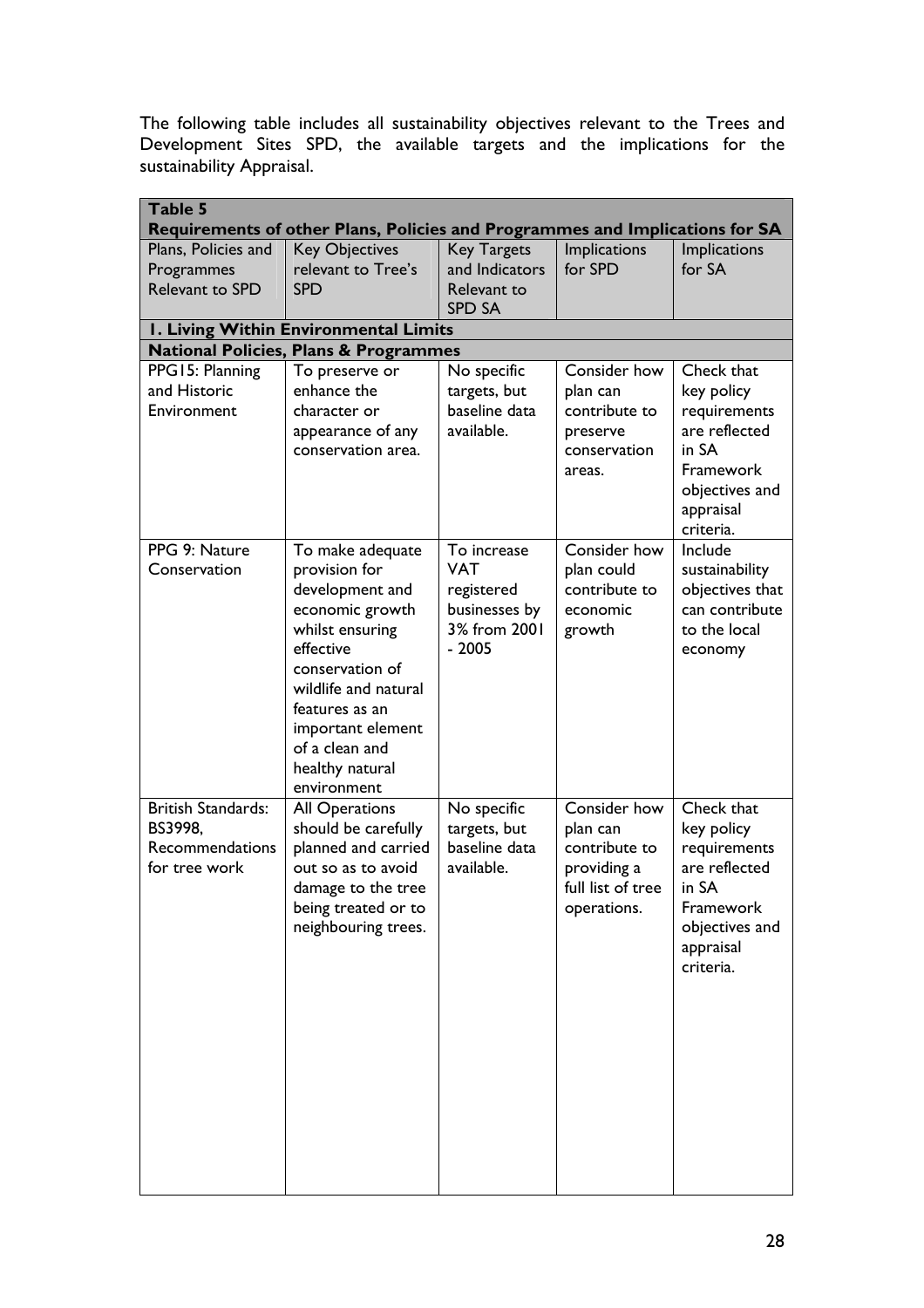| Table 5                                                                                | Requirements of other Plans, Policies and Programmes and Implications for SA                                                                                                                                                                                  |                                                                                                                                                                                    |                                                                                  |                                                                                                                             |
|----------------------------------------------------------------------------------------|---------------------------------------------------------------------------------------------------------------------------------------------------------------------------------------------------------------------------------------------------------------|------------------------------------------------------------------------------------------------------------------------------------------------------------------------------------|----------------------------------------------------------------------------------|-----------------------------------------------------------------------------------------------------------------------------|
| Plans, Policies and<br>Programmes<br><b>Relevant to SPD</b>                            | <b>Key Objectives</b><br>relevant to Tree's<br><b>SPD</b>                                                                                                                                                                                                     | <b>Key Targets</b><br>and Indicators<br>Relevant to<br><b>SPD SA</b>                                                                                                               | Implications<br>for SPD                                                          | <b>Implications</b><br>for SA                                                                                               |
| <b>British Standards:</b><br>BS5837, Guide for<br>trees in relation<br>to construction | Early and adequate<br>identification and<br>protection of<br>important existing<br>trees on<br>development sites<br>is essential from<br>the onset. The only<br>way to prevent<br>damage to trees is<br>to exclude all<br>operations from<br>their proximity. | No specific<br>targets, but<br>baseline data<br>available in<br>relation to<br>trees and<br>construction.                                                                          | Consider how<br>plan can<br>contribute to<br>preventing<br>damage to<br>trees    | Check that<br>key policy<br>requirements<br>are reflected<br>in SA<br>Framework<br>objectives and<br>appraisal<br>criteria. |
| <b>UK Biodiversity</b><br><b>Action Plan</b>                                           | To contribute to<br>the conservation of<br>biodiversity on a<br>European and<br>global scale.                                                                                                                                                                 | Information<br>on conserving<br>a variety of<br>species is<br>available.                                                                                                           | Consider how<br>plan can<br>contribute to<br>conservation<br>of<br>biodiversity. | Include<br>sustainability<br>objectives that<br>can contribute<br>to<br>conservation<br>of biodiversity.                    |
|                                                                                        | <b>Local Policies, Plans &amp; Programmes</b>                                                                                                                                                                                                                 |                                                                                                                                                                                    |                                                                                  |                                                                                                                             |
| A Community<br>strategy for<br>Brighton & Hove<br>2020                                 | Replace and plant<br>more trees<br>(particularly elms)<br>and use native plant<br>and tree species<br>wherever possible<br>in planting schemes<br>2. Achieving a Sustainable Economy                                                                          | Brighton &<br>Hove hosts<br>the national<br>Elm<br>collection,<br>with 21<br>species<br>and 105 Elm<br>cultivators at<br>the last count.<br>Data on other<br>species<br>available. | Consider how<br>plan can<br>contribute to<br>planting<br>schemes.                | Check that<br>key policy<br>requirements<br>are reflected<br>in SA<br>Framework<br>objectives and<br>appraisal<br>criteria. |
|                                                                                        | <b>Local Policies, Plans &amp; Programmes</b>                                                                                                                                                                                                                 |                                                                                                                                                                                    |                                                                                  |                                                                                                                             |
| Sustainability<br>Strategy:<br>Economy and<br><b>Work</b>                              | Promote<br>sustainable building<br>design.                                                                                                                                                                                                                    | No specific<br>targets, but<br>baseline data<br>available on<br>sustainable<br>designs.                                                                                            | Consider how<br>plan can<br>contribute to<br>sustainable<br>building<br>design   | Check that<br>key policy<br>requirements<br>are reflected<br>in SA<br>Framework<br>objectives and<br>appraisal<br>criteria. |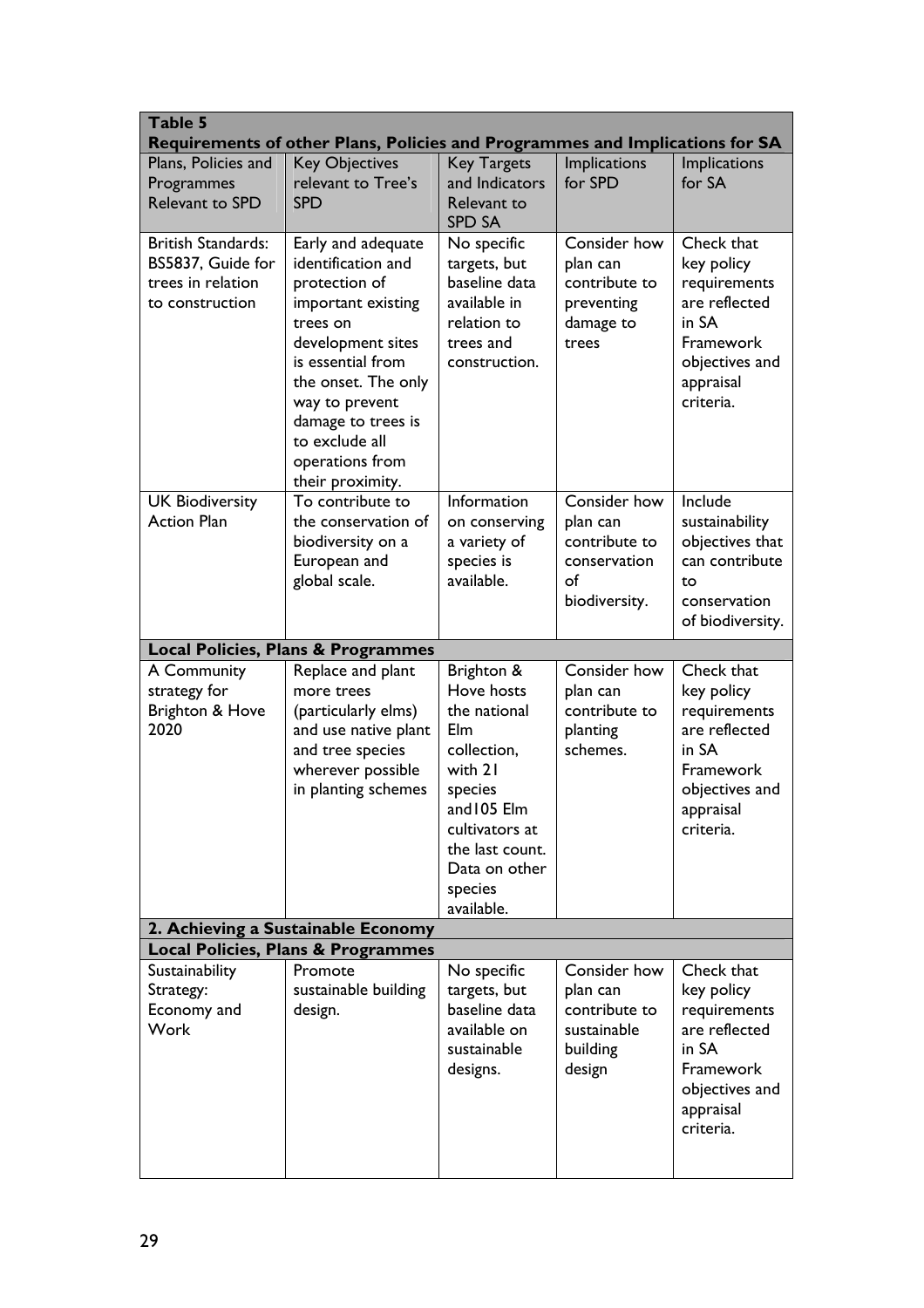| Table 5<br>Requirements of other Plans, Policies and Programmes and Implications for SA |                                                                                                                                                                      |                                                                      |                                                                                                    |                                                                                                                                   |  |  |
|-----------------------------------------------------------------------------------------|----------------------------------------------------------------------------------------------------------------------------------------------------------------------|----------------------------------------------------------------------|----------------------------------------------------------------------------------------------------|-----------------------------------------------------------------------------------------------------------------------------------|--|--|
| Plans, Policies and<br>Programmes<br><b>Relevant to SPD</b>                             | <b>Key Objectives</b><br>relevant to Tree's<br><b>SPD</b>                                                                                                            | <b>Key Targets</b><br>and Indicators<br>Relevant to<br><b>SPD SA</b> | <b>Implications</b><br>for SPD                                                                     | Implications for<br><b>SA</b>                                                                                                     |  |  |
| 3. Ensuring a Strong Healthy and Just Society                                           |                                                                                                                                                                      |                                                                      |                                                                                                    |                                                                                                                                   |  |  |
|                                                                                         | <b>Regional Policies, Plans &amp; Programmes</b>                                                                                                                     |                                                                      |                                                                                                    |                                                                                                                                   |  |  |
| Regional Spatial<br>Strategy: The<br>South East Plan:<br>(Draft)                        | Provide access to<br>open space or<br>recreational<br>opportunities at an<br>early stage in new<br>development.                                                      | No specific<br>targets, but<br>baseline data<br>available.           | Consider how<br>plan can<br>contribute to<br>Regional<br>Spatial<br><b>Strategy</b><br>objectives. | Check that<br>key policy<br>requirements<br>are reflected<br>in SA<br>Framework<br>objectives and<br>appraisal<br>criteria.       |  |  |
| <b>East Sussex Trees</b><br>and woodland<br>Strategy. (Draft)                           | Safe access for all<br>members of the<br>community to<br>woodland, and<br>open spaces should<br>be available with<br>easy reach, ideally<br>easy walking<br>distance | An open<br>space survey<br>is currently<br>being<br>undertaken.      | Consider how<br>plan can<br>contribute to<br>woodland and<br>open space<br>access.                 | Check that<br>key policy<br>requirements<br>are reflected<br>in SA<br>Framework<br>objectives and<br>appraisal<br>criteria        |  |  |
|                                                                                         | <b>Local Policies, Plans &amp; Programmes</b>                                                                                                                        |                                                                      |                                                                                                    |                                                                                                                                   |  |  |
| Sustainability<br>Strategy: Natural<br>Environment<br>strategy.                         | To ensure that<br>everyone in<br>Brighton & Hove<br>has access to green<br>space of<br>biodiversity value.                                                           | An open<br>space survey<br>is currently<br>being<br>undertaken.      | Consider how<br>plan can<br>contribute to<br>woodland and<br>open space<br>access.                 | Check that<br>key policy<br>requirements<br>are reflected<br>in SA<br><b>Framework</b><br>objectives and<br>appraisal<br>criteria |  |  |
| A Community<br>strategy for<br>Brighton & Hove<br>2020                                  | Promote<br>greenways - linking<br>up green spaces to<br>provide attractive,<br>safe and well-<br>designed pedestrian<br>routes                                       | No specific<br>targets, but<br>baseline data<br>available.           | Consider how<br>plan can<br>contribute to<br>greenways.                                            | Check that<br>key policy<br>requirements<br>are reflected<br>in SA<br>Framework<br>objectives and<br>appraisal<br>criteria        |  |  |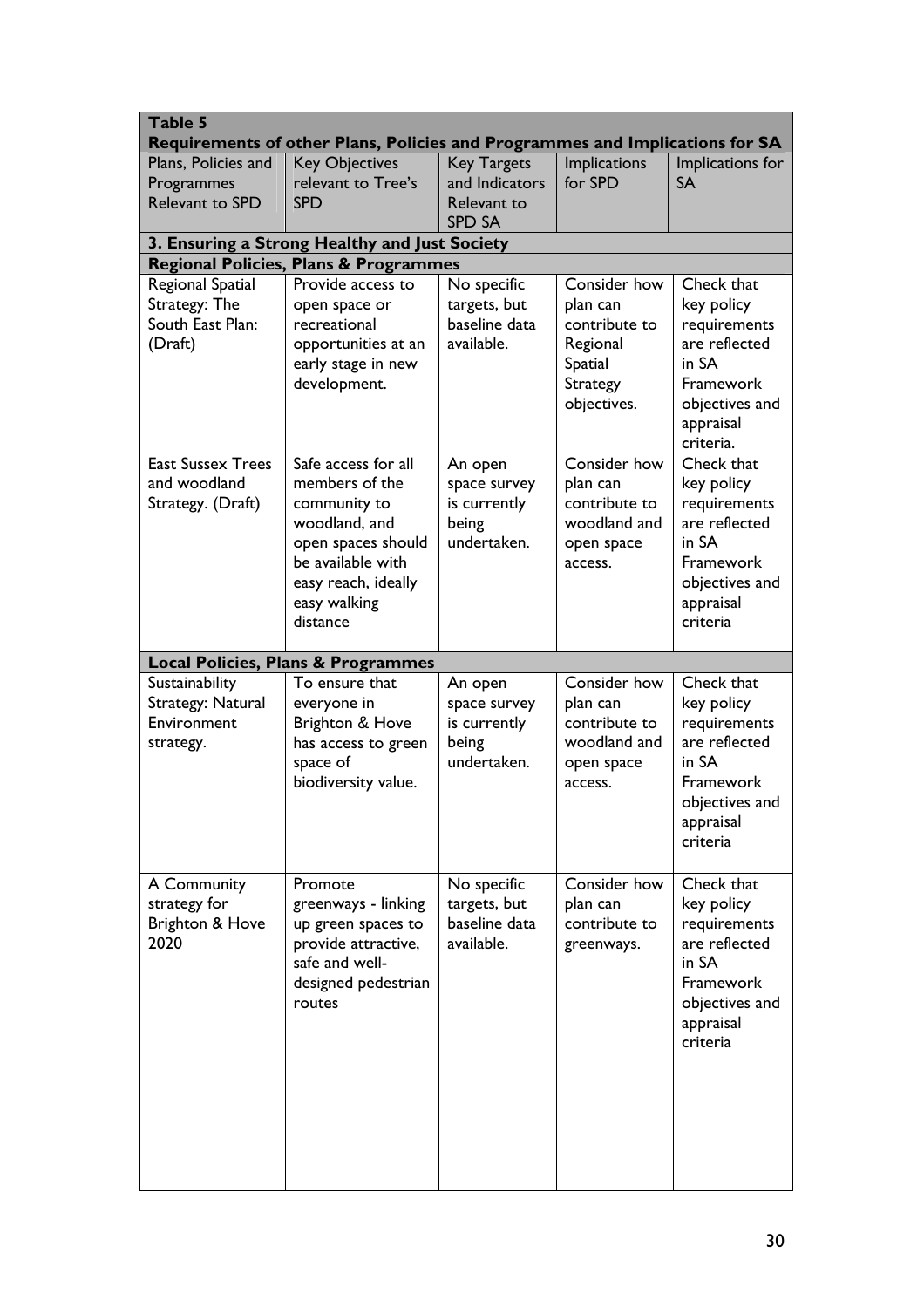| Table 5                                                                      |                                                                  |                                     |                        |            |                        |                 |
|------------------------------------------------------------------------------|------------------------------------------------------------------|-------------------------------------|------------------------|------------|------------------------|-----------------|
| Requirements of other Plans, Policies and Programmes and Implications for SA |                                                                  |                                     |                        |            |                        |                 |
| Plans, Policies                                                              | <b>Key Objectives</b>                                            | Key Targets and<br>Implications for |                        |            | Implications for       |                 |
| and                                                                          | relevant to                                                      |                                     | <b>Indicators</b>      | <b>SPD</b> |                        | <b>SA</b>       |
| Programmes                                                                   | <b>Tree's SPD</b>                                                |                                     | <b>Relevant to SPD</b> |            |                        |                 |
| Relevant to SPD                                                              |                                                                  | <b>SA</b>                           |                        |            |                        |                 |
|                                                                              | 4. Promoting Good Governance                                     |                                     |                        |            |                        |                 |
| PPG 3: Housing                                                               | <b>National Policies, Plans &amp; Programmes</b><br>Promote good |                                     | No specific            |            | Consider how           | Check that      |
|                                                                              | design in new                                                    |                                     | targets on             |            | plan can               | key             |
|                                                                              | housing                                                          |                                     | good design.           |            | contribute to          | sustainability  |
|                                                                              | developments in                                                  |                                     | <b>Baseline date</b>   |            | good housing           | objectives are  |
|                                                                              | order to create                                                  |                                     | available.             |            | design.                | reflected in SA |
|                                                                              | attractive, high-                                                |                                     |                        |            |                        | Framework.      |
|                                                                              | quality living                                                   |                                     |                        |            |                        |                 |
|                                                                              | environments in                                                  |                                     |                        |            |                        |                 |
|                                                                              | which people will                                                |                                     |                        |            |                        |                 |
|                                                                              | choose to live.                                                  |                                     |                        |            |                        |                 |
| <b>Tree Preservation</b>                                                     | TPO protects trees                                               |                                     | No specific            |            | Consider how           | Check that      |
| Orders: (TPO) A                                                              | and woodlands.                                                   |                                     | targets, but           |            | plan can               | key objectives  |
| Guide to the Law                                                             | The term 'tree' is                                               |                                     | baseline data          |            | contribute to:         | are reflected   |
| and Good                                                                     | not defined in the                                               |                                     | available.             |            | <b>Tree</b>            | in SA           |
| Practice.                                                                    | Act, nor does the<br>Act limit the                               |                                     |                        |            | Preservation<br>Orders | Framework.      |
|                                                                              | application of                                                   |                                     |                        |            |                        |                 |
|                                                                              | TPO's to trees of a                                              |                                     |                        |            |                        |                 |
|                                                                              | minimum size. Fruit                                              |                                     |                        |            |                        |                 |
|                                                                              | trees, for example,                                              |                                     |                        |            |                        |                 |
|                                                                              | may be included in                                               |                                     |                        |            |                        |                 |
|                                                                              | a TPO provided it                                                |                                     |                        |            |                        |                 |
|                                                                              | is in the interests                                              |                                     |                        |            |                        |                 |
|                                                                              | of amenity to do                                                 |                                     |                        |            |                        |                 |
|                                                                              | SO.                                                              |                                     |                        |            |                        |                 |
| England                                                                      | Urban areas:                                                     |                                     | No specific            |            | Consider how           | Check that      |
| Biodiversity                                                                 | Where biodiversity                                               |                                     | targets, but           |            | plan policy            | policy          |
| <b>Strategy</b>                                                              | needs to become a                                                |                                     | baseline data          |            | can                    | objectives are  |
|                                                                              | part of the                                                      |                                     | available.             |            | contribute to          | reflected in    |
|                                                                              | development of                                                   |                                     |                        |            | biodiversity.          | the plan.       |
|                                                                              | policy on                                                        |                                     |                        |            |                        |                 |
|                                                                              | sustainable                                                      |                                     |                        |            |                        |                 |
|                                                                              | communities and                                                  |                                     |                        |            |                        |                 |
|                                                                              | urban green space                                                |                                     |                        |            |                        |                 |
|                                                                              | and the built                                                    |                                     |                        |            |                        |                 |
|                                                                              | environment.                                                     |                                     |                        |            |                        |                 |
| Regional Spatial                                                             | Regional Policies, Plans & Programmes<br>Continued               |                                     | Baseline data          |            | Consider how           | Check that      |
| <b>Strategy</b>                                                              | protection of                                                    |                                     | available on           |            | plan can               | key objectives  |
|                                                                              | important wildlife                                               |                                     | wildlife.              |            | contribute to          | are reflected   |
|                                                                              | assets                                                           |                                     |                        |            | protection of          | in SA           |
|                                                                              |                                                                  |                                     |                        |            | wildlife.              | Framework.      |
|                                                                              |                                                                  |                                     |                        |            |                        |                 |
|                                                                              |                                                                  |                                     |                        |            |                        |                 |
|                                                                              |                                                                  |                                     |                        |            |                        |                 |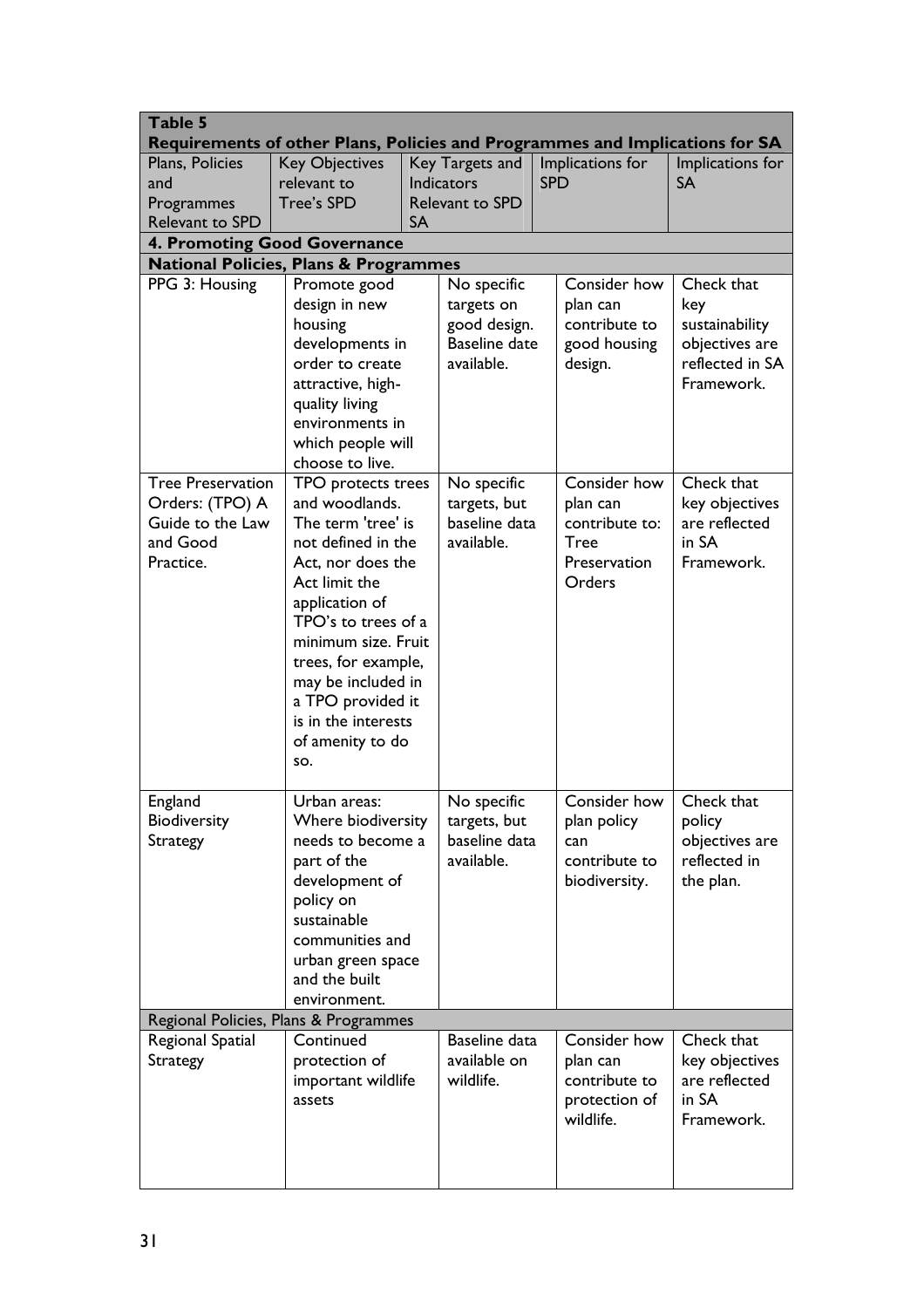| Table 5                                                                                                | Requirements of other Plans, Policies and Programmes and Implications for SA                                                                                                                                                                   |                                                                                          |                                                                                                                                  |                                                                                                                               |
|--------------------------------------------------------------------------------------------------------|------------------------------------------------------------------------------------------------------------------------------------------------------------------------------------------------------------------------------------------------|------------------------------------------------------------------------------------------|----------------------------------------------------------------------------------------------------------------------------------|-------------------------------------------------------------------------------------------------------------------------------|
| Plans, Policies and<br>Programmes<br>Relevant to SPD                                                   | <b>Key Objectives</b><br>relevant to Tree's<br><b>SPD</b>                                                                                                                                                                                      | <b>Key Targets</b><br>and Indicators<br>Relevant to<br><b>SPD SA</b>                     | Implications<br>for SPD                                                                                                          | Implications<br>for SA                                                                                                        |
| Regional Spatial<br>Strategy: The<br>South East Plan:<br>Countryside and<br>management.<br>(Draft)     | The conservation<br>and protection of<br>the region's Area<br>of Outstanding<br>Natural Beauty<br>should be given<br>priority, and<br>proposals for<br>development<br>considered in that<br>context.                                           | No specific<br>targets, but<br>baseline data<br>available.                               | Consider how<br>plan can<br>contribute to<br>protection of<br>the region's<br>Area of<br>Outstanding<br>Natural<br><b>Beauty</b> | Check that<br>key objectives<br>are reflected<br>in SA<br>Framework                                                           |
|                                                                                                        | <b>Local Policies, Plans &amp; Programmes</b>                                                                                                                                                                                                  |                                                                                          |                                                                                                                                  |                                                                                                                               |
| Sustainability<br>Strategy: Natural<br>Environment<br>strategy.<br>Regional Spatial<br><b>Strategy</b> | To ensure that all<br>new development<br>integrates<br>biodiversity<br>objectives.<br>5. Using Sound Science Responsibly<br>Regional Policies, Plans & Programmes<br>Integrate high<br>standards of energy<br>efficiency &<br>renewable energy | No specific<br>targets, but<br>baseline data<br>available.<br>Baseline data<br>available | Consider how<br>plan can<br>contribute to<br>biodiversity<br>objectives.<br>Consider how<br>plan can<br>contribute to<br>energy  | Check that<br>key objectives<br>are reflected<br>in SA<br>Framework<br>Check that<br>key objectives<br>are reflected<br>in SA |
|                                                                                                        | technologies to<br>meet targets                                                                                                                                                                                                                |                                                                                          | efficiency &<br>renewable<br>energy<br>technologies.                                                                             | Framework.                                                                                                                    |
|                                                                                                        | <b>Local Policies, Plans &amp; Programmes</b>                                                                                                                                                                                                  |                                                                                          |                                                                                                                                  |                                                                                                                               |
| A Community<br>strategy for<br>Brighton & Hove<br>2020                                                 | Support excellence<br>of design in<br>architecture and<br>the built<br>environment,<br>conservation, and<br>of spaces between<br>buildings.                                                                                                    | No specific<br>targets, but<br>baseline data<br>available.                               | Consider how   Check that<br>plan can<br>contribute to<br>excellence of<br>design.                                               | key objectives<br>are reflected<br>in SA<br>Framework                                                                         |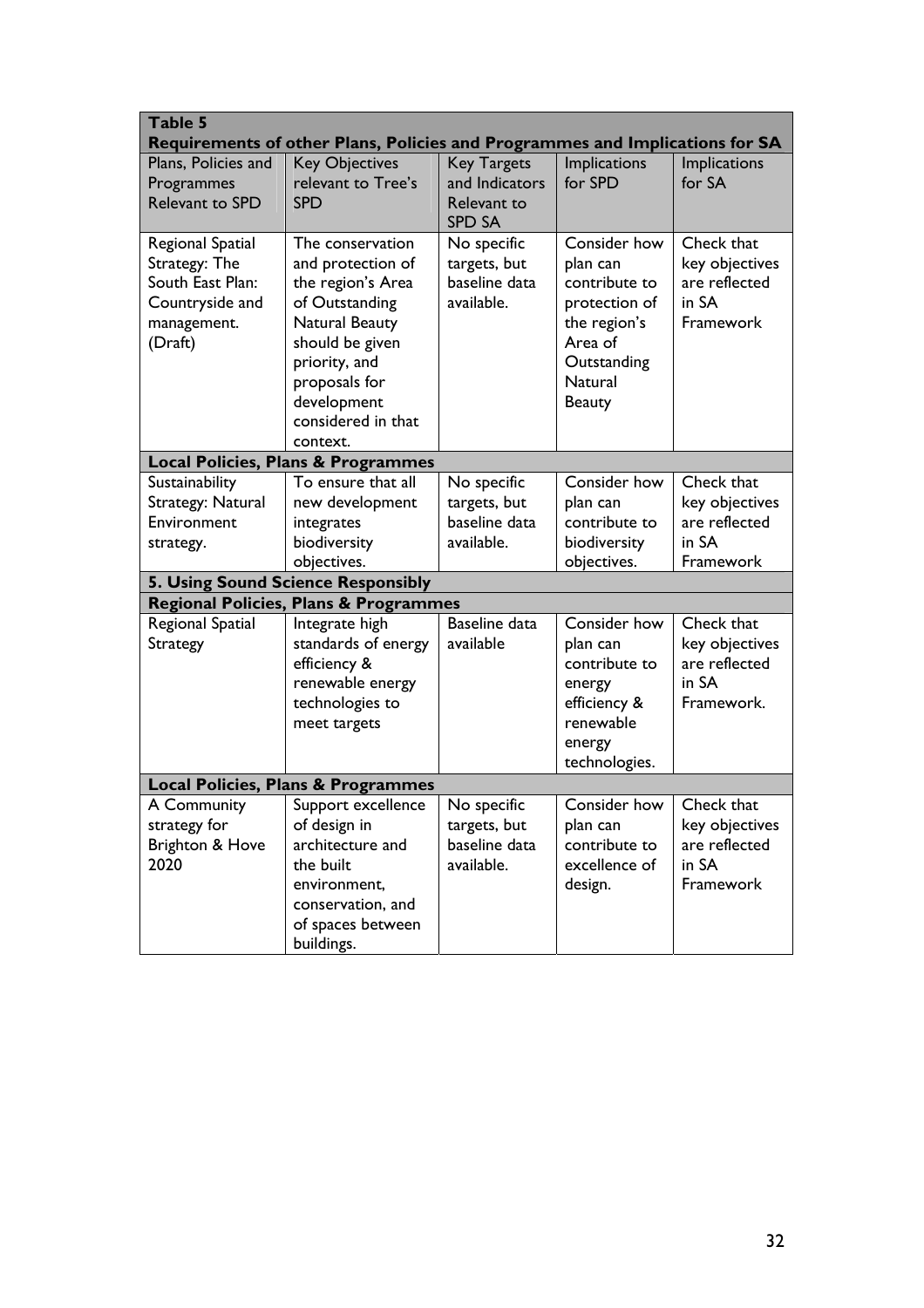## **6. Appraisal of SPD options**

The Scoping Report followed the ODPM Consultation Paper and set out the broad options (see table below). These options are to be considered as part of the options appraisal exercise. The Options can be described as a range of rational choices for delivering the plan objectives; options put forward should be reasonable, realistic and relevant. Each option should be sufficiently distinct from each other so that the different sustainability implications can be identified and compared to each other. The ODPM Consultation Paper suggests that the options be compared with each other and that 'business as usual' or 'do nothing' option should also be considered to show the sustainability impacts of not producing the new SPD.

| <b>Options Table</b> |                                                                                                                                                                                                                                                                           |
|----------------------|---------------------------------------------------------------------------------------------------------------------------------------------------------------------------------------------------------------------------------------------------------------------------|
| <b>Option.</b> I     | Do Nothing                                                                                                                                                                                                                                                                |
| <b>Option. 2</b>     | Do Minimum – Produce non-statutory guidance leaflet<br>outlining industry best practice and referring to statutory<br>regulations.                                                                                                                                        |
| Option. 3            | Publish an SPD after public consultation, to include illustrations<br>of best practice and extracts from 'British Standards'.<br>Appendices to include examples of 'planning conditions',<br>templates of 'Method Statements' and 'Arboricultural Impact'<br>Assessments. |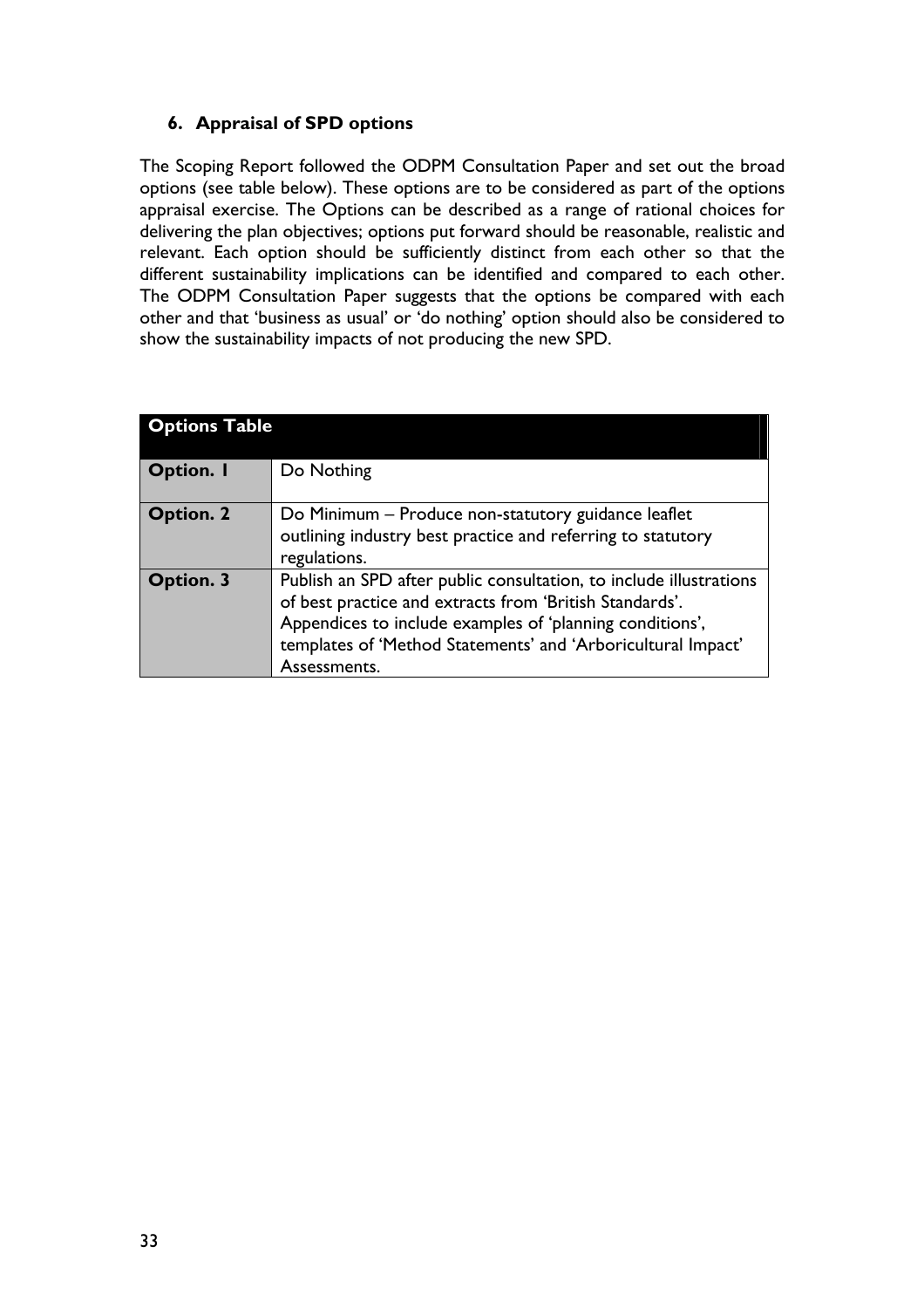#### **Table 6: Section A: Basic Information**

|                                           | Brighton and Hove City Council - Sustainability Appraisal for the Supplementary Planning Document |                                                                                                             |                   |             |                |  |
|-------------------------------------------|---------------------------------------------------------------------------------------------------|-------------------------------------------------------------------------------------------------------------|-------------------|-------------|----------------|--|
| Name of Supplementary Planning Document:  |                                                                                                   | Trees and Development Sites                                                                                 |                   |             |                |  |
| <b>Document Author</b>                    |                                                                                                   | David Archer & Rob Greenland                                                                                | Date of appraisal | August 2005 |                |  |
| <b>Current Situation / baseline</b>       |                                                                                                   | No SPD                                                                                                      |                   |             |                |  |
| Key for appraisal                         |                                                                                                   |                                                                                                             |                   |             |                |  |
|                                           |                                                                                                   | $+$ positive, - negative, $+$ /- range of positive and negative effects, $\cdot$ no obvious impact.         |                   |             |                |  |
| <b>Sustainability Objectives</b>          |                                                                                                   |                                                                                                             |                   |             | Positive +     |  |
|                                           |                                                                                                   |                                                                                                             |                   |             | or             |  |
|                                           |                                                                                                   |                                                                                                             |                   |             | Negative -     |  |
| <b>Living Within Environmental Limits</b> |                                                                                                   |                                                                                                             |                   |             |                |  |
| I. Protect registered parks and           | Option I.                                                                                         |                                                                                                             |                   |             |                |  |
| gardens.                                  |                                                                                                   | Registered parks and gardens may lose cultural heritage                                                     |                   |             |                |  |
|                                           | <b>Cumulative Effects</b>                                                                         |                                                                                                             |                   |             |                |  |
|                                           |                                                                                                   | Loss of cultural heritage may have an adverse effect on historical and cultural legacy within the city.     |                   |             |                |  |
|                                           | Option 2.                                                                                         |                                                                                                             |                   |             | $+/-$          |  |
|                                           |                                                                                                   | Would provide information on protection of Trees and referring to statutory regulations, however            |                   |             |                |  |
|                                           |                                                                                                   | without non-statutory guidance, trees are unlikely to be protected and may result in loss of trees within   |                   |             |                |  |
|                                           |                                                                                                   | registered parks and gardens resulting in loss of cultural heritage. Therefore the positive effects will be |                   |             |                |  |
|                                           | diluted.                                                                                          |                                                                                                             |                   |             |                |  |
|                                           | <b>Cumulative Effects</b>                                                                         |                                                                                                             |                   |             | $\blacksquare$ |  |
|                                           |                                                                                                   | Loss of cultural heritage may have an adverse effect on historical and cultural legacy within the city      |                   |             |                |  |
|                                           | <b>Option 3</b>                                                                                   |                                                                                                             |                   |             | $+ +$          |  |
|                                           |                                                                                                   | Overall a positive effect, trees within registered parks and gardens will remain protected.                 |                   |             |                |  |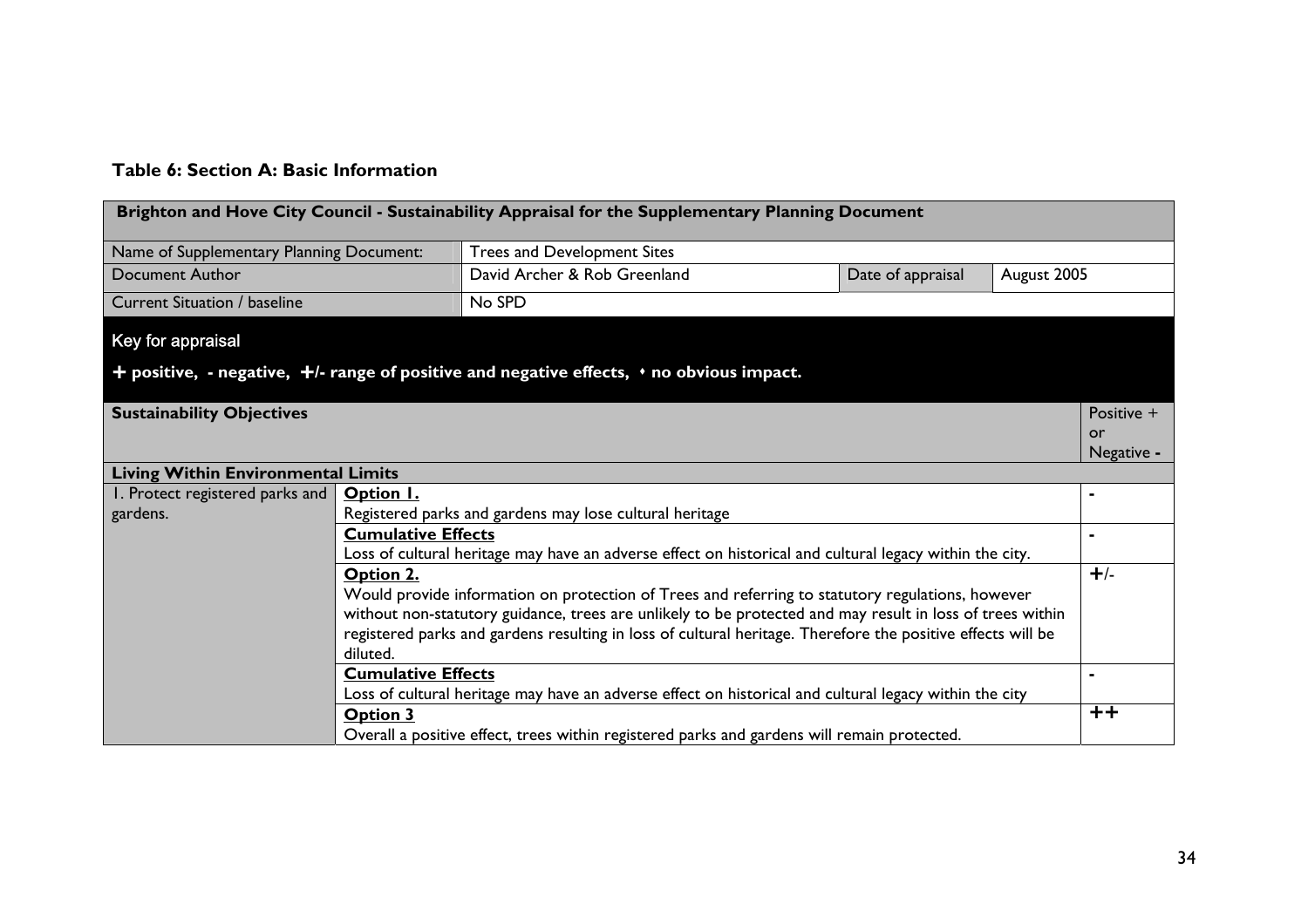|                                 | <b>Cumulative Effects</b>                                                                                  | $++$                    |
|---------------------------------|------------------------------------------------------------------------------------------------------------|-------------------------|
|                                 | Cultural Heritage will be protected                                                                        |                         |
| 2. All Operations should be     | Option I.                                                                                                  |                         |
| carefully planned and carried   | Overall negative effect, damage to trees would occur.                                                      |                         |
| out so as to avoid damage to    | <b>Cumulative Effects</b>                                                                                  |                         |
| the tree being treated or to    | Overall negative effect, damage to trees would occur resulting in loss of trees across the city            |                         |
| neighbouring trees.             | Option 2.                                                                                                  | $+/-$                   |
|                                 | Would provide information on how to avoid damage to trees however without non - statutory guidance         |                         |
|                                 | loss of trees across the city is likely to occur.                                                          |                         |
|                                 | <b>Cumulative Effects</b>                                                                                  | $\blacksquare$          |
|                                 | Long - term effects are negative as loss of trees occurs.                                                  |                         |
|                                 | <b>Option 3</b>                                                                                            | $\overline{\textbf{r}}$ |
|                                 | Would provide detailed information enabling full protection of trees and neighbouring trees                |                         |
|                                 | <b>Cumulative Effects</b>                                                                                  | $\overline{\textbf{+}}$ |
|                                 | Would provide detailed information enabling full protection of trees and neighbouring trees, resulting in  |                         |
|                                 | no long-term loss.                                                                                         |                         |
|                                 |                                                                                                            |                         |
| 3. To contribute to the         | Option I.                                                                                                  |                         |
| conservation of biodiversity on | Overall negative effect, would not be contributing to conservation and biodiversity on a global scale      |                         |
| a Global and Local scale.       | <b>Cumulative Effects</b>                                                                                  |                         |
|                                 | Biodiversity would not be conserved resulting in long-term loss of species.                                |                         |
|                                 | Option 2.                                                                                                  |                         |
|                                 | Non - statutory guidance will provide information on tree protection, however no reference                 |                         |
|                                 | conservation of biodiversity is likely to result in a negative effect, as loss of species will occur.      |                         |
|                                 | <b>Cumulative Effects</b>                                                                                  |                         |
|                                 | Long-term effects are likely to result in the loss of species.                                             |                         |
|                                 | <b>Option 3</b>                                                                                            | $+/-$                   |
|                                 | Will provide full protection of trees which will add to conservation of biodiversity, however the positive |                         |
|                                 | effects will be diluted without the inclusion of protection of biodiversity as a whole                     |                         |
|                                 | <b>Cumulative Effects</b>                                                                                  |                         |
|                                 | No recommendations for conservation of biodiversity will result in loss of species.                        |                         |
|                                 |                                                                                                            |                         |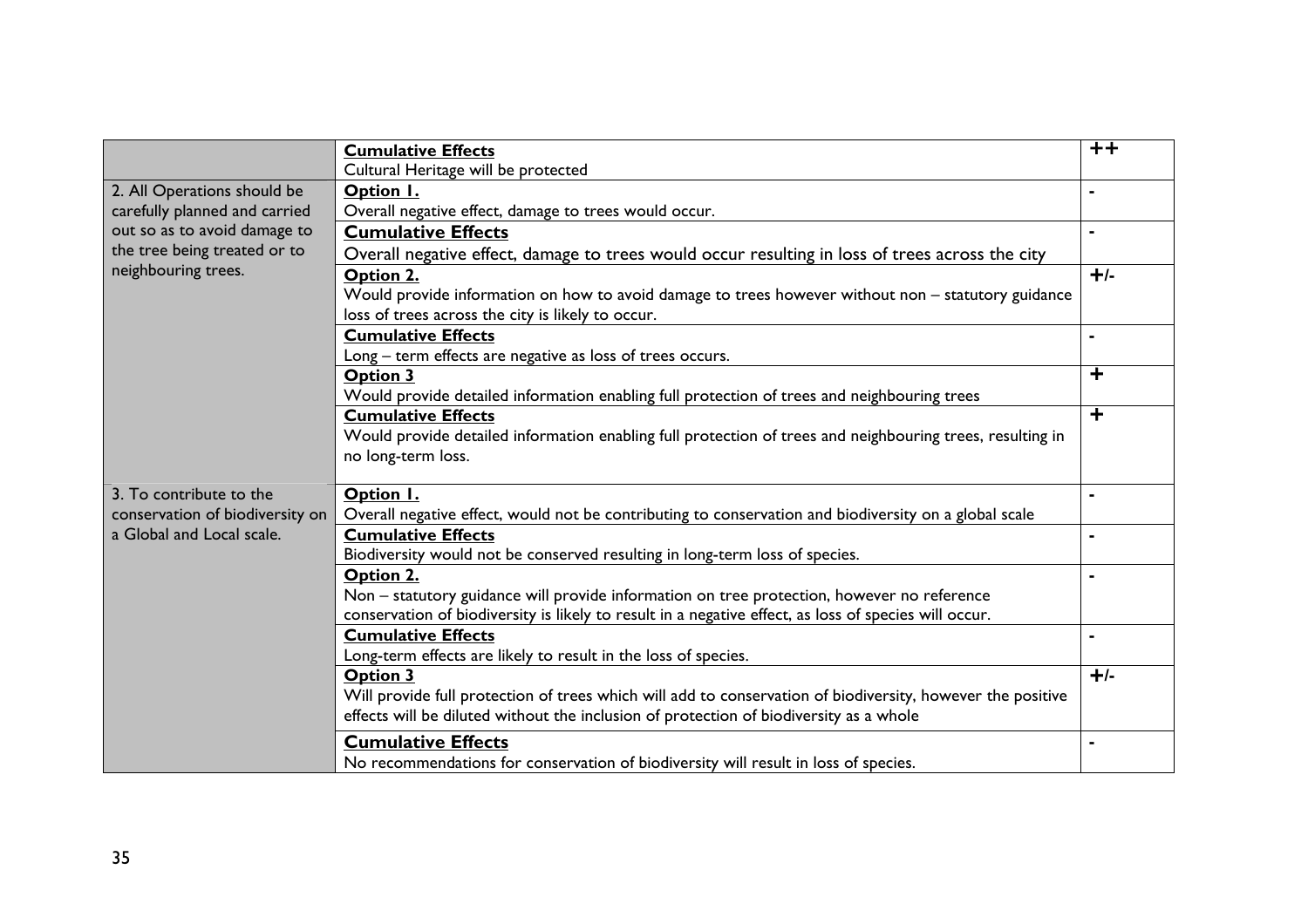| 4. To Protect bat colonies.   | Option I.                                                                                                  |                         |
|-------------------------------|------------------------------------------------------------------------------------------------------------|-------------------------|
|                               | Bat colonies will not be protected, resulting in loss of bat species                                       |                         |
|                               | Option 2.                                                                                                  |                         |
|                               | Information of bat colonies may be provided, however without non-statutory guidelines protection may       |                         |
|                               | not occur.                                                                                                 |                         |
|                               | Option 3.                                                                                                  | $\overline{\textbf{+}}$ |
|                               | It is recommended that the SPD include information regarding bat colonies in trees; this will comply       |                         |
|                               | with policy and protect bat species in Brighton & Hove.                                                    |                         |
| 5. Replace and plant more     | Option I.                                                                                                  |                         |
| trees (particularly elms) and | Trees will not replaced when removed for development purpose and new trees will not be planted.            |                         |
| use native plant and tree     | <b>Cumulative Effects</b>                                                                                  |                         |
| species wherever possible in  | Tree population including elms are like to decrease.                                                       |                         |
| planting schemes              | Option 2.                                                                                                  | $+/-$                   |
|                               | Non statutory guidelines leaflet will provide industry best practice on replacing trees, however as a non  |                         |
|                               | enforceable document replacement of trees may not occur and new elm trees are unlikely to be planted.      |                         |
|                               | <b>Cumulative Effects</b>                                                                                  | ٠                       |
|                               | The tree population is likely to diminish, as will Brighton $\&$ Hove's elm tree collection.               |                         |
|                               | Option 3                                                                                                   | $\overline{\textbf{+}}$ |
|                               | Statutory Guidance Would provide example of best practice, resulting in protection of trees. The SPD       |                         |
|                               | needs to include information of Local Elm tree population.                                                 |                         |
|                               | <b>Cumulative Effects</b>                                                                                  | ╋                       |
|                               | Long-term effects should result in a larger population of trees including Elm trees.                       |                         |
| 6. To ensure that all new     | Option I                                                                                                   |                         |
| development integrates        | Biodiversity objectives will not be integrated into new development, resulting in a negative effect.       |                         |
| biodiversity objectives.      | <b>Cumulative Effects</b>                                                                                  |                         |
|                               | Conservation of species will not occur - long-term effects will lead to a reduction in biodiversity.       |                         |
|                               | Option 2.                                                                                                  |                         |
|                               | If non-statutory guidance is produced outlining best practise on trees and development sites, biodiversity |                         |
|                               | objectives will not be included.                                                                           |                         |
|                               | <b>Cumulative Effects</b>                                                                                  |                         |
|                               | Long-term effects will lead to a reduction in biodiversity locally, regionally and will not add to         |                         |
|                               | biodiversity on a global scale.                                                                            |                         |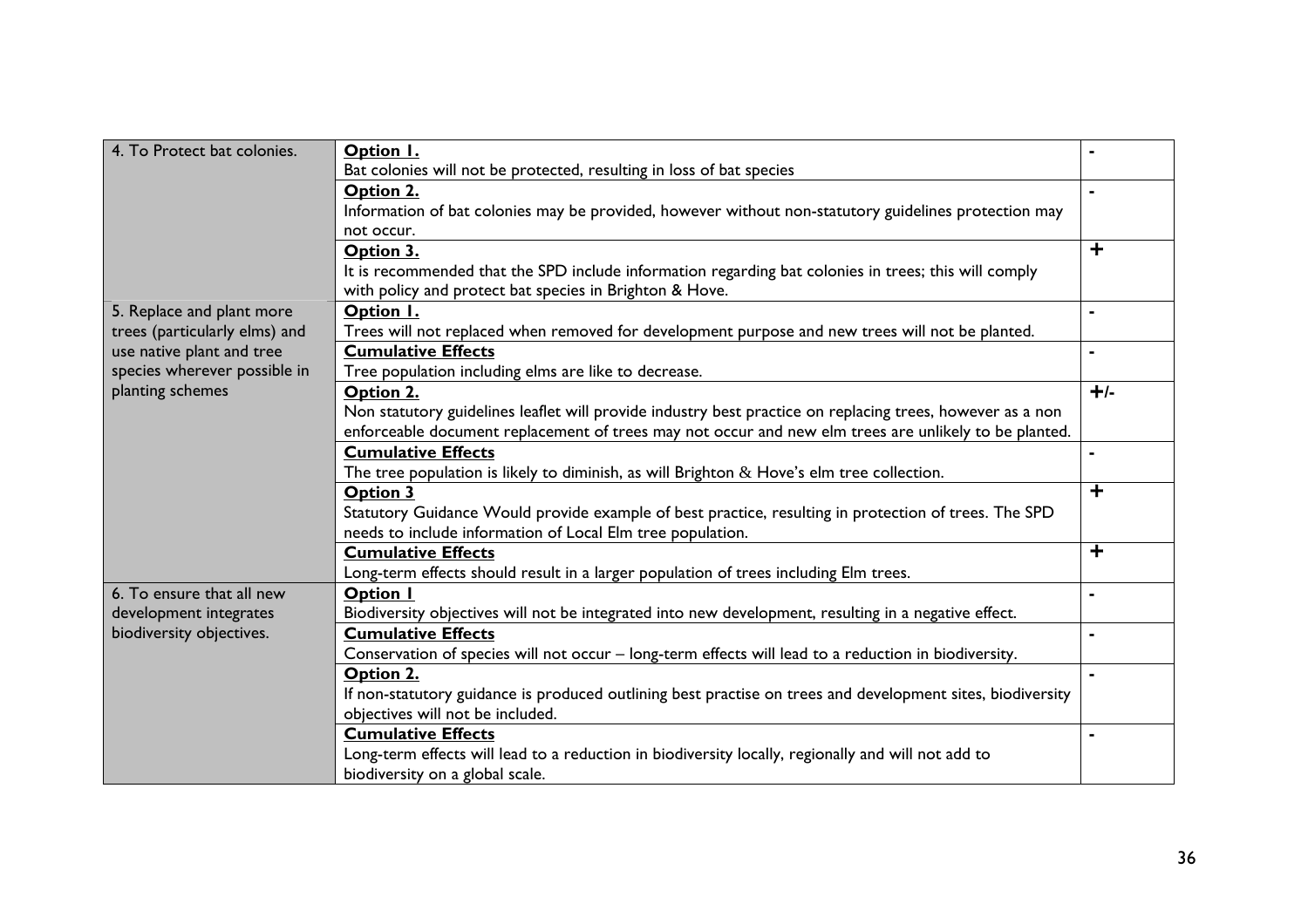|                                        | <b>Option 3</b>                                                                                           |       |
|----------------------------------------|-----------------------------------------------------------------------------------------------------------|-------|
|                                        | 'Method Statements' and 'Arboricultural Impact' Assessments refers to trees only, If the SPD doesn't      |       |
|                                        | contain information on biodiversity objectives then this will result in a negative impact.                |       |
|                                        | <b>Cumulative Effects</b>                                                                                 |       |
|                                        | Long-term effects will lead to a reduction in biodiversity locally, regionally and will not add to        |       |
|                                        | biodiversity on a global scale                                                                            |       |
| <b>Achieving a Sustainable Economy</b> |                                                                                                           |       |
| 7. To make adequate provision          | Option I.                                                                                                 |       |
| for development and                    | If development and economic growth is not integrated with effective conservation of wildlife, negative    |       |
| economic growth whilst                 | effects may occur.                                                                                        |       |
| ensuring effective conservation        | <b>Cumulative Effects</b>                                                                                 |       |
| of wildlife and natural features       | Long-term negative effect will result in development not considering conservation, resulting in loss of   |       |
| as an important element of a           | wildlife and natural features.                                                                            |       |
| clean and healthy natural              | Option 2.                                                                                                 |       |
| environment.                           | Non - statutory guidance will only offer advice on development sites and protection of trees, not         |       |
|                                        | wildlife and as a non enforceable document damage to trees may occur.                                     |       |
|                                        | <b>Cumulative Effects</b>                                                                                 |       |
|                                        | Loss of wildlife and natural features including trees.                                                    |       |
|                                        | Option 3.                                                                                                 | $+/-$ |
|                                        | Would protect trees on development sites, 'Method Statements' and 'Arboricultural Impact'                 |       |
|                                        | Assessments refers to trees only, If the SPD doesn't contain information on conservation of wildlife this |       |
|                                        | will dilute the positive impact.                                                                          |       |
|                                        | <b>Cumulative Effects</b>                                                                                 | $+/-$ |
|                                        | Trees will be protected on developments sites whilst considering economic growth, however if no           |       |
|                                        | effective conservation methods are included in the SPD loss of wildlife will occur.                       |       |
| 8. Using local labour source           | Option I.                                                                                                 |       |
| when carrying out works.               | Local labour source will not be used.                                                                     |       |
|                                        | <b>Cumulative Effects</b>                                                                                 |       |
|                                        | Will not increase the use of local labour source and therefore will not be economically sustainable.      |       |
|                                        | Option 2.                                                                                                 |       |
|                                        | Non – statutory guidance is unlikely to encourage the use of local labour sources.                        |       |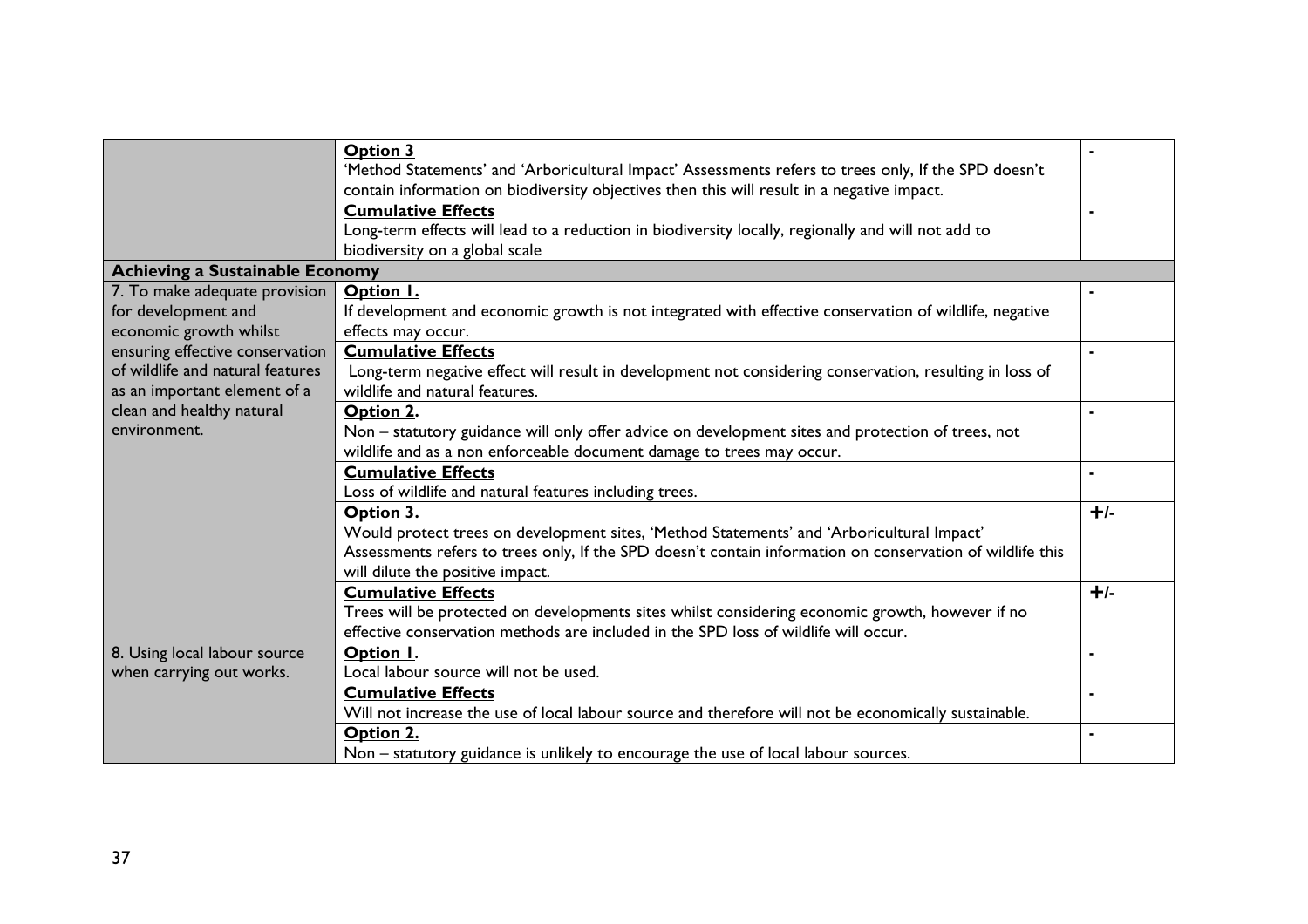|                                                   | <b>Cumulative Effects</b>                                                                                |           |
|---------------------------------------------------|----------------------------------------------------------------------------------------------------------|-----------|
|                                                   | Will not increase the use of local labour source and therefore will not be economically sustainable.     |           |
|                                                   | <b>Option 3</b>                                                                                          | $\ddag$   |
|                                                   | It is recommended that the SPD should encourage use of local labour source, which will then result in a  |           |
|                                                   | positive effect.                                                                                         |           |
|                                                   | <b>Cumulative Effects</b>                                                                                | $\ddot{}$ |
|                                                   | If included in the SPD, long-term effect will lead to the increased use of local labour source.          |           |
| <b>Ensuring a Strong Healthy and Just Society</b> |                                                                                                          |           |
| 9. Promote good design in                         | <b>Option I</b>                                                                                          |           |
| new housing developments in                       | Good design will not be used in new housing developments.                                                |           |
| order to create attractive,                       | <b>Cumulative Effects</b>                                                                                |           |
| high-quality living                               | If good designs are not used then tree populations may decline and policy will not be adhered too.       |           |
| environments in which people                      | Option 2.                                                                                                | $+/-$     |
| will choose to live.                              | As a non-enforceable document best practice may not be included in new housing developments              |           |
|                                                   | reducing the positive effects.                                                                           |           |
|                                                   | <b>Cumulative Effects</b>                                                                                |           |
|                                                   | If good design is not enforced then high quality living environments will not be created and people may  |           |
|                                                   | not choose to live in these environments.                                                                |           |
|                                                   | <b>Option 3</b>                                                                                          | $+/-$     |
|                                                   | Overall a positive effect however, It is recommended that the SPD contains information regarding good    |           |
|                                                   | design relating to developments sites and trees so that the positive effects are not diluted.            |           |
|                                                   | <b>Cumulative Effects</b>                                                                                |           |
|                                                   | If good design is not include in the SPD high quality living environments will not be created.           |           |
| 10. Designing healthy                             | Option I.                                                                                                |           |
| environments                                      | Trees can be seen as contributing to healthy living environments, if they are not protected then healthy |           |
|                                                   | environments will not be designed.                                                                       |           |
|                                                   | <b>Cumulative Effects</b>                                                                                |           |
|                                                   | Long-term effect may lead to a reduction in human health and well-being.                                 |           |
|                                                   | Option 2.                                                                                                |           |
|                                                   | This option would not contain information on how trees can add to healthy living environments;           |           |
|                                                   | therefore this option would produce a negative effect.                                                   |           |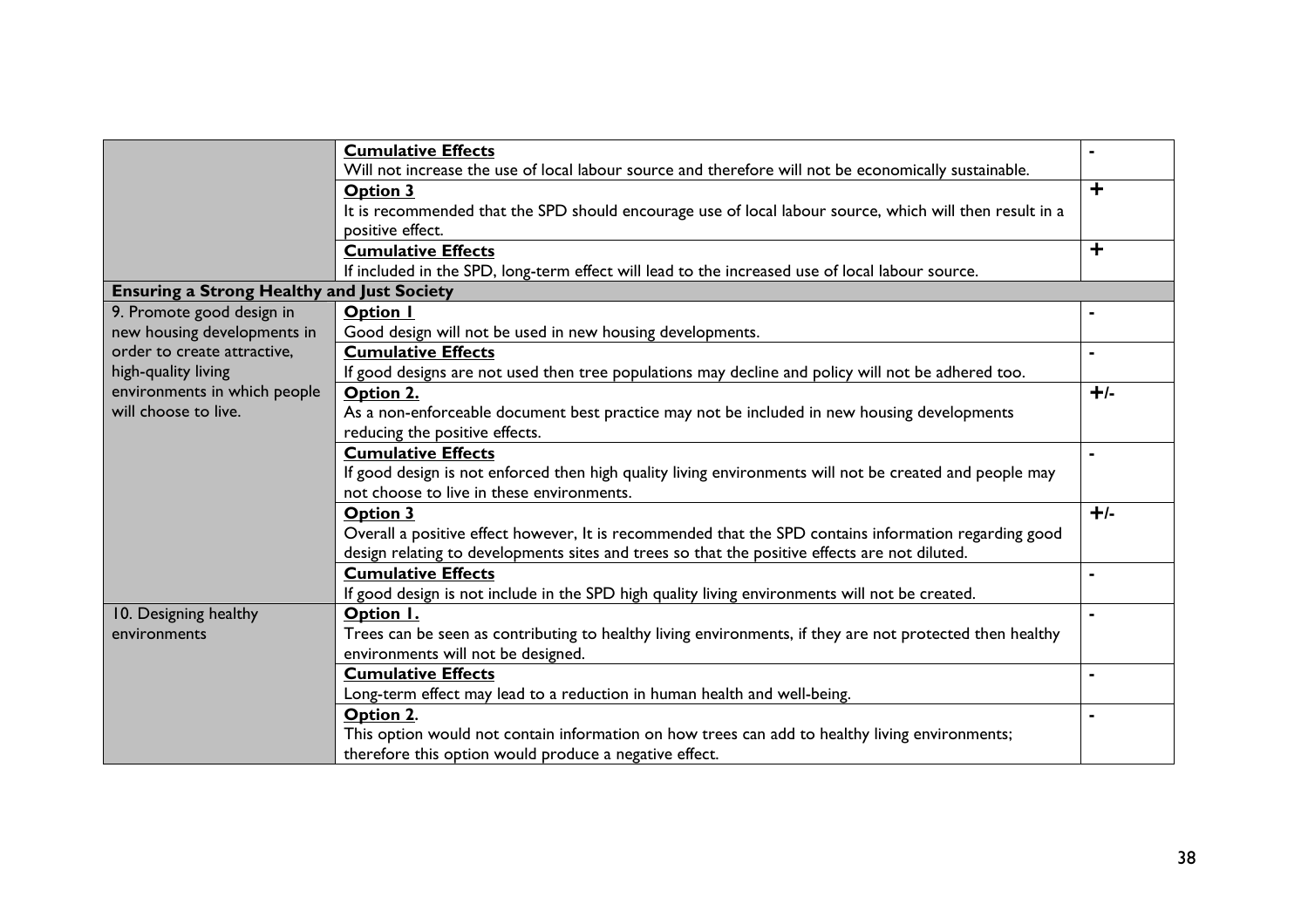|                                 | <b>Cumulative Effects</b>                                                                                |           |
|---------------------------------|----------------------------------------------------------------------------------------------------------|-----------|
|                                 | Long-term effect may lead to a reduction in human health and well-being.                                 |           |
|                                 | <b>Option 3</b>                                                                                          | $+/-$     |
|                                 | Overall a positive effect as tree's will be protected on development sites, 'Method Statements' and      |           |
|                                 | 'Arboricultural Impact' Assessments refers to trees only, it is recommended that the SPD includes        |           |
|                                 | information on how trees can be add to healthy living environments, so that the positive effects are not |           |
|                                 | diluted.                                                                                                 |           |
|                                 | <b>Cumulative Effects</b>                                                                                | $\ddot{}$ |
|                                 | Overall a positive effect as trees will be protected                                                     |           |
| 11. Provide access to open      | Option I.                                                                                                | ٠         |
| space or recreational           | Although open space opportunities should be provided early in a development, it is not considered        |           |
| opportunities at an early stage | specifically relevant to trees and development SPD.                                                      |           |
| in new development.             | <b>Cumulative Effects</b>                                                                                | ۰         |
|                                 | No effect                                                                                                |           |
|                                 | Option 2.                                                                                                | ۰         |
|                                 | Although open space opportunities should be provided early in a development, it is not considered        |           |
|                                 | specifically relevant to the trees and development SPD.                                                  |           |
|                                 | <b>Cumulative Effects</b>                                                                                | ٠         |
|                                 | No effect                                                                                                |           |
|                                 | Option 3                                                                                                 | ٠         |
|                                 | Although open space opportunities should be provided early in a development, it is not considered        |           |
|                                 | specifically relevant to the trees and development SPD.                                                  |           |
|                                 | <b>Cumulative Effects</b>                                                                                | $\bullet$ |
|                                 | No effect                                                                                                |           |
| 12. Safe access for all         | Option I.                                                                                                |           |
| members of the community to     | There will be no protection of trees in woodland and open spaces.                                        |           |
| woodland, and open spaces       | <b>Cumulative Effects</b>                                                                                |           |
| should be available with easy   | Woodland will diminish and open spaces will have less biodiversity value without trees.                  |           |
| reach, ideally easy walking     | Option 2                                                                                                 | $+/-$     |
| distance.                       | As a non-enforceable document trees are unlikely to be protected within woodlands and open spaces,       |           |
|                                 | therefore the positive effects will be diluted.                                                          |           |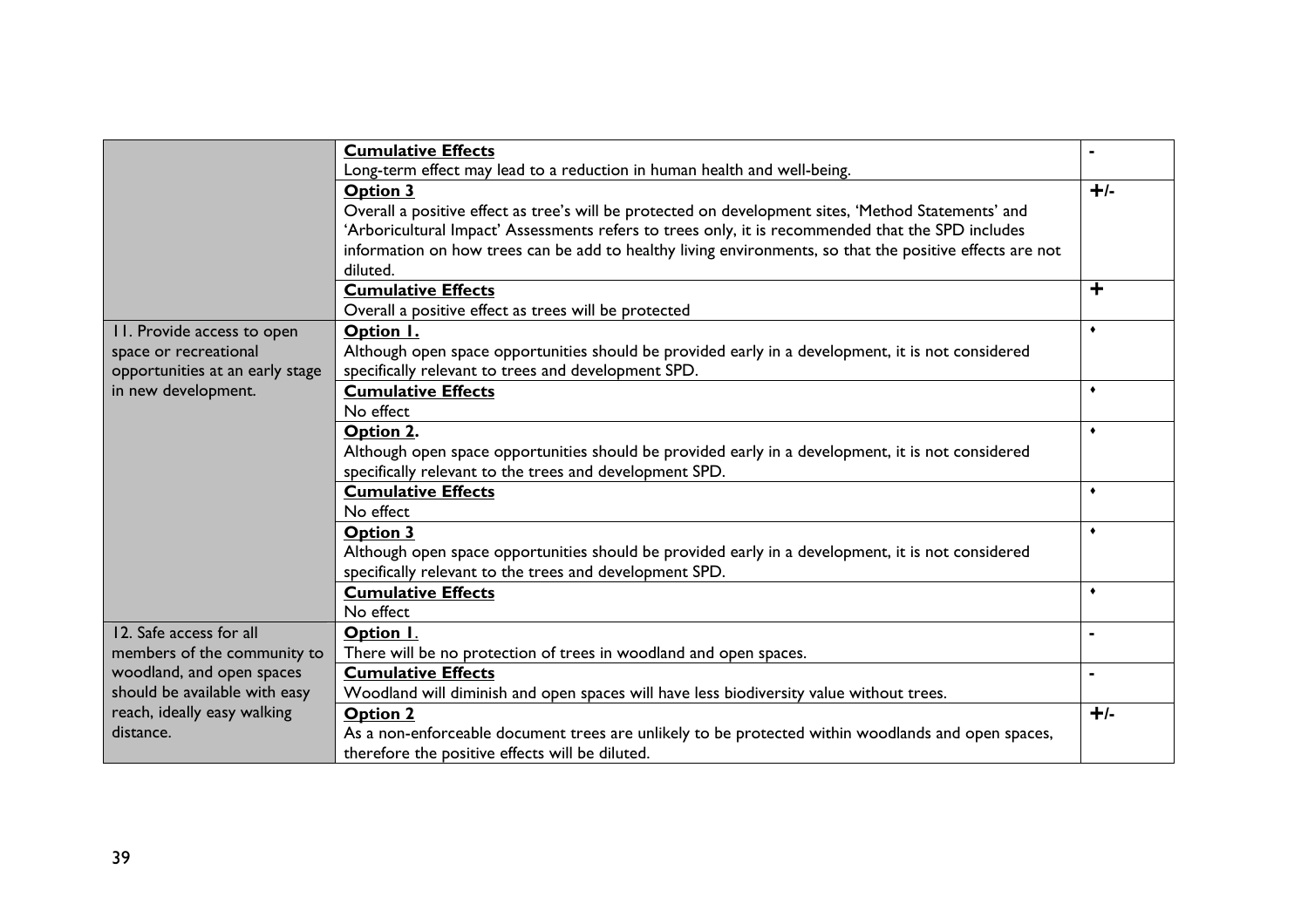|                                  | <b>Cumulative Effects</b>                                                                                |                         |
|----------------------------------|----------------------------------------------------------------------------------------------------------|-------------------------|
|                                  | Woodland may diminish and open spaces will have less biodiversity value without trees.                   |                         |
|                                  | Option 3                                                                                                 | $\ddagger$              |
|                                  | Statutory Guidance would provide example of best practice, resulting in full protection of trees in      |                         |
|                                  | woodland and open spaces.                                                                                |                         |
|                                  | <b>Cumulative Effects</b>                                                                                | $\overline{\textbf{r}}$ |
|                                  | Trees within woodland and open spaces will not diminish.                                                 |                         |
| <b>Promoting Good Governance</b> |                                                                                                          |                         |
| 13. Where biodiversity needs     | Option I.                                                                                                |                         |
| to become a part of the          | Biodiversity will not become part of the development of policy on sustainable communities and urban      |                         |
| development of policy on         | green space and the built environment.                                                                   |                         |
| sustainable communities and      | <b>Cumulative Effects</b>                                                                                |                         |
| urban green space and the        | Biodiversity would not be conserved resulting in long-term loss of species.                              |                         |
| built environment.               | Option 2.                                                                                                |                         |
|                                  | Non-statutory guidance will provide information on tree protection, however will not include policy on   |                         |
|                                  | biodiversity, as a non-enforceable document tree protection may not occur and biodiversity will not be   |                         |
|                                  | included in policy                                                                                       |                         |
|                                  | <b>Cumulative Effects</b>                                                                                |                         |
|                                  | Biodiversity would not be conserved resulting in long-term loss of species.                              |                         |
|                                  | <b>Option 3</b>                                                                                          | $\overline{\textbf{+}}$ |
|                                  | Statutory Guidance would provide examples of best practice, resulting in full protection of trees. It is |                         |
|                                  | recommended that the SPD include information on how policy can contribute to sustainable                 |                         |
|                                  | communities and urban green space and the built environment and how trees can contribute to this.        |                         |
|                                  | <b>Cumulative Effects</b>                                                                                | $\ddot{}$               |
|                                  | If biodiversity is included in policy on sustainable communities, urban green space and the built        |                         |
|                                  | environment, future developments will protect trees and biodiversity leading to more sustainable         |                         |
|                                  |                                                                                                          |                         |
|                                  | policymaking.                                                                                            |                         |
| 14. To increase people's         | Option I.                                                                                                |                         |
| awareness, understanding and     | Peoples understanding of issues surrounding biodiversity will not increase.                              |                         |
|                                  |                                                                                                          |                         |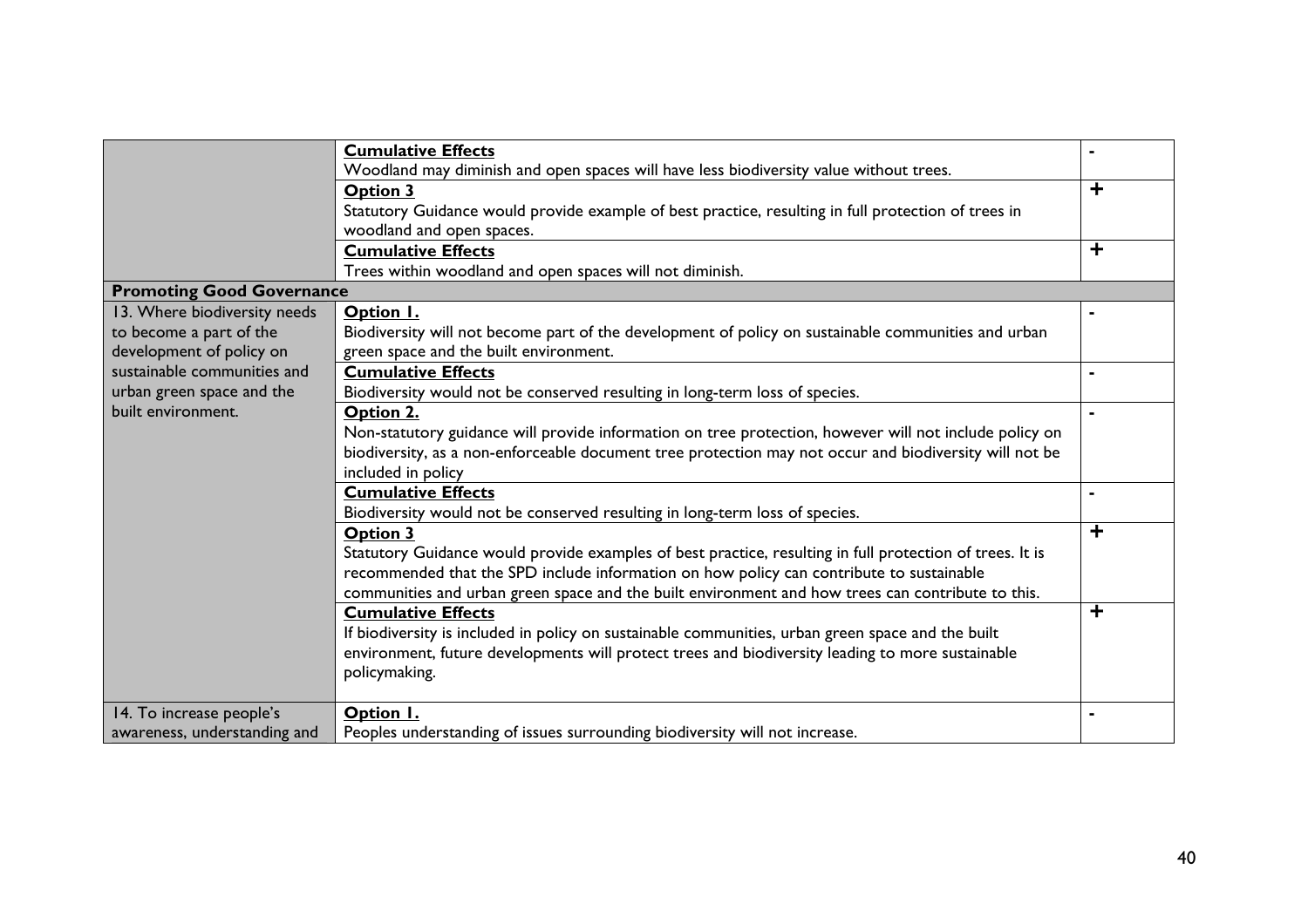| active involvement in      | <b>Cumulative Effects</b>                                                                                  |                         |  |  |
|----------------------------|------------------------------------------------------------------------------------------------------------|-------------------------|--|--|
| biodiversity.              | It is necessary to increase peoples understanding of biodiversity in order to protect it, without          |                         |  |  |
|                            | protection loss of species will occur.                                                                     |                         |  |  |
|                            | <b>Option 2</b>                                                                                            | $+/-$                   |  |  |
|                            | Non - statutory guidance will increase peoples awareness of tree protection, but is unlikely to increase   |                         |  |  |
|                            | peoples understanding of biodiversity. Therefore the positive effects will be diluted.                     |                         |  |  |
|                            | <b>Cumulative Effects</b>                                                                                  |                         |  |  |
|                            | It is necessary to increase peoples understanding of biodiversity in order to protect it, without          |                         |  |  |
|                            | protection loss of species will occur.                                                                     |                         |  |  |
|                            | <b>Option 3</b>                                                                                            | $\overline{\textbf{r}}$ |  |  |
|                            | Would offer full protection of trees, which will add to biodiversity. It is recommended that the SPD       |                         |  |  |
|                            | provide information on how trees can add to biodiversity.                                                  |                         |  |  |
|                            | <b>Cumulative Effects</b>                                                                                  | $+/-$                   |  |  |
|                            | Trees will be conserved and protected, thus adding to biodiversity, if the SPD doesn't provide             |                         |  |  |
|                            | information on how trees can add to biodiversity the positive effects will be diluted.                     |                         |  |  |
| 15. Promote greenways      | Option I.                                                                                                  |                         |  |  |
| linking up green spaces to | Will not promote greenways promoted and trees will not link up green spaces.                               |                         |  |  |
| provide.                   | <b>Cumulative Effects</b>                                                                                  |                         |  |  |
|                            | Attractive, safe and well-designed pedestrian routes will not be created                                   |                         |  |  |
|                            | Option 2.                                                                                                  |                         |  |  |
|                            | Non-statutory guidance relating to trees will not promote greenways.                                       |                         |  |  |
|                            | <b>Cumulative Effects</b>                                                                                  |                         |  |  |
|                            | Attractive, safe and well-designed pedestrian routes will not be created                                   |                         |  |  |
|                            | Option 3                                                                                                   | $+/-$                   |  |  |
|                            | Trees will be protected which will be able to be linked to green spaces, however it is recommended that    |                         |  |  |
|                            | information on greenways in included in the SPD. If this is not included then the positive effects will be |                         |  |  |
|                            | diluted.                                                                                                   |                         |  |  |
|                            | <b>Cumulative Effects</b>                                                                                  |                         |  |  |
|                            | If greenways are not promoted in the SPD, then attractive, safe and well-designed pedestrian routes will   |                         |  |  |
|                            | not be created.                                                                                            |                         |  |  |
|                            |                                                                                                            |                         |  |  |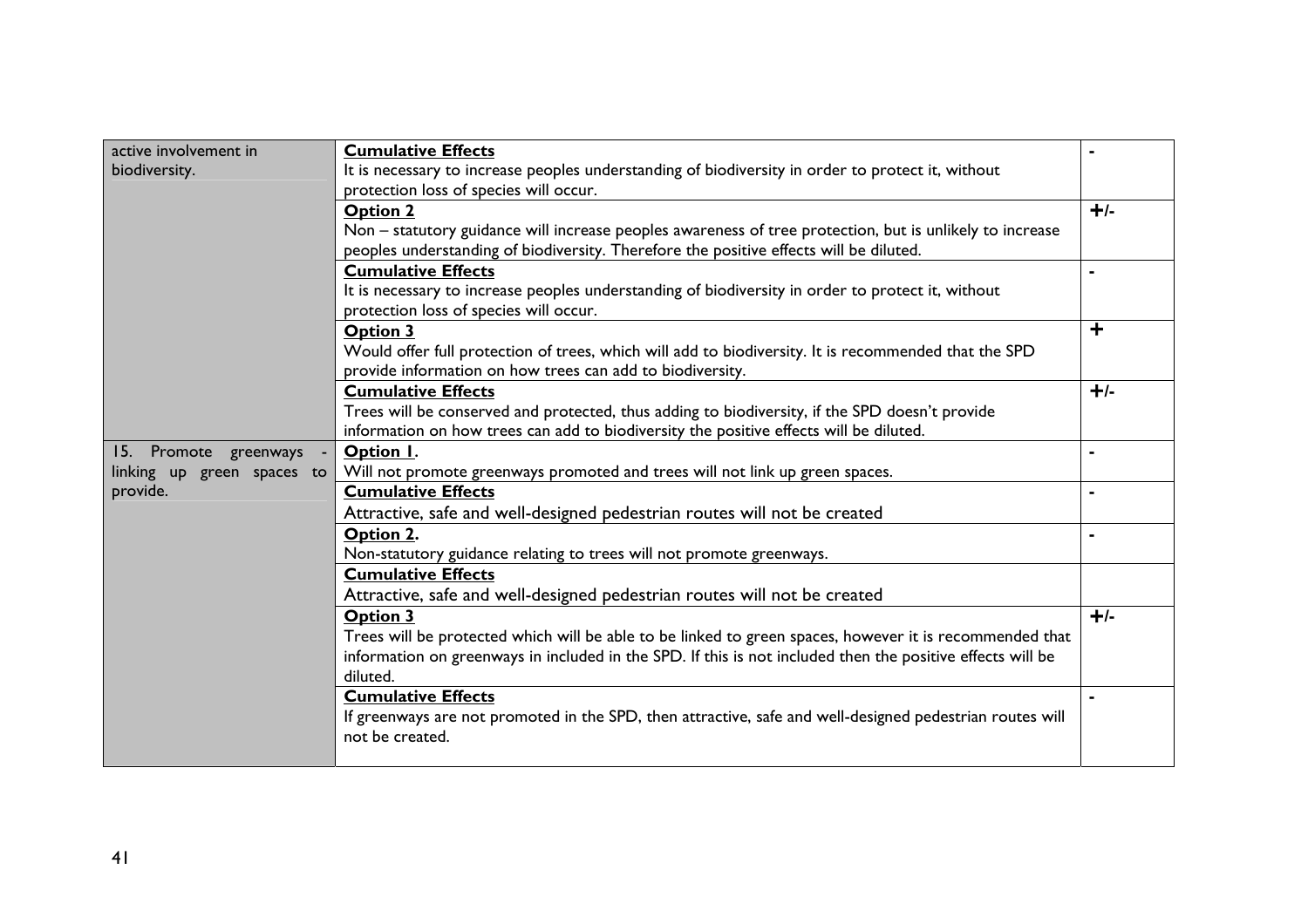| <b>Using Sound Science Responsibly</b> |                                                                                                             |       |
|----------------------------------------|-------------------------------------------------------------------------------------------------------------|-------|
| 16. Integrate high standards of        | Option I.                                                                                                   |       |
| energy efficiency & renewable          | High standards of energy efficiency & renewable energy technologies will not be integrated.                 |       |
| energy technologies to meet            | <b>Cumulative Effects</b>                                                                                   |       |
| targets.                               | Energy efficiency & renewable energy technologies will not meet targets.                                    |       |
|                                        | Option 2.                                                                                                   |       |
|                                        | A non-enforceable document is unlikely to produce high standards of energy efficiency & renewable           |       |
|                                        | energy technologies.                                                                                        |       |
|                                        | <b>Cumulative Effects</b>                                                                                   |       |
|                                        | Energy efficiency & renewable energy technologies will not meet targets.                                    |       |
|                                        | <b>Option 3</b>                                                                                             | $+/-$ |
|                                        | Trees will be protected, however it is recommended that information on how trees can help                   |       |
|                                        | with energy efficiency is included in the SPD. This will increase awareness so that the positive            |       |
|                                        | effects are not diluted.                                                                                    |       |
|                                        | <b>Cumulative Effects</b>                                                                                   |       |
|                                        | If this is not included in the SPD then Energy efficiency & renewable energy technologies will not meet     |       |
|                                        | targets                                                                                                     |       |
| 17. Promote sustainable                | Option I.                                                                                                   |       |
| building design.                       | Trees will not be protected                                                                                 |       |
|                                        | <b>Cumulative Effects</b>                                                                                   |       |
|                                        | Trees populations will decrease.                                                                            |       |
|                                        | Option 2.                                                                                                   |       |
|                                        | Will not include sustainable building design.                                                               |       |
|                                        | <b>Cumulative Effects</b>                                                                                   |       |
|                                        | Sustainable building design will not be integrated into policy.                                             |       |
|                                        | Option 3                                                                                                    | $+/-$ |
|                                        | Trees will be protected, however it is recommended that information on sustainable building designs and     |       |
|                                        | how trees can add to this is included in the SPD. If this is not included then the positive effects will be |       |
|                                        | diluted.                                                                                                    |       |
|                                        | <b>Cumulative Effects</b>                                                                                   |       |
|                                        | Sustainable building design will not be integrated into policy                                              |       |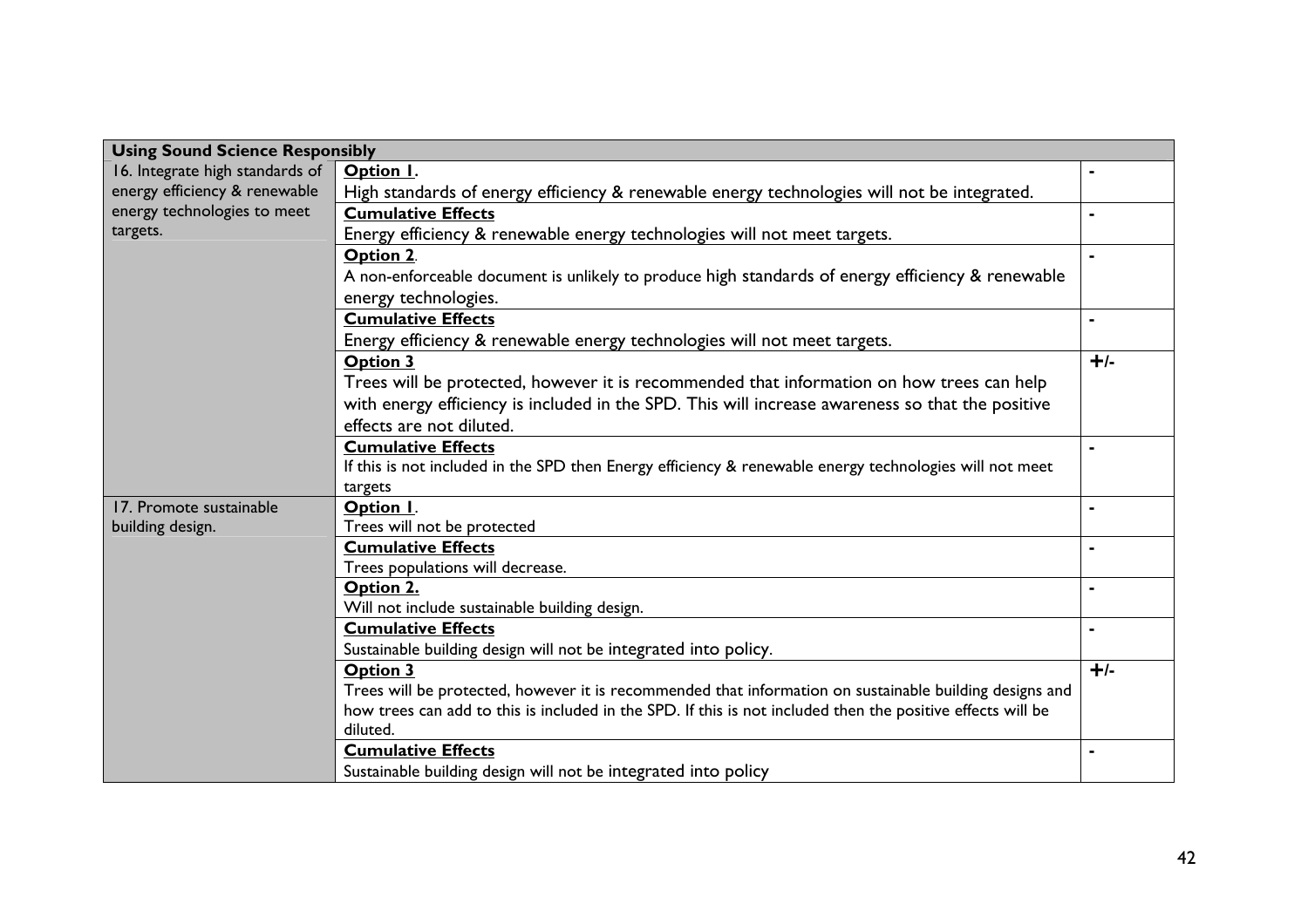| 18. Support excellence of      | Option I.                                                                                               |       |  |  |  |  |
|--------------------------------|---------------------------------------------------------------------------------------------------------|-------|--|--|--|--|
| design in architecture and the | Excellence of design in architecture and the built environment, conservation, and of spaces             |       |  |  |  |  |
| built environment,             | between buildings will not be supported.                                                                |       |  |  |  |  |
| conservation, and of spaces    | <b>Cumulative Effects</b>                                                                               |       |  |  |  |  |
| between buildings.             | Excellence of design in architecture will not be achieved.                                              |       |  |  |  |  |
|                                | Option 2.                                                                                               |       |  |  |  |  |
|                                | Will not include excellence of design in architecture.                                                  |       |  |  |  |  |
|                                | <b>Cumulative Effects</b>                                                                               |       |  |  |  |  |
|                                | Excellence of design in architecture will not in integrated into policy                                 |       |  |  |  |  |
|                                | <b>Option 3</b>                                                                                         | $+/-$ |  |  |  |  |
|                                | Positive effects will be diluted if excellence of design in architecture is no included in the SPD.     |       |  |  |  |  |
|                                | <b>Cumulative Effects</b>                                                                               |       |  |  |  |  |
|                                | Excellence of design in architecture will not in integrated into policy if not included in the SPD.     |       |  |  |  |  |
| 19. The reduction of running   | Option I.                                                                                               |       |  |  |  |  |
| costs of buildings.            | Running costs of buildings will not be reduced.                                                         |       |  |  |  |  |
|                                | <b>Cumulative Effects</b>                                                                               |       |  |  |  |  |
|                                | Running costs of buildings will not be reduced.                                                         |       |  |  |  |  |
|                                | Option 2.                                                                                               |       |  |  |  |  |
|                                | Negative effect - as running costs of buildings will not be reduced by non-statutory guidance.          |       |  |  |  |  |
|                                | <b>Cumulative Effects</b>                                                                               |       |  |  |  |  |
|                                | Running costs of buildings will not be reduced.                                                         |       |  |  |  |  |
|                                | <b>Option 3</b>                                                                                         | $+/-$ |  |  |  |  |
|                                | Positive effects will be diluted if the SPD does not include information on how trees can help with the |       |  |  |  |  |
|                                | reduction of running costs of buildings.                                                                |       |  |  |  |  |
|                                | <b>Cumulative Effects</b>                                                                               |       |  |  |  |  |
|                                | Running costs of buildings will not be reduced if not included in the SPD.                              |       |  |  |  |  |
|                                | <b>Summary Appraisal</b>                                                                                |       |  |  |  |  |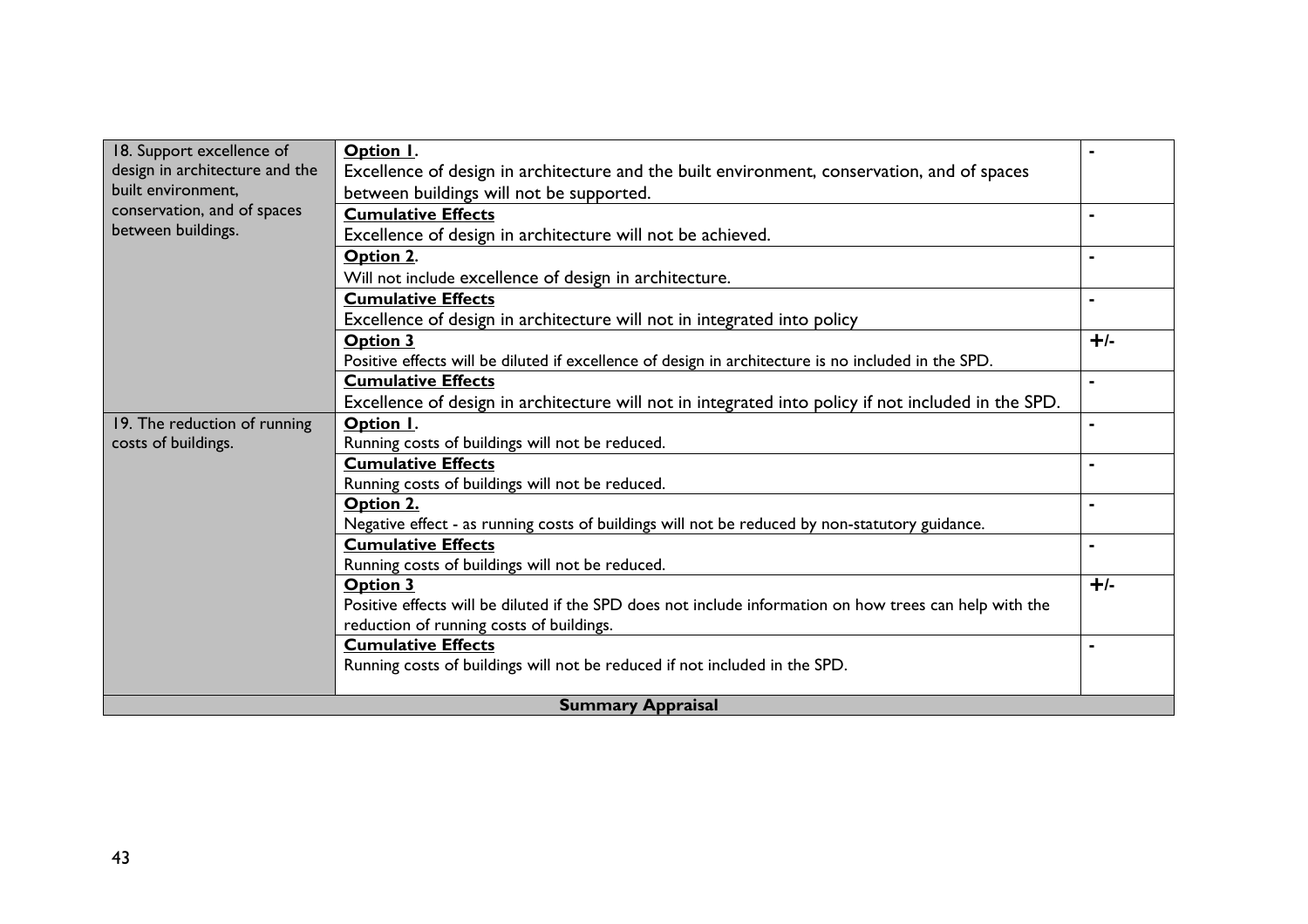**Option.1**. Performs negatively against all sustainability strategy guiding principles: Living Within Environmental Limits, Achieving a Sustainable Economy, Ensuring a Strong Healthy and Just Society, Promoting Good Governance and Using Sound Science Responsibly, therefore it is not recommended that this option be selected for use.

**Option.2.** Performs overall negatively against all objectives, it scores positively against only 6 objectives with each positive effect diluted. **Option.3.** This is the preferred choice of the options to be used – an overall positive effect, however the positive effects will be diluted if biodiversity objectives are not included in the SPD. It is also recommended that sustainable building design is included in the SPD, so that the positive effects are not diluted further.

## **Summary of Options.**

The implications of the three options that are proposed can be summarised in fairly simple terms.

It should be noted that all options perform negatively against all biodiversity objectives – this has been discussed with relevant departments within Brighton & Hove City Council and it has been decided that the Trees and Development Sites SPD will not include information relevant to biodiversity and species protection. A separate Nature Conservation and Specific Species SPD is to be produced and a separate scoping report and S.A Report will also be produced.

## **Option.1 Do Nothing (No SPD)**

The 'Do Nothing Option is considered to be the least sustainable, performing negatively against all of the sustainability strategy guiding principles: Living Within Environmental Limits, Achieving a Sustainable Economy, Ensuring a Strong Healthy and Just Society, Promoting Good Governance and Using Sound Science Responsibly, therefore it is not recommended that this option be selected for use. The production of no SPD will lead to cumulative negative effects on trees within Brighton & Hove and will therefore not take into account any specific sustainability objectives relevant only to Brighton & Hove For example; Elm trees are of particular importance to the area.

## **Option. 2 Do Minimum**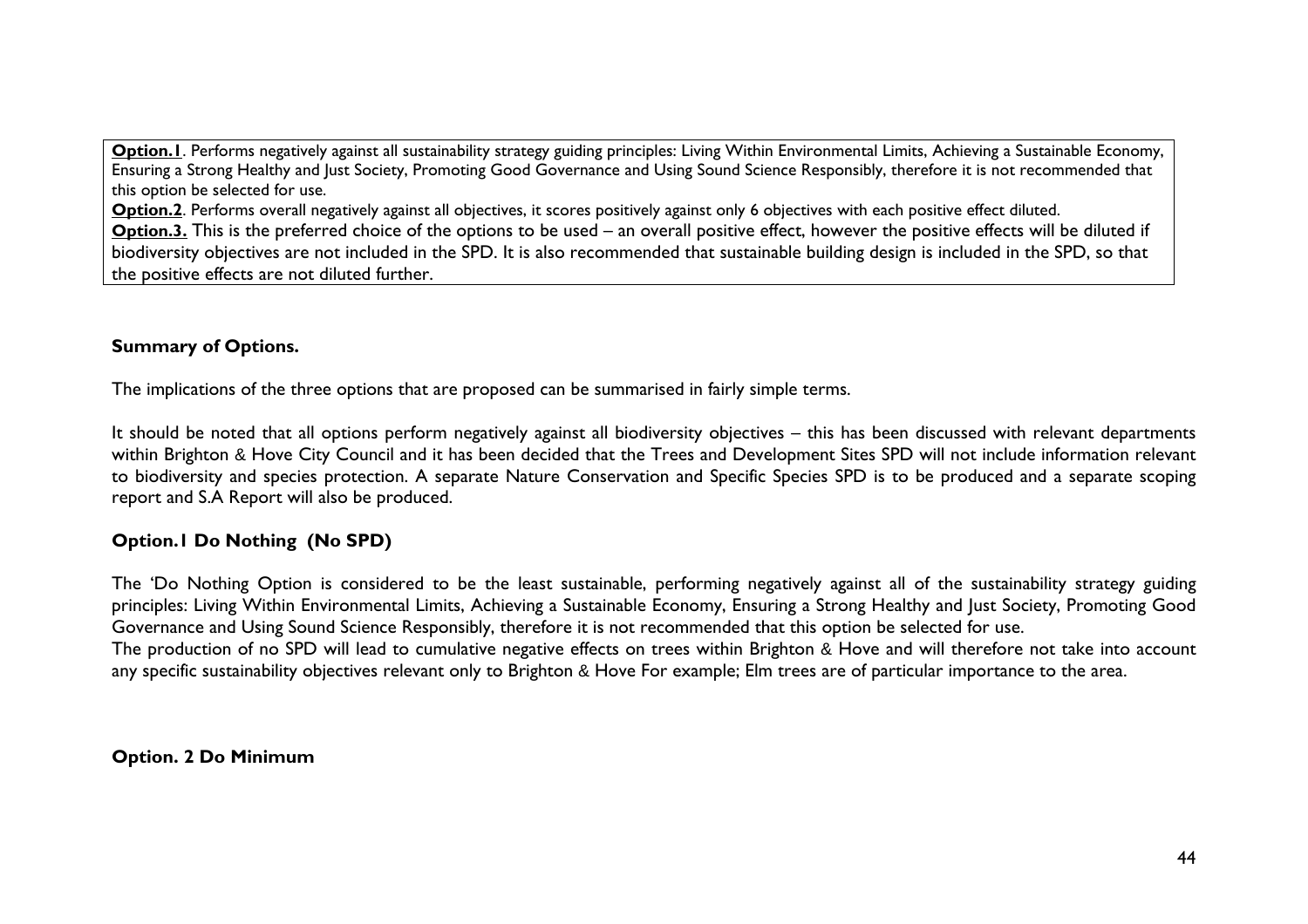Performs overall negatively against all sustainability objectives, it scores positively against only 6 objectives with each positive effect diluted. Although a non-statutory guidance leaflet outlining industry best practice and referring to statutory regulations would be produced, it is considered that this option will have an overall negative impact against all objectives, it scores positively against only 6 objectives with each positive effect diluted.

The non- statutory guidance leaflet will offer developers best practice advice, however as a non enforceable document, the cumulative effect will result in loss of trees, performing negatively against the sustainability objectives.

#### **Option. 3 - Publish an SPD after public consultation, to include illustrations of best practice and extracts from 'British Standards'. Appendices to include examples of 'planning conditions', templates of 'Method Statements' and 'Arboricultural Impact' Assessments.**

This is the preferred choice of the options to be used overall a positive effect compared to the other options considered, (as mentioned previously the positive effects will be diluted because biodiversity objectives are not to included in the SPD). It is recommended that sustainable building design and information relating to the protection of bat species, is included in the SPD so that the positive effects are not diluted further.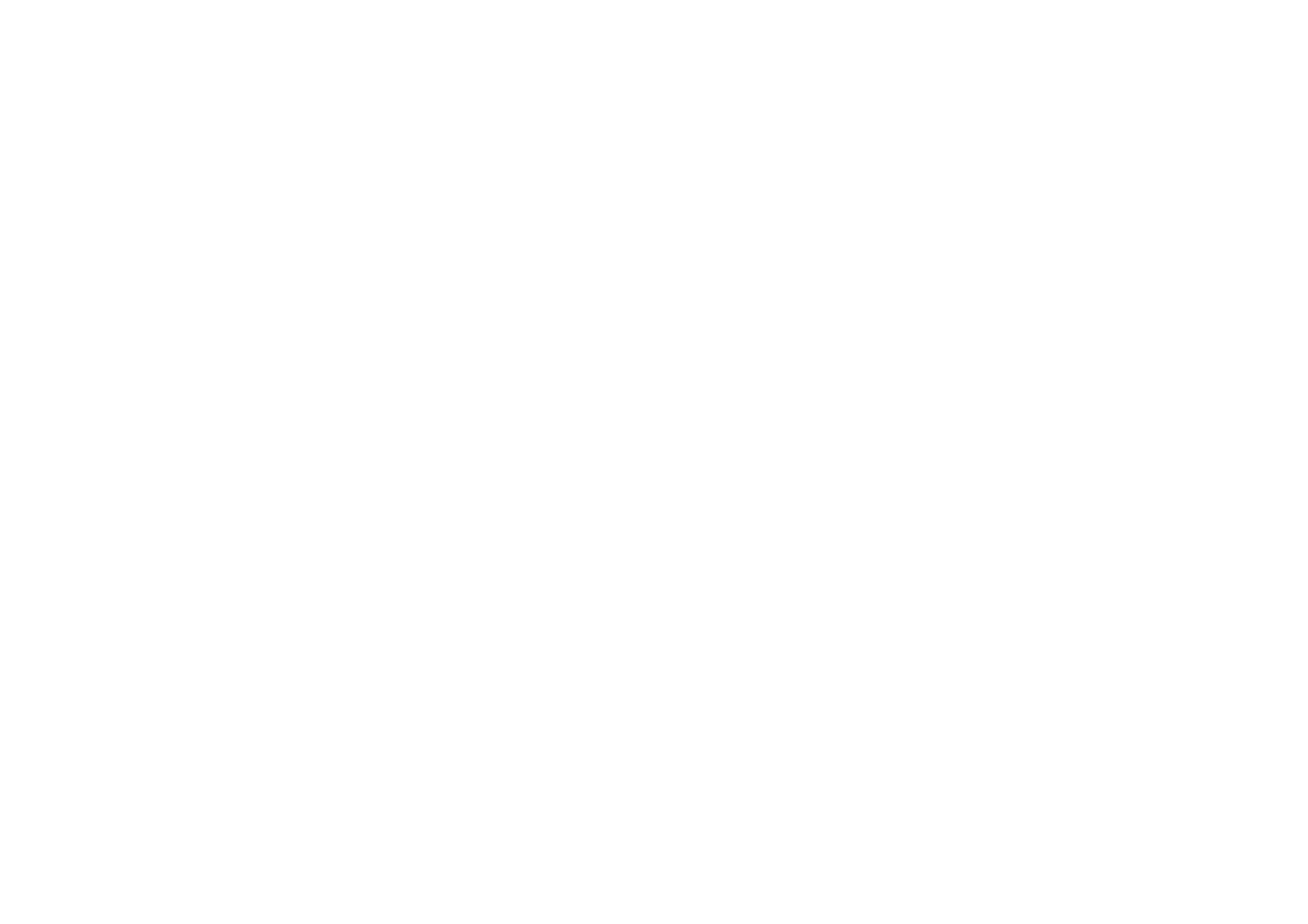#### **7. Monitoring and Evaluation**

This is the process of monitoring the performance or effectiveness of the strategy and the significant sustainability effects of implementing the plan should then be monitored to identify the unforeseen adverse effects to enable remedial action to be taken.

Appraisal, monitoring and evaluation are all important processes that should follow on from each other over time. The results of the monitoring and evaluation process should feed back into subsequent appraisals in order to improve the objectives, policies, indicators and targets.

The following table provides a quick and easy view of whether or not the indicators and target proposed in the strategy are measurable and necessary for the Trees and Development Sites SPD.

| <b>Indicators</b>                                                            | Can the indicator be<br>measured consistently | Does it measure<br>progress toward the | Is it usable? | <b>Comments- keep as an</b><br>indicator? |
|------------------------------------------------------------------------------|-----------------------------------------------|----------------------------------------|---------------|-------------------------------------------|
| How many<br>registered parks and<br>gardens are there in<br>Brighton & Hove? | over time?<br>Yes                             | objective?<br>Yes                      | Yes           | $No$ – not seen as significant<br>for SPD |
| 2. How many Tree<br><b>Preservation Orders</b><br>are imposed yearly?        | Yes                                           | Yes                                    | Yes           | Yes - Very important                      |
| 3. How many<br>applications to fell<br>trees are received<br>each yr?        | Yes                                           | Yes                                    | Yes           | Yes - Very important                      |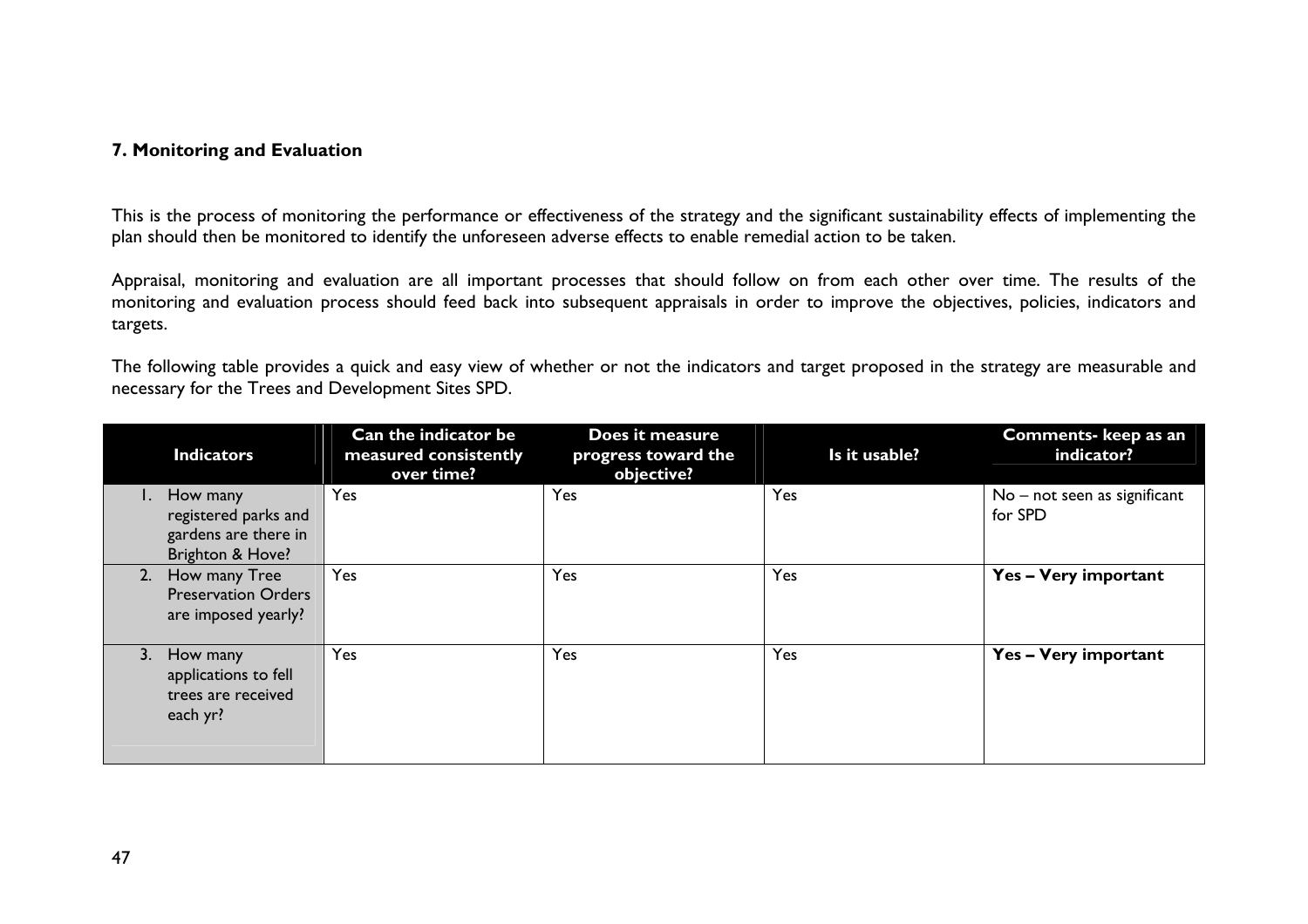|    | <b>Indicators</b>                                                                                                  | Can the indicator be<br>measured consistently<br>over time? | Does it measure<br>progress toward the<br>objective? | Is it usable? | Comments- keep as an<br>indicator?      |
|----|--------------------------------------------------------------------------------------------------------------------|-------------------------------------------------------------|------------------------------------------------------|---------------|-----------------------------------------|
|    | 4. How many TPO'S<br>are imposed yearly<br>on trees that contain<br>bat colonies?                                  | Yes                                                         | Yes                                                  | Yes           | Yes - Very important                    |
|    | 5. How many<br>Arboricultural<br><b>Impact Assessments</b><br>submitted annually<br>with planning<br>applications? | Yes                                                         | Yes                                                  | Yes           | Yes - Very important                    |
|    | 6. How many<br>Arboricultural<br><b>Method Statements</b><br>submitted annually<br>with planning<br>applications?  | Yes                                                         | Yes                                                  | Yes           | Yes - Very important                    |
|    | 7. How many nature<br>conservation areas<br>are there in Brighton<br>& Hove?                                       | Yes                                                         | Yes                                                  | Yes           | No - not seen as significant<br>for SPD |
|    | 8. How many elm trees<br>in Brighton & Hove?                                                                       | Yes                                                         | Yes                                                  | Yes           | No - not seen as significant<br>for SPD |
| 9. | How many new<br>trees are planted<br>each year on<br>development sites in<br>Brighton & Hove?                      | Yes                                                         | Yes                                                  | No            | No - This is not monitored              |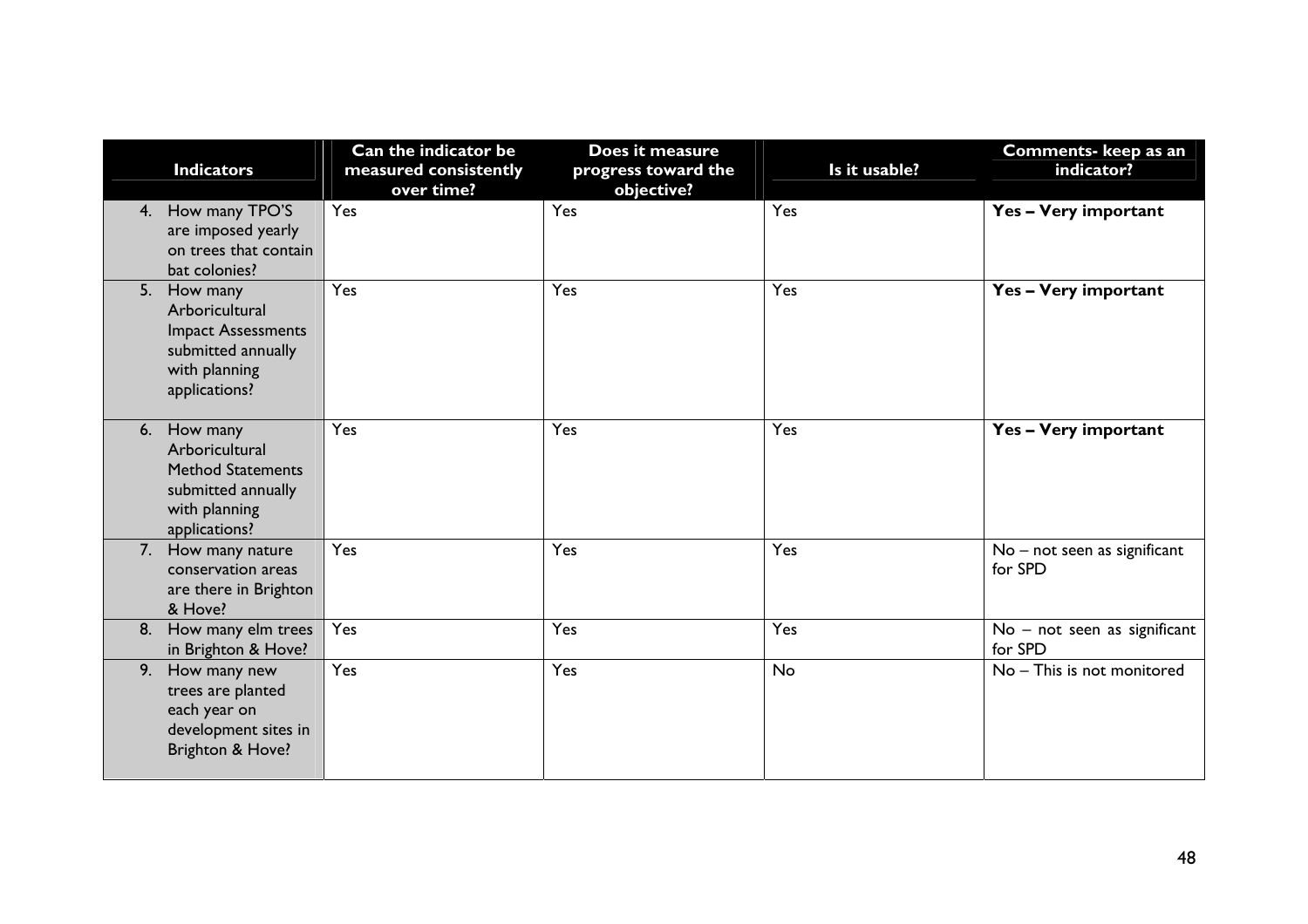| <b>Indicators</b>                   | Can the indicator be<br>measured consistently | Does it measure<br>progress toward the | Is it usable? | Comments- keep as an<br>indicator? |
|-------------------------------------|-----------------------------------------------|----------------------------------------|---------------|------------------------------------|
|                                     | over time?                                    | objective?                             |               |                                    |
| 10. Is there a B. A. P.             | Yes                                           | Yes                                    | <b>No</b>     | No - not seen as significant       |
| (Biodiversity Action                |                                               |                                        |               | for SPD                            |
| Plan) in place?                     |                                               |                                        |               |                                    |
| 11. How many new                    | Yes                                           | Yes                                    | <b>No</b>     | No - not seen as significant       |
| developments                        |                                               |                                        |               | for SPD                            |
| incorporate nature                  |                                               |                                        |               |                                    |
| conservation into<br>their schemes? |                                               |                                        |               |                                    |
| 12. Is local labour                 | Yes                                           | Yes                                    | <b>No</b>     | No - data unavailable              |
| source used for Tree                |                                               |                                        |               |                                    |
| works?                              |                                               |                                        |               |                                    |
| 13. What is good                    | <b>No</b>                                     | Yes                                    | No            | <b>No</b>                          |
| design?                             |                                               |                                        |               |                                    |
|                                     |                                               |                                        |               |                                    |
| 14. What are healthy                | No                                            | Yes                                    | No            | No - not seen as significant       |
| environments?                       |                                               |                                        |               | for SPD                            |
| 15. How much open                   | Yes                                           | Yes                                    | No            | No - not seen as significant       |
| space is available in               |                                               |                                        |               | for SPD                            |
| Brighton & Hove?                    |                                               |                                        |               |                                    |
| 16. Do all members of               | Yes                                           | Yes                                    | <b>No</b>     | No - data unavailable              |
| the community have                  |                                               |                                        |               |                                    |
| to<br>access<br>open                |                                               |                                        |               |                                    |
| space?                              |                                               |                                        |               |                                    |
| 17. Is Biodiversity                 | <b>No</b>                                     | Yes                                    | <b>No</b>     | No – not seen as significant       |
| included in the                     |                                               |                                        |               | for SPD                            |
| Brighton & Hove                     |                                               |                                        |               |                                    |
| local plan and other                |                                               |                                        |               |                                    |
| strategies?                         |                                               |                                        |               |                                    |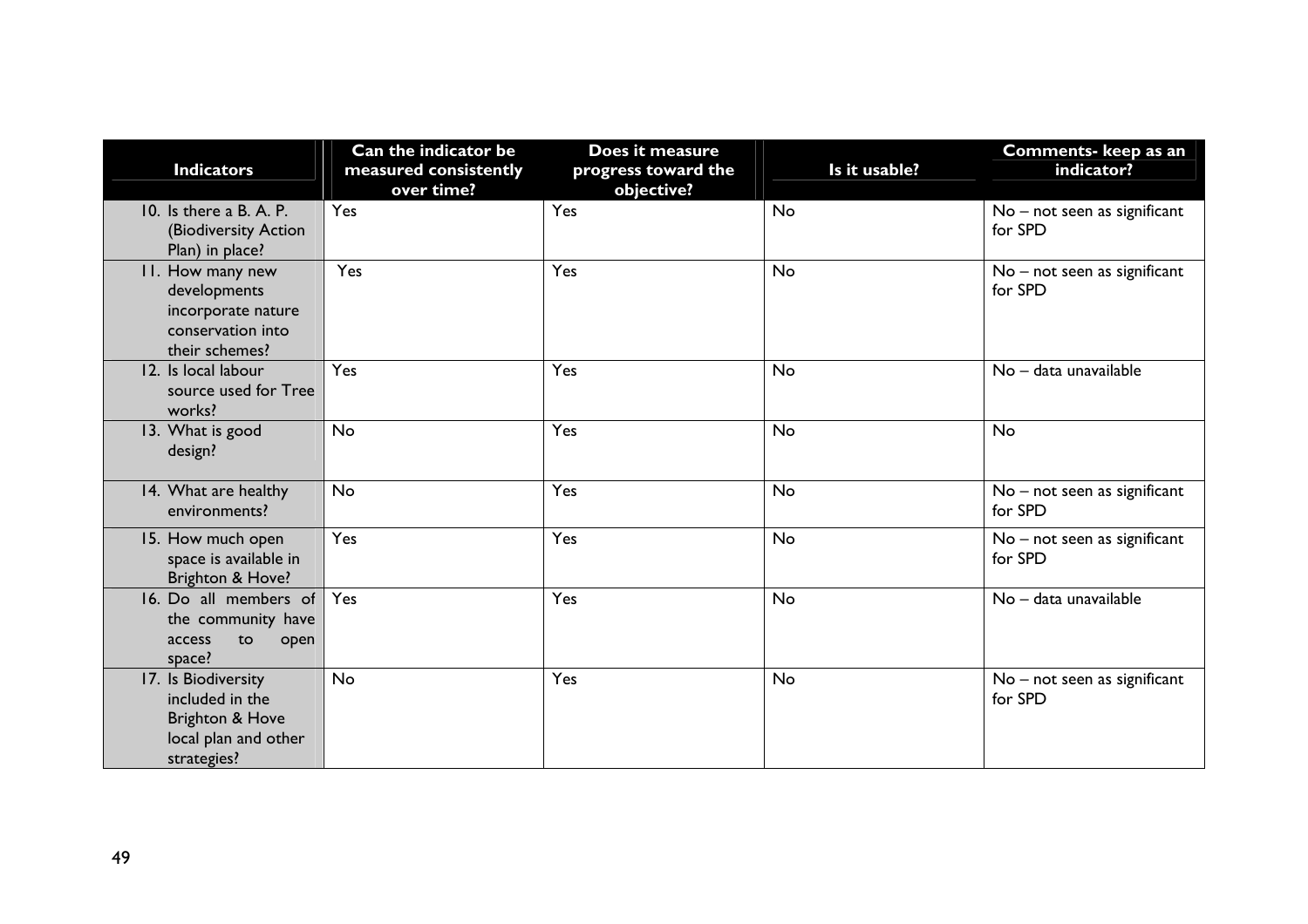| <b>Indicators</b>                                                                 | Can the indicator be<br>measured consistently<br>over time? | Does it measure<br>progress toward the<br>objective? | Is it usable? | Comments- keep as an<br>indicator?      |
|-----------------------------------------------------------------------------------|-------------------------------------------------------------|------------------------------------------------------|---------------|-----------------------------------------|
| 18. How are<br>communities being<br>involved in<br>biodiversity issues?           | <b>No</b>                                                   | Yes                                                  | No            | No - not seen as significant<br>for SPD |
| 19. What are<br>greenways?                                                        | <b>No</b>                                                   | Yes                                                  | No            | No - not seen as significant<br>for SPD |
| 20. What are well<br>designed pedestrian<br>routes & can trees<br>help with this? | <b>No</b>                                                   | Yes                                                  | No            | No - not seen as significant<br>for SPD |
| 21. How can trees help<br>with energy<br>efficiency?                              | <b>No</b>                                                   | Yes                                                  | No            | No - data unavailable                   |
| 22. Can trees help with<br>sustainable building<br>design?                        | <b>No</b>                                                   | Yes                                                  | No            | No - data unavailable                   |
| 23. Is the planting of<br>trees encouraged in<br>spaces between<br>buildings?     | <b>No</b>                                                   | Yes                                                  | No            | No - data unavailable                   |
| 24. Are living roofs<br>encouraged?                                               | Yes                                                         | Yes                                                  | No            | No - not seen as significant<br>for SPD |
| 25. How can trees help<br>with the reduction<br>of running costs of<br>buildings? | No                                                          | Yes                                                  | No            | No - data unavailable                   |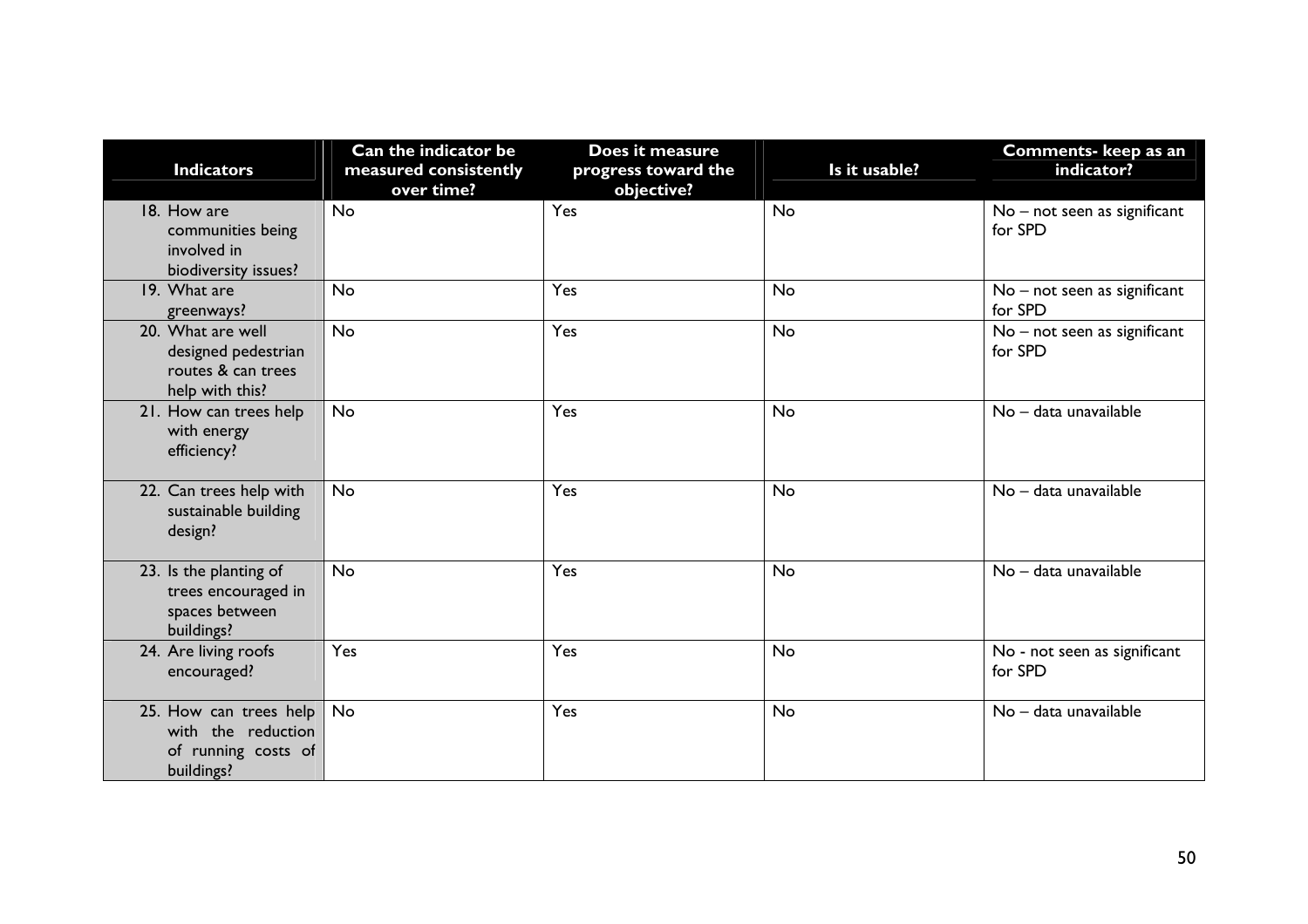#### **Summary**

The following indicators have been chosen for monitoring, to identify long-term effects of the Trees and Development Sites SPD.

- How many Tree Preservation Orders are imposed annually?
- How many applications to fell trees are received each yr?
- How many TPO'S are imposed yearly on trees that contain bat colonies?
- How many Arboricultural Impact Assessments submitted annually with planning applications?
- How many Arboricultural Method Statements submitted annually with planning applications?

| <b>Monitoring Activity to</b><br>be undertaken | Who is responsible for<br>undertaking the<br>monitoring | When should it be carried<br>out? (Dates and frequency) |
|------------------------------------------------|---------------------------------------------------------|---------------------------------------------------------|
| Monitor how many Tree                          | The Arboricultural Service                              | The amount of TPO's will be                             |
| <b>Preservation Orders are</b>                 |                                                         | monitored annually.                                     |
| imposed on<br>development sites within         |                                                         |                                                         |
| Brighton & Hove?                               |                                                         |                                                         |
| How many applications                          | The Arboricultural Service                              | The amount of applications                              |
| to fell trees are received                     |                                                         | to fell trees will be                                   |
| each yr?                                       |                                                         | monitored annually.                                     |
| How many TPO'S are                             | The Arboricultural Service                              | The Amount of TPO's issued                              |
| imposed yearly on trees                        |                                                         | yearly on trees that contain                            |
| that contain bat                               |                                                         | bat colonies will be                                    |
| colonies?                                      |                                                         | monitored annually.                                     |
| How many                                       | The Arboricultural Service                              | Number of AIA submitted                                 |
| Arboricultural Impact<br>Assessments submitted |                                                         | annually with planning                                  |
| annually with planning                         |                                                         | applications.                                           |
| applications?                                  |                                                         |                                                         |
| How many                                       | The Arboricultural Service                              | Number of Arboricultural                                |
| <b>Arboricultural Method</b>                   |                                                         | method Statements                                       |
| Statements submitted                           |                                                         | submitted annually with                                 |
| annually with planning                         |                                                         | planning applications.                                  |
| applications?                                  |                                                         |                                                         |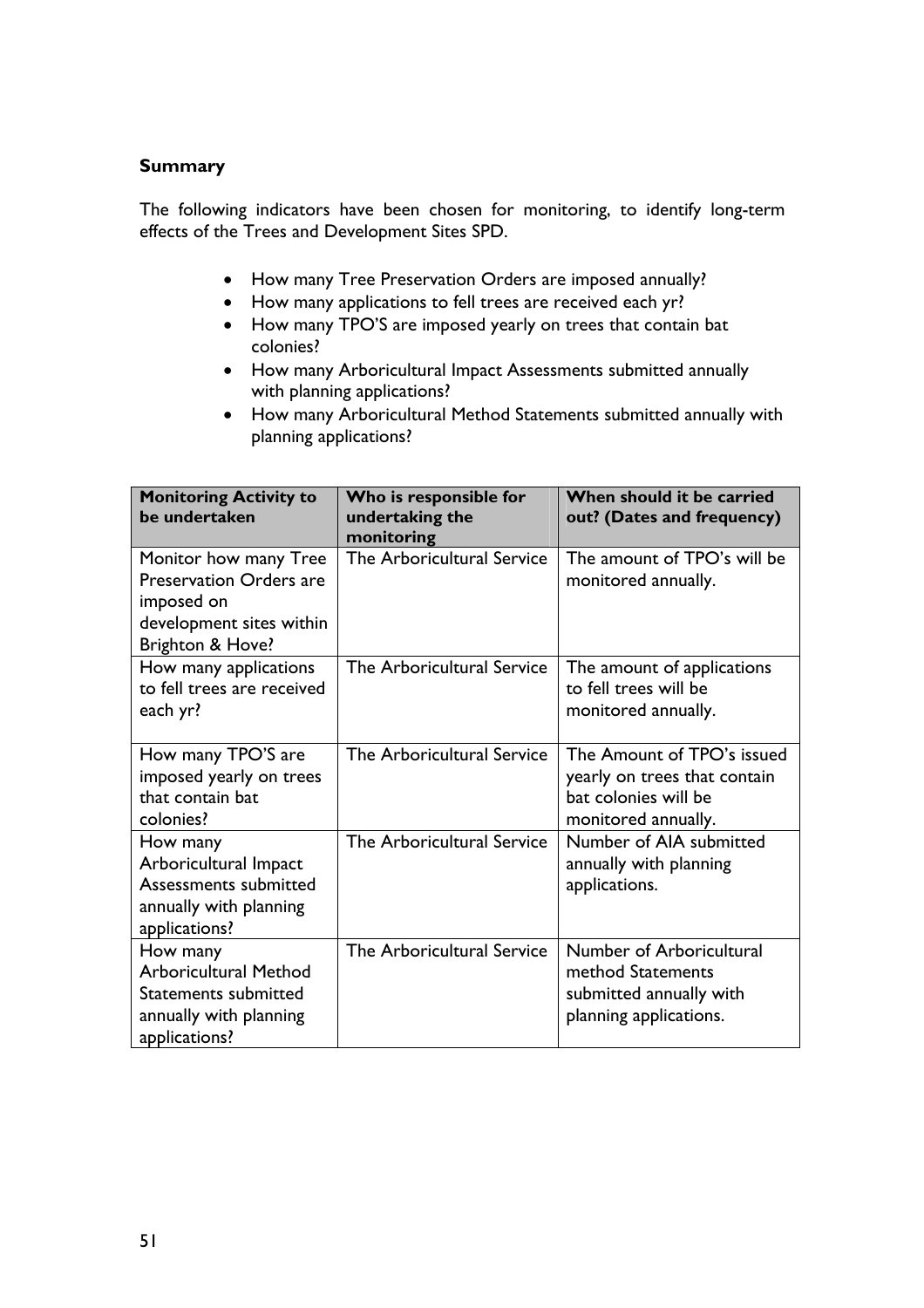#### **Monitor how many Tree Preservation Orders are imposed on development sites within Brighton & Hove? How many applications to fell trees are received each yr?**

The Arboricultural Service within Brighton & Hove City Council will carry out the above monitoring. Currently the Arboricultural Service records the amount of Tree Preservation Orders imposed on development sites and the amount of applications received to fell trees. These amounts will be compared to future years records to identify the long - term effects of SPD.

#### **How many TPO'S are imposed yearly on trees that contain bat colonies?**

For the purpose of evaluating the performance of the SPD, it will also be necessary to monitor how many TPO'S are imposed yearly on trees that contain bat colonies, this will establish whether bat colonies are being protected on development sites.

#### **How many Arboricultural Impact Assessments submitted annually with planning applications?**

The Arboricultural Service within Brighton & Hove City Council will carry out the above monitoring. Currently the Arboricultural Service records the amount Arboricultural Impact Assessments submitted annually for development. These amounts will be compared to future years records to identify the long - term effects of SPD.

#### **How many Arboricultural Method Statements submitted annually with planning applications?**

The Arboricultural Service within Brighton & Hove City Council will carry out the above monitoring. Currently the Arboricultural Service records the Arboricultural Method Statements submitted annually for development. These amounts will be compared to future years records to identify the long - term effects of SPD.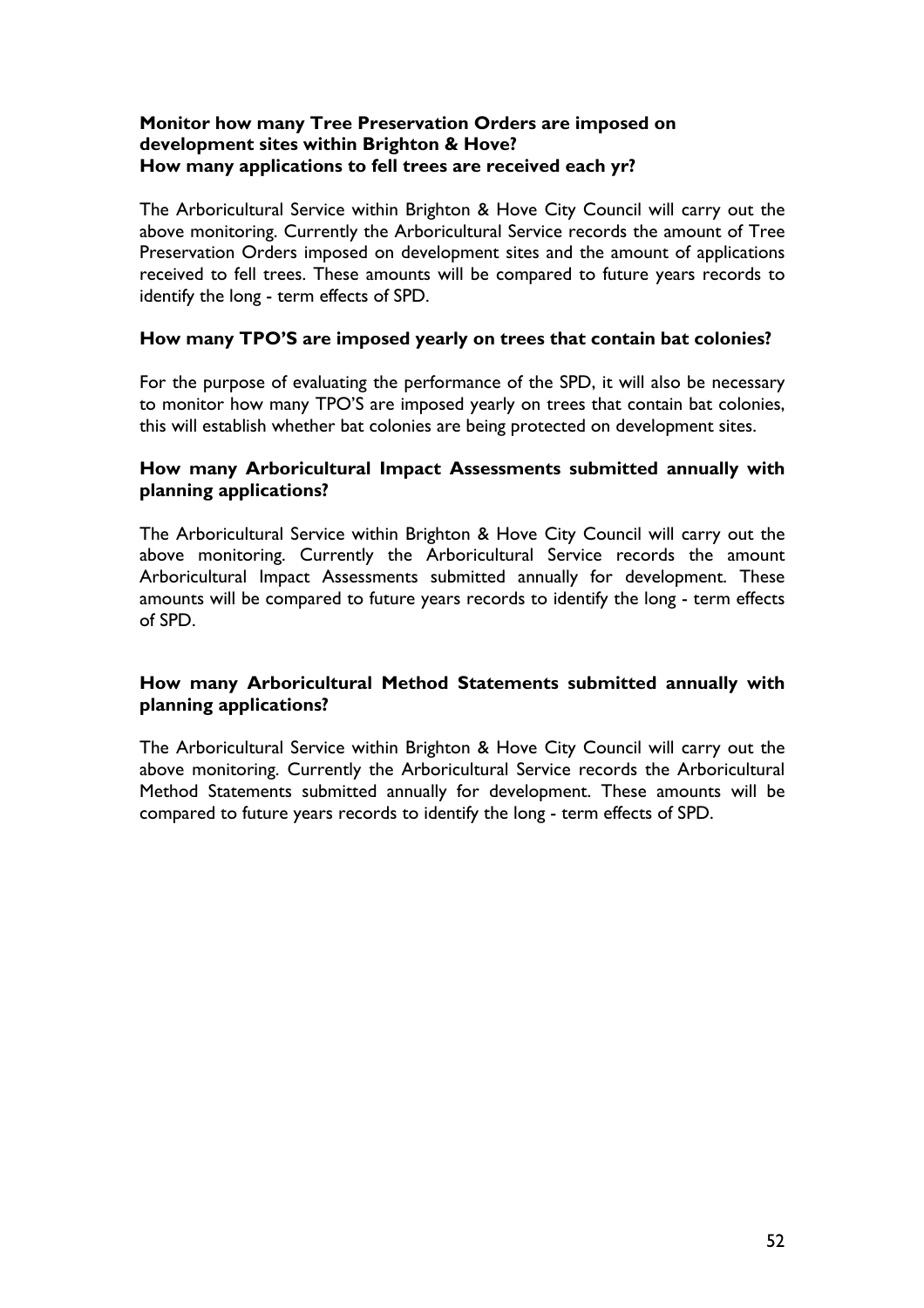| Relevant Plans, Programmes, Policies & Strategies           |                                                                                                      |                                                               |                  |
|-------------------------------------------------------------|------------------------------------------------------------------------------------------------------|---------------------------------------------------------------|------------------|
| <b>Level of Plan, Policy</b><br><b>Document or Strategy</b> | <b>Title</b>                                                                                         | <b>Author</b>                                                 | <b>Date</b>      |
| <b>National</b>                                             | 'A Practical Guide to the<br>Strategic Environmental<br><b>Assessment Directive'</b>                 | Office of the Deputy<br><b>Prime Minister</b>                 | 2005             |
| National                                                    | Sustainability Appraisal of<br>Regional Spatial Strategies and<br><b>Local Development Documents</b> | Office of the Deputy<br><b>Prime Minister</b>                 | 2005             |
| National                                                    | The Environment Agency's<br>State of the Environment South<br>East Report                            | <b>Environment Agency</b>                                     | 2004             |
| <b>National</b>                                             | UK Sustainability Strategy; A<br>Better Quality of Life                                              | Office of the Deputy<br><b>Prime Minister</b>                 | 1999             |
| <b>National</b>                                             | Sustainable communities:<br>Delivering Through Planning.                                             | Department of the<br>Environment                              | <b>July 2002</b> |
| <b>National</b>                                             | Town and Country Planning<br>Act 1990                                                                | Office of the Deputy<br><b>Prime Minister</b>                 | 1990             |
| <b>National</b>                                             | Planning and Compensation<br><b>Act 1991</b>                                                         | Office of the Deputy<br><b>Prime Minister</b>                 | 1991             |
| <b>National</b>                                             | The Town and Country<br>Planning (trees) regulations<br>1999                                         | Office of the Deputy<br><b>Prime Minister</b>                 | August 1999      |
| <b>National</b>                                             | PPG 1: General Policy and<br>Principles                                                              | Department of the<br>Environment                              | 1997             |
| National                                                    | PPG 3: Housing                                                                                       | Department of the<br>Environment                              | March 2000       |
| <b>National</b>                                             | PPG 9: Nature Conservation                                                                           | Department of the<br>Environment                              | May 1992         |
| <b>National</b>                                             | PPG 12: Development Plans                                                                            | Department of the<br>Environment                              | 1990             |
| National                                                    | PPG 13: Transport                                                                                    | Office of the Deputy<br><b>Prime Minister</b>                 | Oct 2002         |
| National                                                    | British Standards: BS3998,<br>Recommendations for tree<br>work                                       | <b>British Standard</b><br>Institution                        | 1989             |
| National                                                    | British Standards: BS5837,<br>Guide for trees in relation to<br>construction                         | <b>British Standard</b><br>Institution                        | 1991             |
| National                                                    | <b>UK Biodiversity Action Plan</b>                                                                   | Office of the Deputy<br><b>Prime Minister</b>                 | 1994             |
| National                                                    | <b>England Biodiversity Strategy</b>                                                                 | Department for<br>Environment, Food &<br><b>Rural Affairs</b> | 2002             |
| National                                                    | Tree Preservation Orders: A<br>Guide to the Law and Good<br>Practice.                                | Office of the Deputy<br><b>Prime Minister</b>                 | 2000             |
| National                                                    | <b>England Forestry Strategy</b>                                                                     | <b>Forestry Commission</b>                                    | 2005             |

# **Appendix. A - Relevant Plans, Programmes, Policies & Strategies**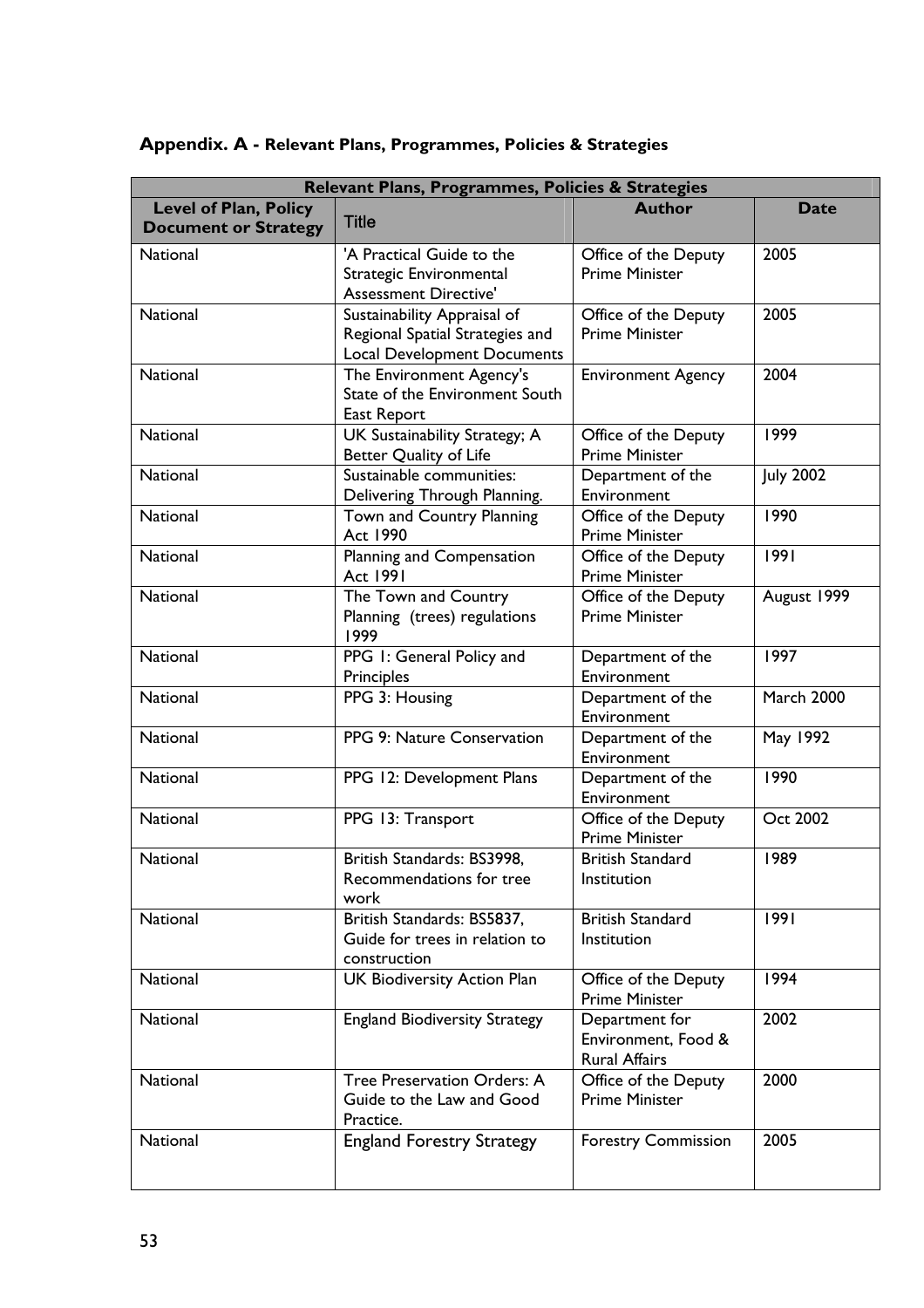|                              | Relevant Plans, Programmes, Policies & Strategies |                           |                   |
|------------------------------|---------------------------------------------------|---------------------------|-------------------|
| <b>Level of Plan, Policy</b> | <b>Title</b>                                      | Author                    | <b>Date</b>       |
| Document or                  |                                                   |                           |                   |
| <b>Strategy</b>              |                                                   |                           |                   |
| <b>National</b>              | UK Sustainability Strategy $-$                    | Office of the Deputy      | 2005              |
|                              | A Better Quality of Life                          | <b>Prime Minister</b>     |                   |
| <b>National</b>              | London Tree and Woodland                          | Greater London            | 2005              |
|                              | Strategy                                          | Authority                 |                   |
| <b>National</b>              | Conservation                                      | Joint Nature              | 1994              |
|                              | (Natural Habitats &c.)                            | Conservation              |                   |
|                              | Regulations 1994.                                 | Committee                 |                   |
| Regional                     | Regional Spatial Strategy: The                    | South East England        | Draft January     |
|                              | South East Plan (Draft)                           | Regional Assembly         | 2005              |
|                              |                                                   |                           |                   |
| Regional                     | East Sussex Trees and                             | <b>East Sussex County</b> | 2001              |
|                              | woodland Strategy.                                | Council                   |                   |
| Local                        | <b>Sustainability Strategy</b>                    | Brighton & Hove City      | July 2004 -       |
|                              |                                                   | Council                   | 2006              |
| Local                        | A Community strategy for                          | Brighton & Hove City      | <b>March 2003</b> |
|                              | Brighton & Hove 2020                              | Council                   |                   |
| Local                        | SPG Note 16: Renewable                            | Brighton & Hove City      | <b>July 2004</b>  |
|                              | Energy & Energy Efficiency in                     | Council                   |                   |
|                              | Developments                                      |                           |                   |
| Local                        | SPG Note 21: Sustainability                       | Brighton & Hove City      | May 2004          |
|                              | Checklist                                         | Council                   |                   |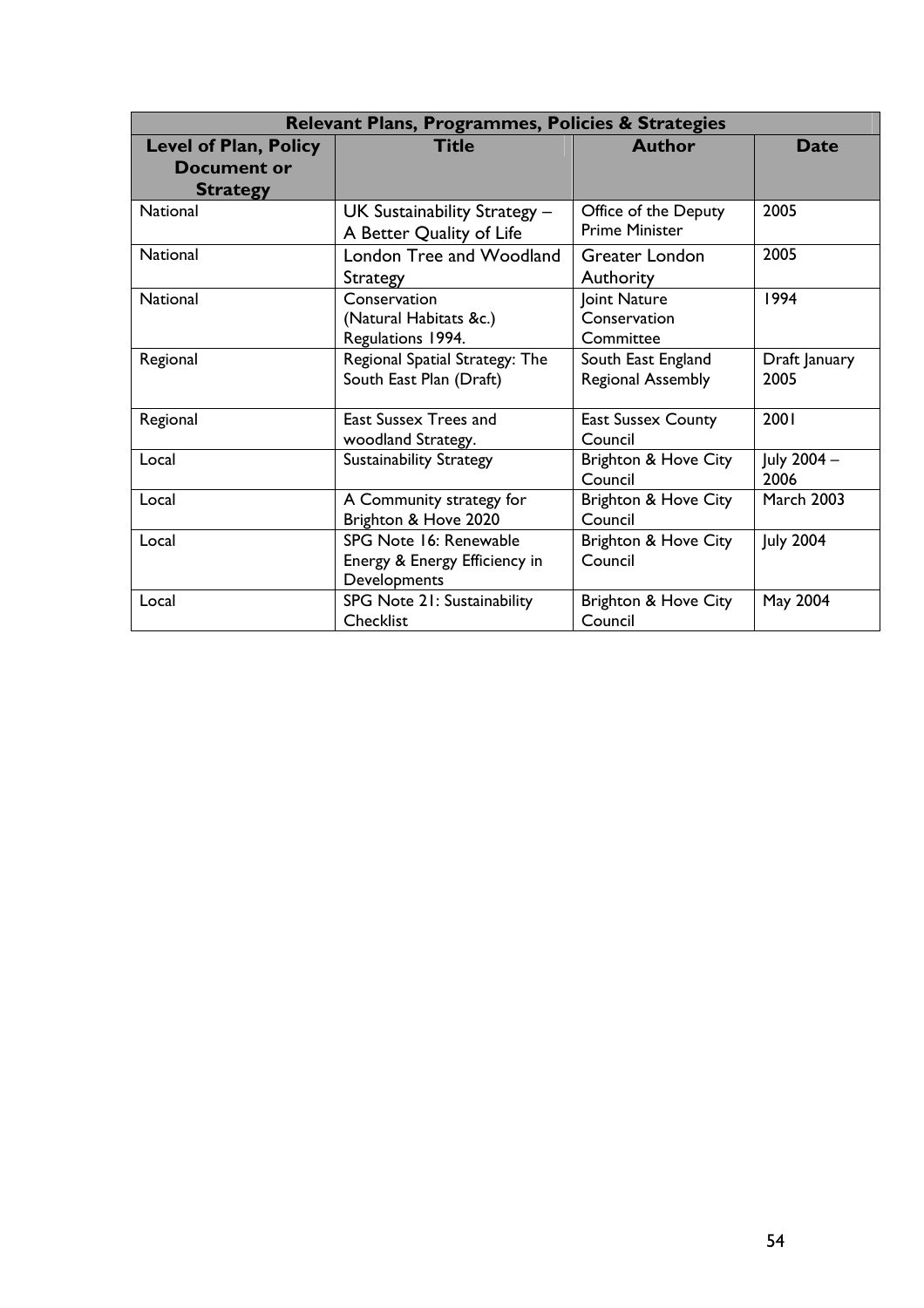## **Appendix. B. - Sustainability, Objectives of Relevant Plans, Programmes, Policies & Strategies.**

|                                                                    | Sustainability, Objectives of Relevant Plans, Programmes, Policies & Strategies.         |                                                                                                                                                                                                                                                                                                                                                                                                                                                                                                                                                             |  |  |
|--------------------------------------------------------------------|------------------------------------------------------------------------------------------|-------------------------------------------------------------------------------------------------------------------------------------------------------------------------------------------------------------------------------------------------------------------------------------------------------------------------------------------------------------------------------------------------------------------------------------------------------------------------------------------------------------------------------------------------------------|--|--|
| <b>Level of</b><br>Plan, Policy,<br><b>Document</b><br>or Strategy | <b>Title</b>                                                                             | <b>Sustainability Objective</b>                                                                                                                                                                                                                                                                                                                                                                                                                                                                                                                             |  |  |
| National                                                           | The Environment<br>Agency's State of<br>the Environment<br>South East Report             | Improving air quality<br>٠<br>Protecting and improving inland and coastal waters<br>Managing waste<br>Managing water resources<br>Managing flood risk<br>Limiting & adapting to climate change<br>Restoring land quality<br>Maintaining and enhancing biodiversity                                                                                                                                                                                                                                                                                          |  |  |
| <b>National</b>                                                    | <b>England Forestry</b><br><b>Strategy</b>                                               | The sustainable management of our existing woods and<br>$\bullet$<br>forests:<br>Continued steady expansion of our woodland area to provide<br>more benefits for society and our environment.                                                                                                                                                                                                                                                                                                                                                               |  |  |
| National                                                           | <b>UK Sustainability</b><br>Strategy; A Better<br>Quality of Life                        | Sustainable management of forests and woodlands;<br>$\bullet$<br>Protection of ancient and semi-natural woodlands;<br>Woodland expansion.                                                                                                                                                                                                                                                                                                                                                                                                                   |  |  |
| <b>National</b>                                                    | PPG15: Planning<br>and Historic<br>Environment                                           | To preserve or enhance the character or appearance of any<br>$\bullet$<br>conservation area;<br>Protect registered parks and gardens;<br>Maintain image setting and local distinctiveness.                                                                                                                                                                                                                                                                                                                                                                  |  |  |
| National                                                           | Sustainable<br>communities:<br>Delivering<br>Through Planning.                           | Deliver in a sustainable way key Government objectives such<br>$\bullet$<br>as housing, economic development, transport infrastructure<br>and rural regeneration whilst protecting the environment.                                                                                                                                                                                                                                                                                                                                                         |  |  |
| National                                                           | Town and<br><b>Country Planning</b><br>Act 1990                                          | Work in cooperation with regeneration, economic<br>development, housing departments and other regeneration<br>agencies as part pf a wider strategy of local environmental<br>improvement and regeneration.                                                                                                                                                                                                                                                                                                                                                  |  |  |
| National                                                           | The Town and<br><b>Country Planning</b><br>(trees) regulations<br>1999                   | In relation to land affected by an order, means every owner<br>and occupier of the land and every other person whom the<br>authority know to be entitled to fell any of the trees to which<br>the order relates or to work by surface working any<br>materials in, on or under the land.                                                                                                                                                                                                                                                                    |  |  |
| National                                                           | <b>Tree Preservation</b><br>Orders: (TPO) A<br>Guide to the Law<br>and Good<br>Practice. | TPO protects trees and woodlands. The term 'tree' is not<br>$\bullet$<br>defined in the Act, nor does the Act limit the application of<br>TPO's to trees of a minimum size. Fruit trees, for example,<br>may be included in a TPO provided it is in the interests of<br>amenity to do so;<br>Trees which are planted or grow naturally within the<br>$\bullet$<br>woodland area after the TPO is made are also protected by<br>the TPO;<br>TPO may only be used to protect trees and cannot be<br>applied to bushes or shrubs, although in the Secretary of |  |  |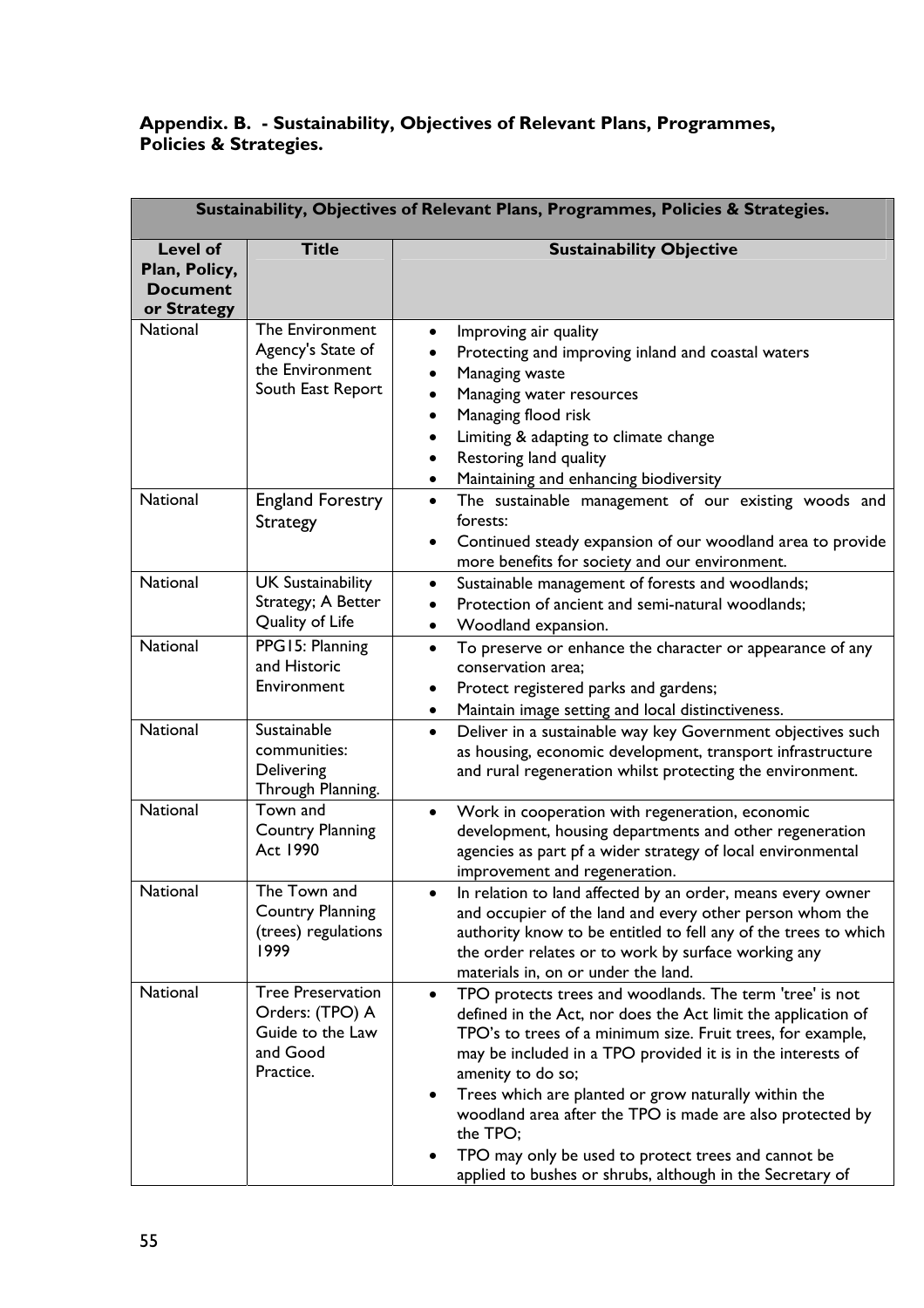|                                                                                  |                                                                | States view a TPO may be made to protect trees in hedges<br>or an old hedge, which has become a line of trees of a<br>reasonable height and is not subject to hedgerow<br>management.                                                                                                                                                                                                                                                                                                                                                                                                                                                                                                                                                                                                                                                                                                                                                                                                                                                                                                                                                                                                                                                                 |  |  |  |  |
|----------------------------------------------------------------------------------|----------------------------------------------------------------|-------------------------------------------------------------------------------------------------------------------------------------------------------------------------------------------------------------------------------------------------------------------------------------------------------------------------------------------------------------------------------------------------------------------------------------------------------------------------------------------------------------------------------------------------------------------------------------------------------------------------------------------------------------------------------------------------------------------------------------------------------------------------------------------------------------------------------------------------------------------------------------------------------------------------------------------------------------------------------------------------------------------------------------------------------------------------------------------------------------------------------------------------------------------------------------------------------------------------------------------------------|--|--|--|--|
| Sustainability, Objectives of Relevant Plans, Programmes, Policies & Strategies. |                                                                |                                                                                                                                                                                                                                                                                                                                                                                                                                                                                                                                                                                                                                                                                                                                                                                                                                                                                                                                                                                                                                                                                                                                                                                                                                                       |  |  |  |  |
| <b>Level of</b><br>Plan, Policy,<br><b>Document</b><br>or Strategy               | <b>Title</b>                                                   | <b>Sustainability Objective</b>                                                                                                                                                                                                                                                                                                                                                                                                                                                                                                                                                                                                                                                                                                                                                                                                                                                                                                                                                                                                                                                                                                                                                                                                                       |  |  |  |  |
| <b>National</b>                                                                  | Conservation<br>(Natural Habitats<br>&c.) Regulations<br>1994. | All bat species and their roosts are fully protected in Britain.                                                                                                                                                                                                                                                                                                                                                                                                                                                                                                                                                                                                                                                                                                                                                                                                                                                                                                                                                                                                                                                                                                                                                                                      |  |  |  |  |
| National                                                                         | <b>PPG 13:</b><br>Transport                                    | Promote more sustainable transport choices for both people<br>$\bullet$<br>and for moving freight;<br>Promote accessibility to jobs, shopping, leisure facilities and<br>$\bullet$<br>services by public transport, walking and cycling;<br>Reduce the need to travel, especially by car.<br>٠                                                                                                                                                                                                                                                                                                                                                                                                                                                                                                                                                                                                                                                                                                                                                                                                                                                                                                                                                        |  |  |  |  |
| National                                                                         | London Tree and<br>Woodland<br>Framework                       | To ensure trees and woodlands contribute to a high quality<br>$\bullet$<br>natural environment;<br>To help shape the built environment and new development;<br>٠<br>Through people's contact with trees and woodland to help<br>$\bullet$<br>foster community and individual people's well being and social<br>inclusion.                                                                                                                                                                                                                                                                                                                                                                                                                                                                                                                                                                                                                                                                                                                                                                                                                                                                                                                             |  |  |  |  |
| National                                                                         | PPG 3: Housing                                                 | Plan to meet the housing requirements of the whole<br>$\bullet$<br>community, including those in need of affordable and special<br>needs housing;<br>Provide sufficient housing land but give priority to re-using<br>previously-developed land within urban areas, bringing empty<br>homes back into use and converting existing buildings, in<br>preference to the development of green field sites;<br>Create more sustainable patterns of development by building<br>$\bullet$<br>in ways which exploit and deliver accessibility by public<br>transport to jobs, education and health facilities, shopping,<br>leisure and local services;<br>Make more efficient use of land by reviewing planning policies<br>and standards;<br>Place the needs of people before ease of traffic movement in<br>٠<br>designing the layout of residential developments;<br>Seek to reduce car dependence by facilitating more walking<br>and cycling, by improving linkages by public transport<br>between housing, jobs, local services and local amenity, and<br>by planning for mixed use; and<br>Promote good design in new housing developments in order<br>to create attractive, high-quality living environments in which<br>people will choose to live. |  |  |  |  |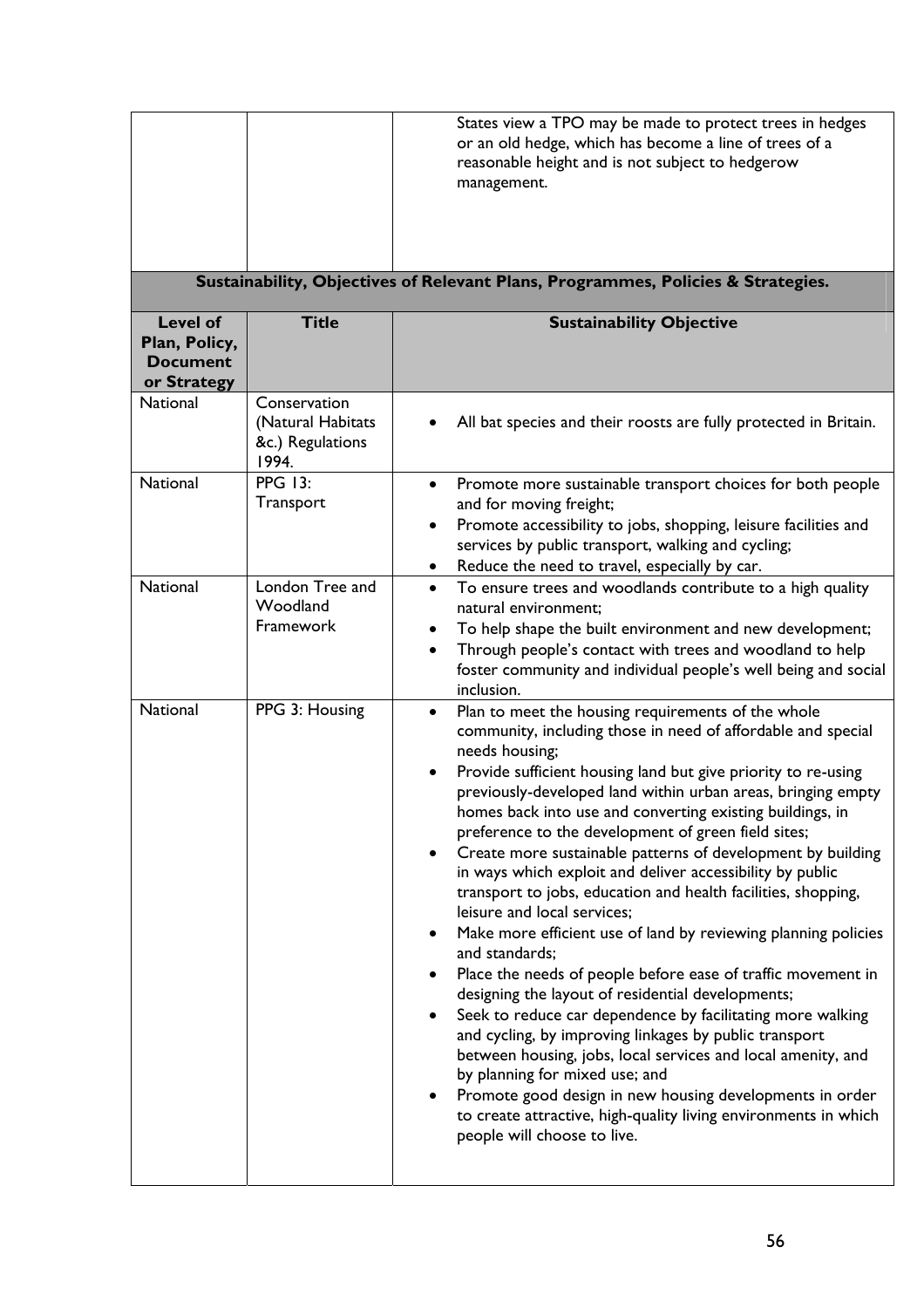| Sustainability, Objectives of Relevant Plans, Programmes, Policies & Strategies. |                                                                                        |                                                                                                                                                                                                                                                                                                                                                                                                                                                                                                                                                                                                                                                                                 |  |  |
|----------------------------------------------------------------------------------|----------------------------------------------------------------------------------------|---------------------------------------------------------------------------------------------------------------------------------------------------------------------------------------------------------------------------------------------------------------------------------------------------------------------------------------------------------------------------------------------------------------------------------------------------------------------------------------------------------------------------------------------------------------------------------------------------------------------------------------------------------------------------------|--|--|
| <b>Level of</b><br>Plan, Policy,<br><b>Document</b><br>or Strategy               | <b>Title</b>                                                                           | <b>Sustainability Objective</b>                                                                                                                                                                                                                                                                                                                                                                                                                                                                                                                                                                                                                                                 |  |  |
| <b>National</b>                                                                  | PPG 9: Nature<br>Conservation                                                          | To ensure that its policies contribute to the conservation of<br>$\bullet$<br>the abundance and diversity of British wildlife and its habitats,<br>or minimise the adverse effects on wildlife where conflict of<br>interest is unavoidable, and to meet its international<br>responsibilities and obligations for nature conservation;<br>To make adequate provision for development and economic<br>$\bullet$<br>growth whilst ensuring effective conservation of wildlife and<br>natural features as an important element of a clean and<br>healthy natural environment.                                                                                                     |  |  |
| <b>National</b>                                                                  | <b>PPG 12:</b><br>Development<br>Plans                                                 | Integrate sustainable development and transport and land-use<br>$\bullet$<br>policies in development plans.                                                                                                                                                                                                                                                                                                                                                                                                                                                                                                                                                                     |  |  |
| National                                                                         | <b>British Standards:</b><br>BS3998,<br>Recommendations<br>for tree work               | Trees should be considered both individually and collectively<br>$\bullet$<br>All Operations should be carefully planned and carried out so<br>$\bullet$<br>as to avoid damage to the tree being treated or to<br>neighbouring trees;<br>All surgery on trees should be completed so as to leave them<br>well balanced and of pleasing appearance.                                                                                                                                                                                                                                                                                                                              |  |  |
| National                                                                         | <b>British Standards:</b><br>BS5837, Guide for<br>trees in relation<br>to construction | Early and adequate identification and protection of important<br>$\bullet$<br>existing trees on development sites is essential from the<br>onset. The only way to prevent damage to trees is to exclude<br>all operations from their proximity.                                                                                                                                                                                                                                                                                                                                                                                                                                 |  |  |
| National                                                                         | <b>UK Biodiversity</b><br><b>Action Plan</b>                                           | To conserve and where practicable to enhance:<br>The overall populations and natural ranges of species and the<br>٠<br>quality and range of wildlife habitats and ecosystems;<br>Internationally important and threatened species, habitats and<br>ecosystems;<br>Species, habitats and natural and managed ecosystems that<br>are characteristics of local areas;<br>The biodiversity of natural and semi-natural habitats where<br>$\bullet$<br>this has been diminished over recent past decades;<br>To increase public awareness of, and involvement in<br>conserving biodiversity;<br>To contribute to the conservation of biodiversity on a<br>European and global scale. |  |  |
| National                                                                         | England<br>Biodiversity<br>Strategy                                                    | Woodland:<br>Managing and extending woodland so as to promote<br>enhanced biodiversity and quality of life;<br>Urban areas:<br>Where biodiversity needs to become a part of the<br>$\bullet$<br>development of policy on sustainable communities and urban<br>green space and the built environment.                                                                                                                                                                                                                                                                                                                                                                            |  |  |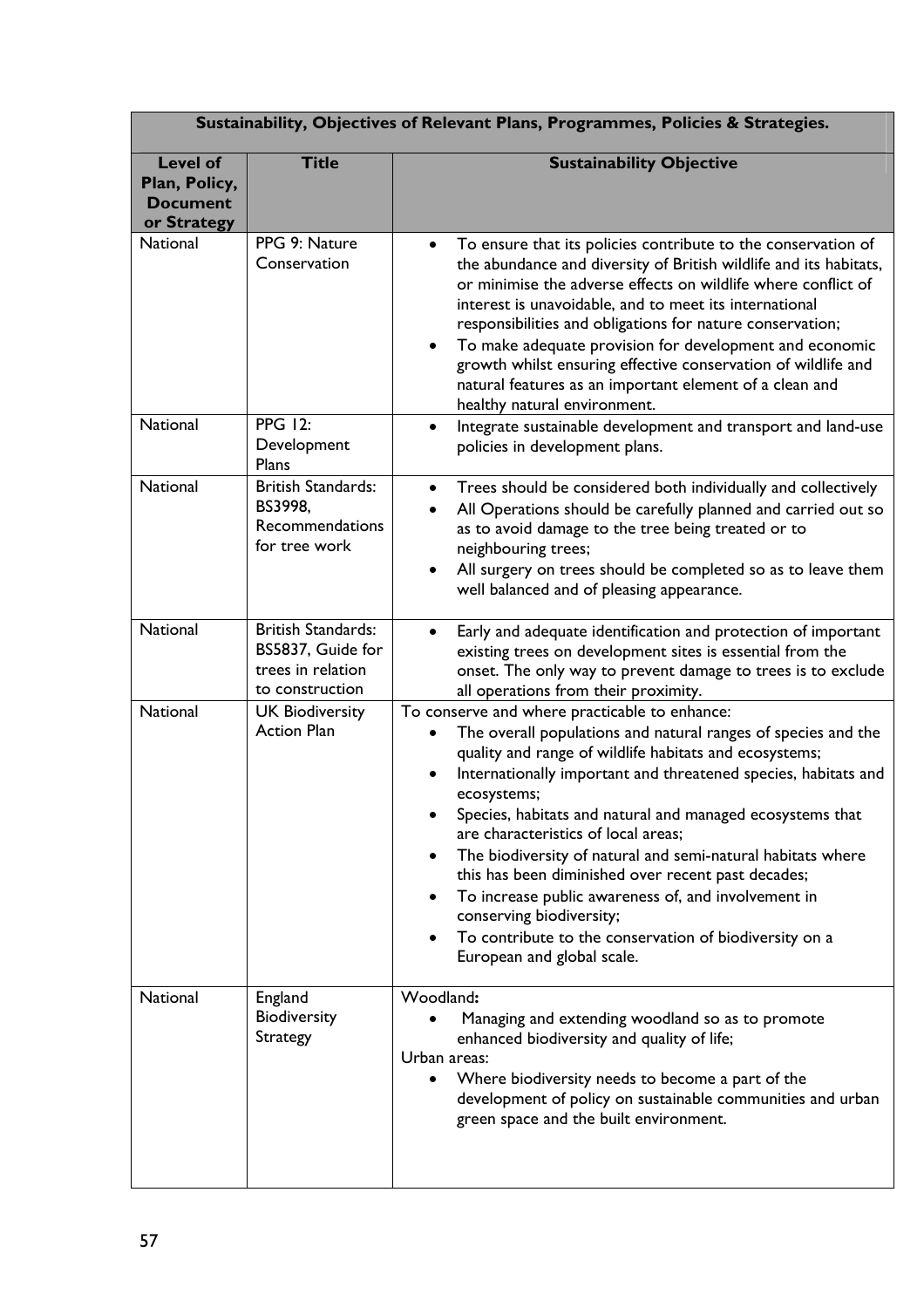| Sustainability, Objectives of Relevant Plans, Programmes, Policies & Strategies. |                                                                                                                           |                                                                                                                                                                                                                                                                                                                                                                                                              |  |  |
|----------------------------------------------------------------------------------|---------------------------------------------------------------------------------------------------------------------------|--------------------------------------------------------------------------------------------------------------------------------------------------------------------------------------------------------------------------------------------------------------------------------------------------------------------------------------------------------------------------------------------------------------|--|--|
| <b>Level of</b><br>Plan, Policy,<br><b>Document</b><br>or Strategy               | <b>Title</b>                                                                                                              | <b>Sustainability Objective</b>                                                                                                                                                                                                                                                                                                                                                                              |  |  |
| Regional                                                                         | Regional Spatial<br>Strategy: The<br>South East Plan:<br>Housing. (Draft)                                                 | Ensure that adequate levels of housing provisions are<br>$\bullet$<br>delivered in the form of high quality housing within<br>sustainable communities.                                                                                                                                                                                                                                                       |  |  |
| Regional                                                                         | Regional Spatial<br>Strategy: The<br>South East Plan:<br>Sustainable<br><b>Natural Resource</b><br>management.<br>(Draft) | Continued protection of important wildlife assets;<br>$\bullet$<br>Integrate high standards of energy efficiency & renewable<br>$\bullet$<br>energy technologies to meet targets;<br>Range of technologies: wind, biomass, and solar energy.                                                                                                                                                                 |  |  |
| Regional                                                                         | Regional Spatial<br>Strategy: The<br>South East Plan:<br>Management of<br>built and historic<br>environment.<br>(Draft)   | Social inclusion:<br>Designing out crime;<br>Designing healthy environments;<br>Ensuring urban areas are attractive places to live.                                                                                                                                                                                                                                                                          |  |  |
| Regional                                                                         | Regional Spatial<br>Strategy: The<br>South East Plan:<br>Economy &<br>Tourism.                                            | Maintain high levels of economic growth and employment.<br>$\bullet$                                                                                                                                                                                                                                                                                                                                         |  |  |
| Regional                                                                         | Regional Spatial<br>Strategy: The<br>South East Plan:<br>Town Centres.                                                    | Accessible, attractive and vibrant town centres are<br>$\bullet$<br>fundamental to the sustainable development of South East<br>England;<br>God quality designs will be promoted which will regenerate<br>and renew town centres as places, where people want to<br>live, work and visit.                                                                                                                    |  |  |
| Regional                                                                         | Regional Spatial<br>Strategy: The<br>South East Plan:<br>Countryside and<br>management.                                   | The conservation and protection of the region's Area of<br>Outstanding Natural Beauty should be given priority, and<br>proposals for development considered in that context.                                                                                                                                                                                                                                 |  |  |
| Regional                                                                         | Regional Spatial<br>Strategy: The<br>South East Plan:<br>Social, Cultural<br>and Health.                                  | Provide access to open space or recreational opportunities at<br>an early stage in new development.                                                                                                                                                                                                                                                                                                          |  |  |
| Regional                                                                         | <b>East Sussex Trees</b><br>and woodland<br>Strategy. (Draft)                                                             | To make East Sussex a centre of excellence for integrated<br>$\bullet$<br>tree and woodland management, production, landscape,<br>wildlife and community use, as a tool for rural and urban<br>regeneration and sustainable development;<br>Safe access for all members of the community to woodland,<br>$\bullet$<br>and open spaces should be available with easy reach, ideally<br>easy walking distance. |  |  |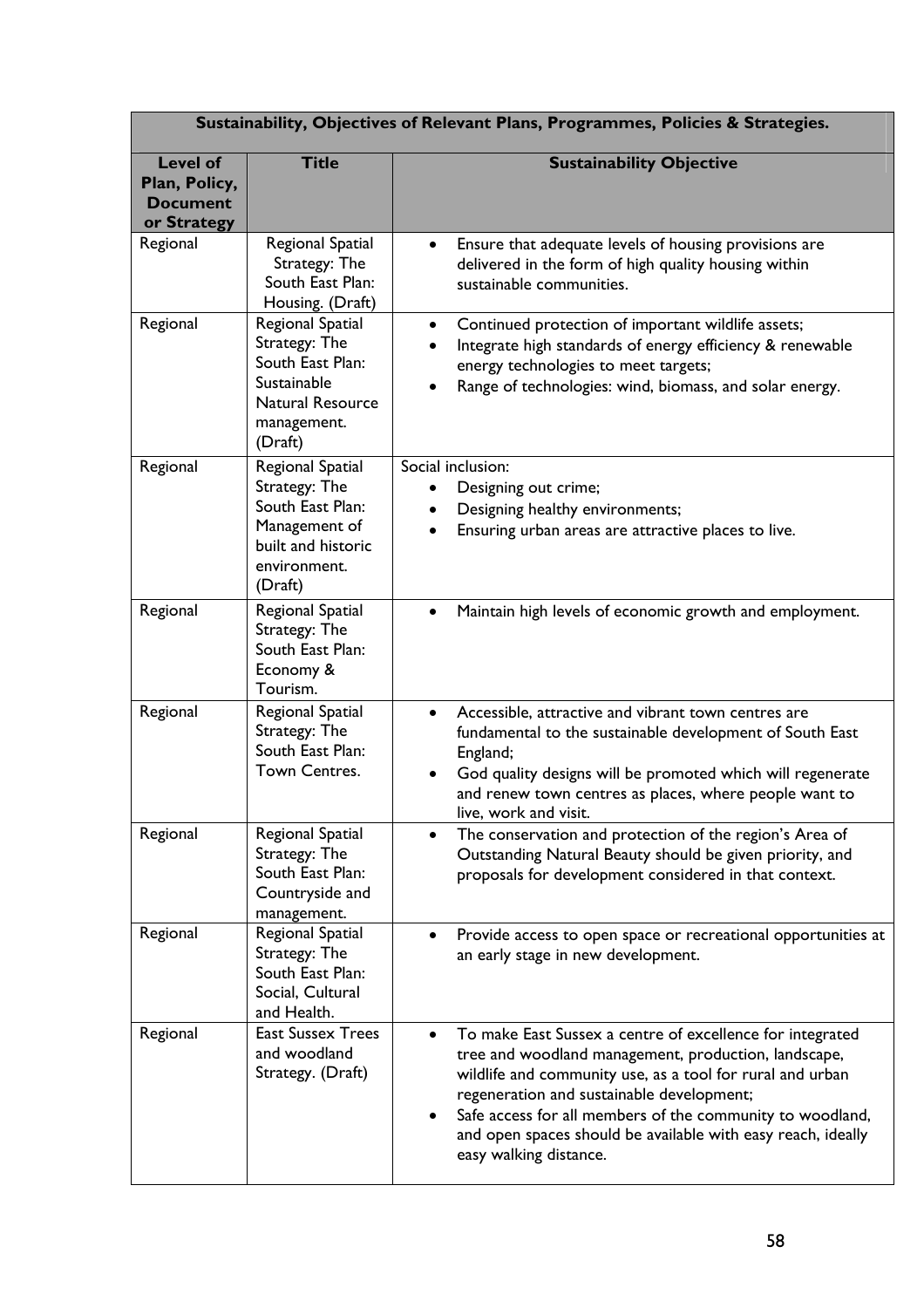| Sustainability, Objectives of Relevant Plans, Programmes, Policies & Strategies. |                                                                                  |                                                                                                                                                                                                                                                                                                                                                                                                                                                                                                                                                                                                                                             |  |  |
|----------------------------------------------------------------------------------|----------------------------------------------------------------------------------|---------------------------------------------------------------------------------------------------------------------------------------------------------------------------------------------------------------------------------------------------------------------------------------------------------------------------------------------------------------------------------------------------------------------------------------------------------------------------------------------------------------------------------------------------------------------------------------------------------------------------------------------|--|--|
| <b>Level of</b><br>Plan, Policy,<br><b>Document</b><br>or Strategy               | <b>Title</b>                                                                     | <b>Sustainability Objective</b>                                                                                                                                                                                                                                                                                                                                                                                                                                                                                                                                                                                                             |  |  |
| Local                                                                            | Sustainability<br>Strategy:<br>Economy and<br>Work                               | Help City businesses thrive and attract appropriate new<br>$\bullet$<br>inward investment;<br>Promote sustainable building design.                                                                                                                                                                                                                                                                                                                                                                                                                                                                                                          |  |  |
| Local                                                                            | Sustainability<br>Strategy: Natural<br>Environment<br>strategy.                  | To increase the nature conservation value of public green<br>$\bullet$<br>space in the urban area;<br>To integrate biodiversity conservation into the management<br>$\bullet$<br>of the City Council's farmland estate;<br>To ensure that all new development integrates biodiversity<br>objectives;<br>To increase people's awareness, understanding and active<br>٠<br>involvement in biodiversity;<br>To conserve, enhance and increase the specially protected<br>$\bullet$<br>sites and species in Brighton and Hove;<br>To ensure that everyone in Brighton and Hove has access to<br>$\bullet$<br>green space of biodiversity value. |  |  |
| Local                                                                            | <b>Sustainability</b><br>Strategy:<br>Safety and Crime<br>Reduction<br>Strategy: | Maintain standards and services in neighbourhoods & prevent<br>$\bullet$<br>decline, which can increase crime and lead to fear of crime.                                                                                                                                                                                                                                                                                                                                                                                                                                                                                                    |  |  |
| Local                                                                            | A Community<br>strategy for<br>Brighton & Hove<br>2020                           | Support excellence of design in architecture and the built<br>$\bullet$<br>environment, conservation, and of spaces between buildings;<br>Maintain and improve the natural environment;<br>$\bullet$<br>Replace and plant more trees (particularly elms) and use<br>$\bullet$<br>native plant and tree species wherever possible in planting<br>schemes;<br>Encourage the planting of a greater range of trees and plants<br>to encourage wildlife across the city (in parks, gardens,<br>streets and schools);<br>Promote greenways - linking up green spaces to provide<br>٠<br>attractive, safe and well-designed pedestrian routes.     |  |  |
| Local                                                                            | SPG Note 16:<br>Renewable Energy<br>& Energy<br>Efficiency in<br>Developments    | The reduction of running costs of buildings.<br>$\bullet$<br>Improvements in the internal conditions of buildings though<br>better ventilation and natural light.                                                                                                                                                                                                                                                                                                                                                                                                                                                                           |  |  |
| Local                                                                            | SPG Note 21:<br>Sustainability<br>Checklist                                      | Does development protect/maintain and enhance the<br>$\bullet$<br>biodiversity of site as per LPP?<br>Has a nature conservation report been submitted as part of<br>the application?                                                                                                                                                                                                                                                                                                                                                                                                                                                        |  |  |
| Local                                                                            | Sustainability<br>Strategy: Land<br>Use strategy.                                | Maintain, protect and enhance the natural and built<br>$\bullet$<br>environment;<br>Promote high standards of design and contribute to<br>improving public safety and preventing crime.                                                                                                                                                                                                                                                                                                                                                                                                                                                     |  |  |